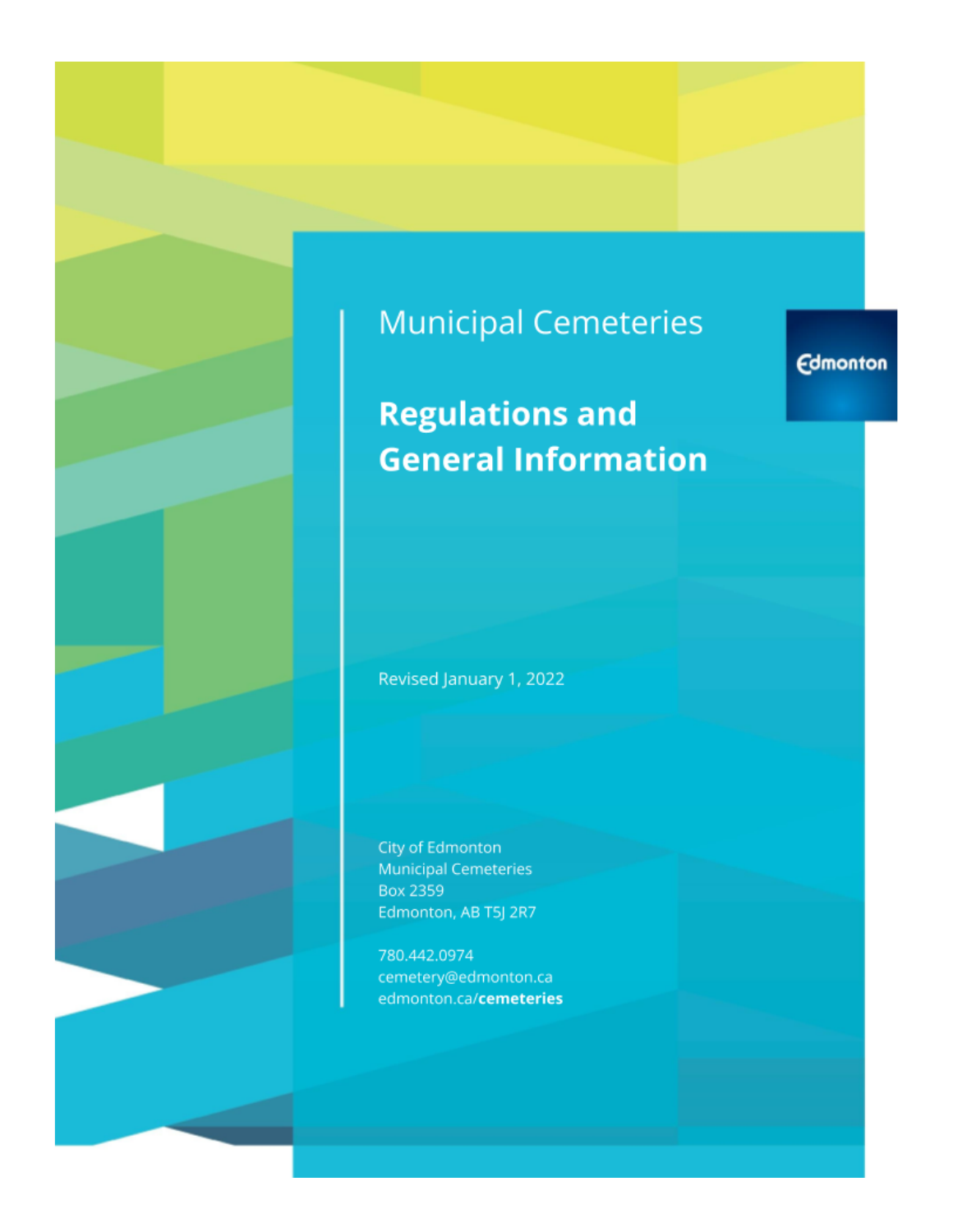# **TABLE OF CONTENTS**

| <b>1.0 General Information</b>                                             | 4  |
|----------------------------------------------------------------------------|----|
| 1.1 Cemetery Locations                                                     | 4  |
| 1.2 Governing Rules and Legislation                                        | 5  |
| 1.3 Safety Concerns - Industry Partners & Contractors                      | 5  |
| 1.4 Burial & Plot Information                                              | 6  |
| 1.5 Outstanding Financial Commitment                                       | 6  |
| 1.6 Plot Ownership - Interment Rights                                      | 6  |
| 1.7 Monuments, Damages & Vandalism                                         | 6  |
| 2.0 Contractual Information                                                | 8  |
| 2.1 Cancellation / Refund Policy                                           | 8  |
| 2.2 Return of Interment Space and Services                                 | 8  |
| 2.3 Cancellation of Monument Contracts                                     | 9  |
| 2.4 Transfer or Substitution of Pre-Paid (Pre-need) Products and Services  | 9  |
| 2.5 Ownership Transfers                                                    | 10 |
| 2.5.1 Rest in Peace - Condition of Transfer                                | 10 |
| 2.5.2 Ownership Policy and Fee Structure                                   | 10 |
| 2.5.3 Plot/Niche Owner Living                                              | 11 |
| 2.5.4 Plot/Niche Owner Deceased                                            | 11 |
| 2.5.5 Government of Alberta Funeral Benefits Program (Human Services/AISH) | 12 |
| 2.6 Disinterment Policy and Procedures                                     | 13 |
| 2.6.1 Disinterment of Casket Burial                                        | 13 |
| 2.6.2 Disinterment of Cremated Remains                                     | 13 |
| 2.7 Product and Service Requirements                                       | 14 |
| 2.7.1 Concrete Liners or Vault                                             | 14 |
| 2.7.2 Cremation Urn Vaults                                                 | 14 |
| 2.8 Late Arrivals / No Shows                                               | 15 |
| 2.9 Interment Arrangements - Casket, Crypt, Niche or Scattering            | 15 |
| 2.9.1 Pallbearing Services                                                 | 16 |
| 2.10 Measures and Service Adjustments related to COVID-19                  | 16 |
| <b>3.0 Plot Configurations</b>                                             | 17 |
| 3.1 Full Size Plots                                                        | 17 |
| 3.2 Child Size Plots                                                       | 17 |
| 3.3 Cremation Plots                                                        | 17 |
| 3.4 Military Plots (Field of Honour)                                       | 18 |
| 3.5 Green Burial Plots (Aurora Gardens - Northern Lights Cemetery)         | 18 |
| 4.0 Operations & Grounds Keeping Information                               | 19 |
| 4.1 Seasonal Cleanup                                                       | 19 |
| 4.2 Snow Removal                                                           | 19 |
| 4.3 Monument Installations                                                 | 20 |
| 4.4 Temporary Moving of Monuments                                          | 20 |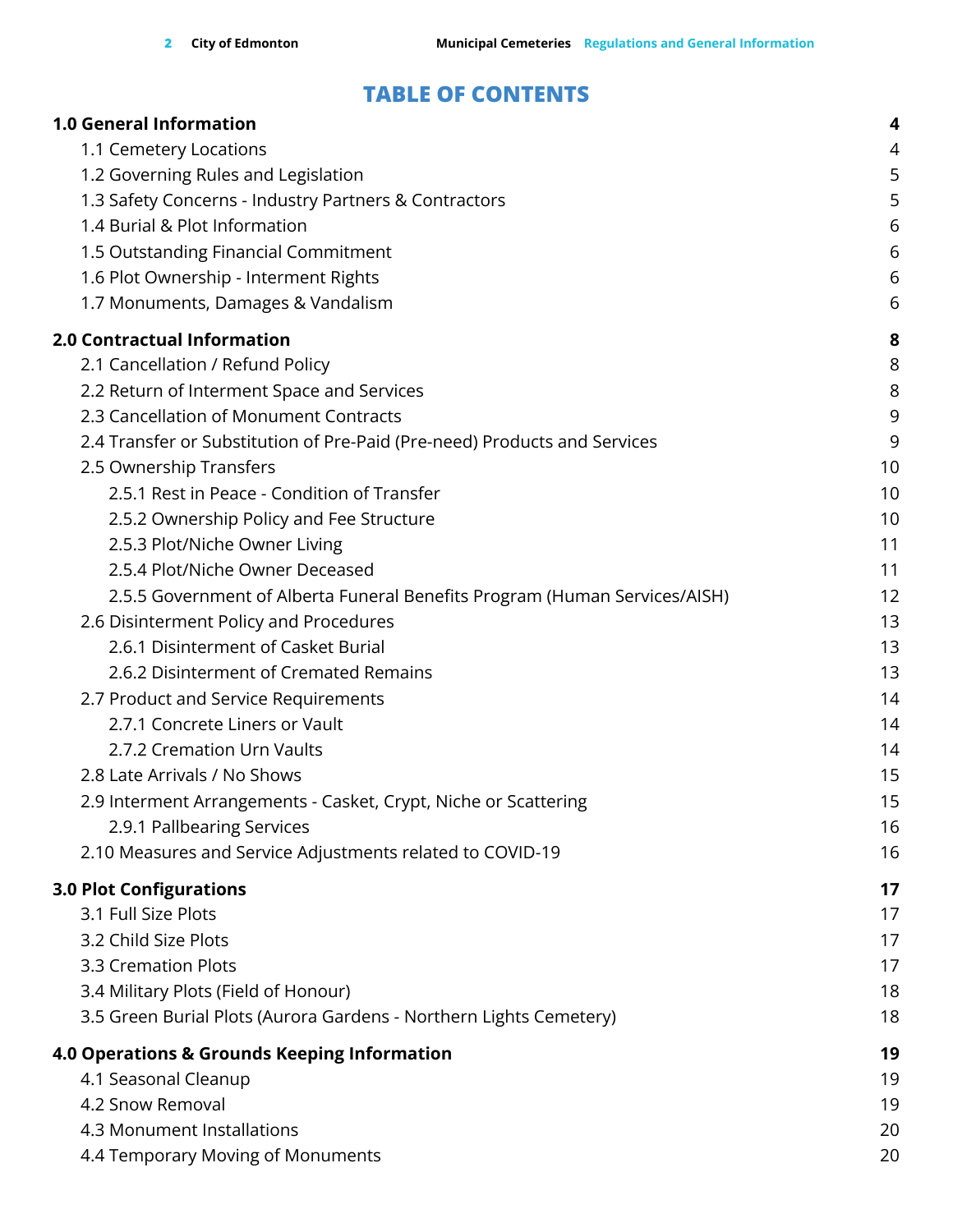| <b>7.0 Definitions</b>                                                        | 39 |
|-------------------------------------------------------------------------------|----|
| 6.8 Additional Flat Marker Specifications:                                    | 38 |
| 6.7.3 Bronze on Granite Monuments                                             | 37 |
| 6.7.2 Granite Monuments                                                       | 36 |
| 6.7.1 Bronze Monuments                                                        | 35 |
| 6.7 Flat & Flat at Foot Monuments (Lawn Markers)                              | 35 |
| 6.6 Upright Military - Field of Honour                                        | 34 |
| 6.5 Additional Upright Marker Specifications                                  | 34 |
| 6.4 Pillow Monuments (Double/Side by Side Plots)                              | 33 |
| 6.3 Upright Monuments (Double/Side by Side Plots)                             | 32 |
| 6.2 Pillow Monuments (Single Plot)                                            | 31 |
| 6.1 Upright Monuments (Single Plot)                                           | 30 |
| <b>6.0 Monument Specifications</b>                                            | 30 |
| 5.12 Lantern Guidelines                                                       | 29 |
| 5.11 Vase Guidelines                                                          | 28 |
| 5.10 Additional Monument Information                                          | 28 |
| 5.9 Pre-Need Monuments and Added Inscriptions                                 | 28 |
| 5.8 Monument Accessories                                                      | 27 |
| 5.7 Photographic Reproductions                                                | 27 |
| 5.6 Monument Composition                                                      | 26 |
| 5.5 Maintenance, Removal and Replacement                                      | 26 |
| 5.4 Delivery Times and Locations                                              | 26 |
| 5.3.1 Work Notification Sheet                                                 | 25 |
| 5.3 Delivery and Installation                                                 | 25 |
| 5.2 Crypt & Niche Covers                                                      | 25 |
| 5.1 Monument Applications                                                     | 24 |
| 5.0 Monument Information and Regulations                                      | 24 |
| 4.12 Adornment for Plots, Scattering Gardens, and all other Memorial Products | 23 |
| 4.11 Floral Tributes and Adornments for Indoor Niches                         | 22 |
| 4.10 Memorial Adornments and Safety                                           | 21 |
| 4.9 Floral Tributes on Plots and Monuments                                    | 21 |
| 4.8 Flowerbeds                                                                | 20 |
| 4.7 Burning Barrels and Fire Safety                                           | 20 |
| 4.6 Walking or Driving on Graves                                              | 20 |
| 4.5 Tamping of Graves                                                         | 20 |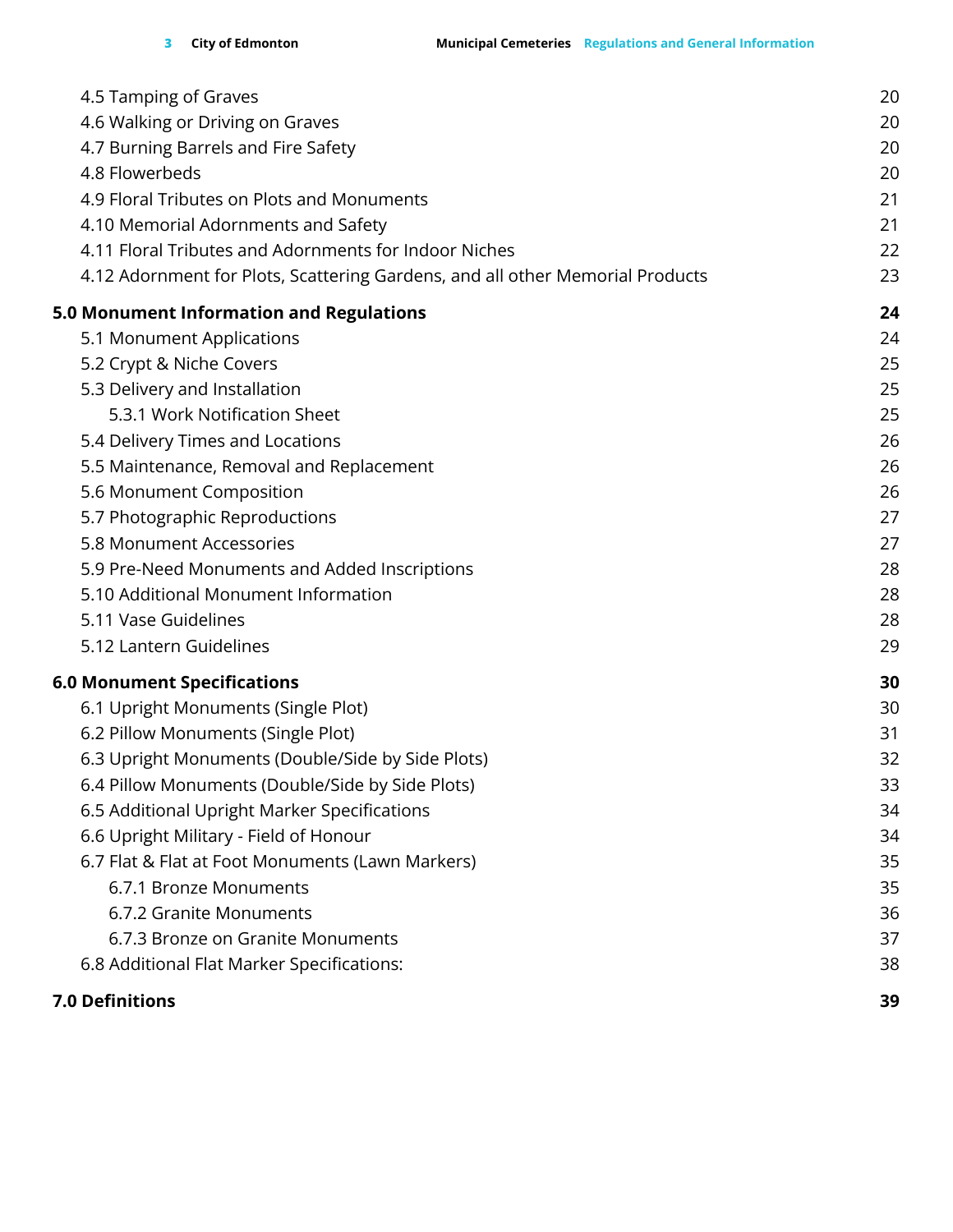# <span id="page-3-0"></span>**1.0 General Information**

### <span id="page-3-1"></span>**1.1 Cemetery Locations**



| <b>Historical</b><br><b>Cemeteries</b>                                                         | Neighbourhood<br><b>Cemeteries</b>                                                | <b>Premier Cemeteries</b>                                                                           |
|------------------------------------------------------------------------------------------------|-----------------------------------------------------------------------------------|-----------------------------------------------------------------------------------------------------|
| Beechmount Cemetery*<br>(Sales & Admin Office)<br>12420 104 Street NW<br>Edmonton, AB, T5G 2M1 | <b>Clover Bar Cemetery</b><br>2025 Yellowhead Trail NE<br>Edmonton, AB, T6S 1B4   | South Haven Cemetery*<br>(Sales & Admin Office)<br>5004 Meridian Street NW<br>Edmonton, AB, T6P 1R3 |
| <b>Mount Pleasant</b><br><b>Cemetery</b><br>5420 106 Street NW<br>Edmonton, AB, T6H 2S9        | Little Mountain<br><b>Cemetery</b><br>16025 54 Street NW<br>Edmonton, AB, T5Y 3K1 | <b>Northern Lights</b><br><b>Cemetery</b><br>15203 Campbell Road NW<br>Edmonton, AB, T6V 1H4        |
| <b>Edmonton Cemetery</b><br>11820 107 Avenue NW<br>Edmonton, AB, T5H 4J4                       |                                                                                   |                                                                                                     |

\*Mail/Courier Service only at Beechmount and South Haven Cemetery Office locations.

All other addresses included for physical location only.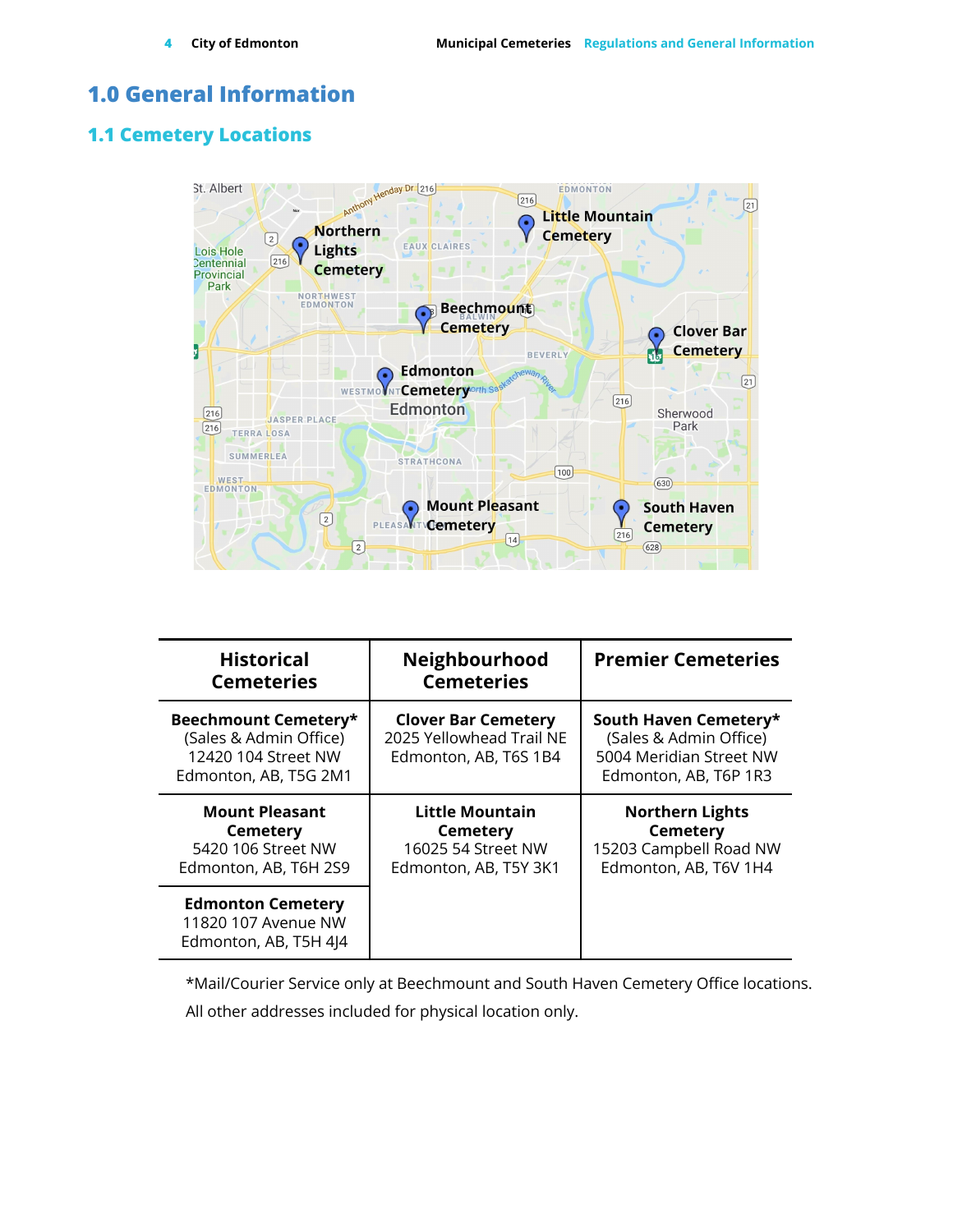### <span id="page-4-0"></span>**1.2 Governing Rules and Legislation**

In order to promote the safe, enjoyable, and reasonable use of cemetery facilities and to protect and preserve natural ecosystems for the benefit of all citizens of the City, visitor conduct and activities are subject to City of Edmonton Bylaw 2202 (Parkland Bylaw).

The following is a non-exhaustive list of the legislation that governs cemeteries in Alberta:

- *● Alberta [Cemeteries](http://www.qp.alberta.ca/documents/Acts/C03.pdf) Act*
- *● Freedom of [Information](http://www.qp.alberta.ca/documents/Acts/F25.pdf) and Privacy Act*
- *● Wills and [Succession](http://www.qp.alberta.ca/documents/Acts/W12P2.pdf) Act*
- *● Estate [Administration](https://www.qp.alberta.ca/documents/Acts/e12p5.pdf) Act*
- *● [Veterans](https://laws-lois.justice.gc.ca/eng/acts/v-1/) Affairs Act*
- *● Municipal [Government](http://www.qp.alberta.ca/documents/Acts/m26.pdf) Act*
- *● [Alberta](http://www.qp.alberta.ca/documents/Acts/w03.pdf) Water Act*
- *● [Burial](http://www.qp.alberta.ca/documents/Acts/B08.pdf) of the Dead Act*
- *● [Occupational](http://www.qp.alberta.ca/documents/Acts/O02P1.pdf) Health & Safety Act*
- *● [Environmental](https://laws-lois.justice.gc.ca/eng/acts/c-15.31/) Protection Act*
- *● [Customs](https://laws-lois.justice.gc.ca/eng/acts/c-52.6/) Act*
- *● [Quarantine](https://laws-lois.justice.gc.ca/eng/acts/q-1.1/index.html) Act*

Specific to City of Edmonton Cemeteries:

- City [Parkland](https://www.edmonton.ca/attractions_events/documents/PDF/C2202.pdf) Bylaw 2202
- Municipal Cemeteries Regulations & General Information (this guide)

### <span id="page-4-1"></span>**1.3 Safety Concerns - Industry Partners & Contractors**

Funeral Homes, Monument Dealers and subcontractors of both these industry partners are required to maintain their own Workplace Health & Safety Program in compliance with current OHS Legislation. It is recommended that it include the possible hazards that may be encountered when carrying out the duties to which they are assigned within City of Edmonton Cemeteries.

To assist City Cemetery Staff in maintaining a safe working environment for its employees and industry partner representatives, it is imperative that all work being completed in any of the City of Edmonton Municipal Cemeteries be scheduled and approved in advance.

### **The following items require pre-approval**

- Monument Applications and Orders
- Monument Deliveries
- Completion of Additional Inscriptions on Monuments
- All Interment Bookings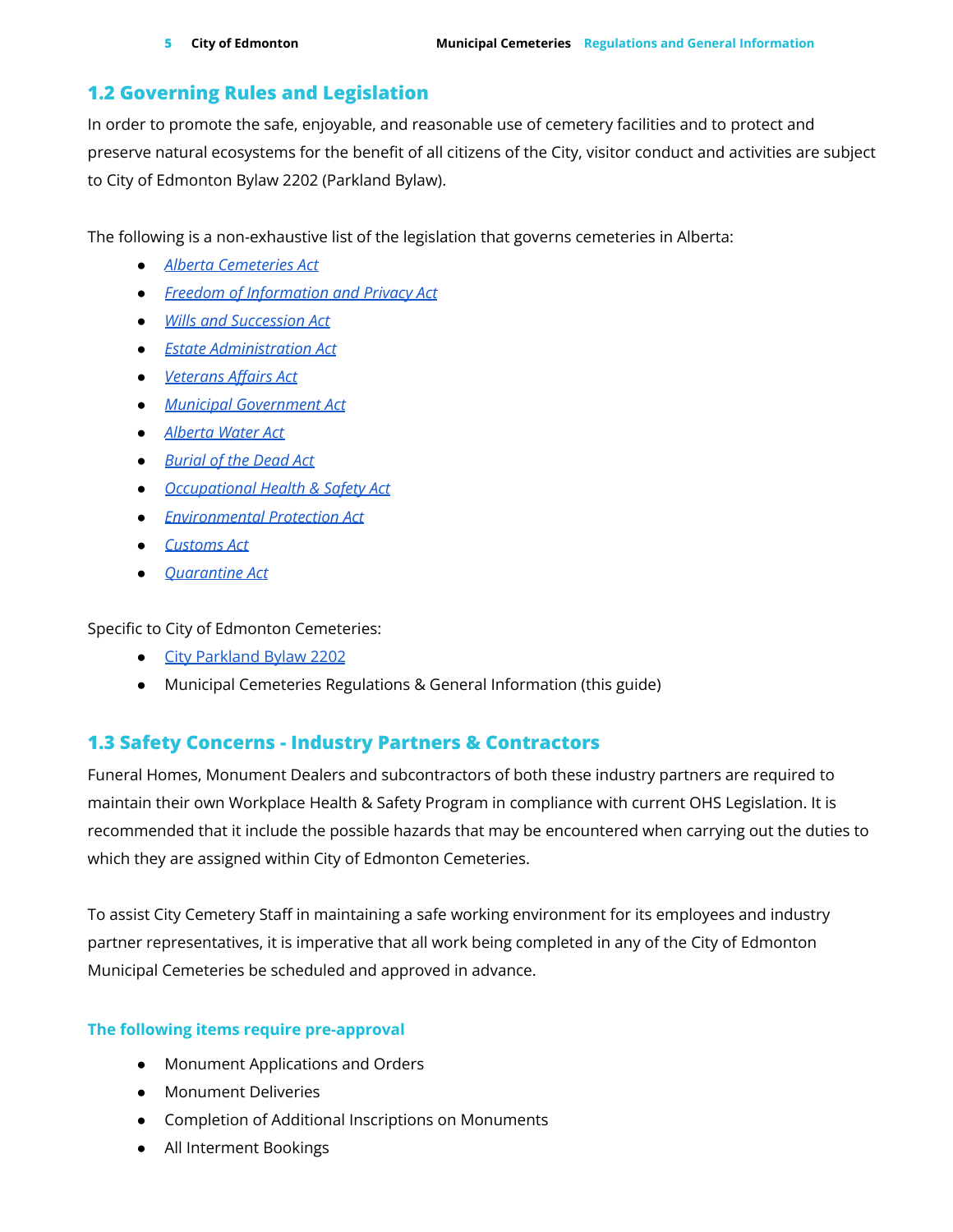### <span id="page-5-0"></span>**1.4 Burial & Plot Information**

Burial information will be provided upon request to monument providers or owners/families. It is the responsibility of the monument provider to meet with plot/niche owners/families on-site to verify the accuracy of burial location particulars, including plot/niche ownership and orientation for monument placement.

The Municipal Cemeteries Sales & Administration Office only provides details about the most recent grave or plot/niche ownership located in its files for the purposes of finding a grave or plot for an interment, monument, or marker placement.

### <span id="page-5-1"></span>**1.5 Outstanding Financial Commitment**

If a customer is found in default of outstanding financial commitment on their purchased plot/niche/crypt and services, the contract may be cancelled and any monies paid refunded less an administration fee. If services have been rendered, future monument installation will be denied and existing monuments may be removed with no notice until the balance is paid.

### <span id="page-5-2"></span>**1.6 Plot Ownership - Interment Rights**

A sale of a plot, niche, crypt or other interment location is viewed as a long term lease of the rights of interment. The owner of these interment rights is considered the legal plot/niche owner. Ownership of the land itself is retained by the City of Edmonton.

The legal plot/niche owner has the only authority over the authorizations for interments and monuments being requested for the interment location.

### <span id="page-5-3"></span>**1.7 Monuments, Damages & Vandalism**

All cemeteries owned by the City of Edmonton are considered parkland under the City of [Edmonton](https://www.edmonton.ca/attractions_events/documents/PDF/C2202.pdf) Parkland [Bylaw](https://www.edmonton.ca/attractions_events/documents/PDF/C2202.pdf) 2202.

Placement of a monument on a grave is not mandatory, and is at the discretion of the legal plot/niche owner. The plot/niche owner is responsible for the proper condition and replacement of a monument and the City assumes no liability or responsibility for loss or damage to any monument through acts of vandalism, natural erosion, or damage caused by outside vendors. To place a monument, a permit application and the corresponding fee is required.

The City may remove a damaged monument without notice if it possesses a safety hazard or concern.

The City repairs and replaces existing monument foundations if necessary due to maintenance and safety concerns as determined by cemetery staff at no charge to the plot owner.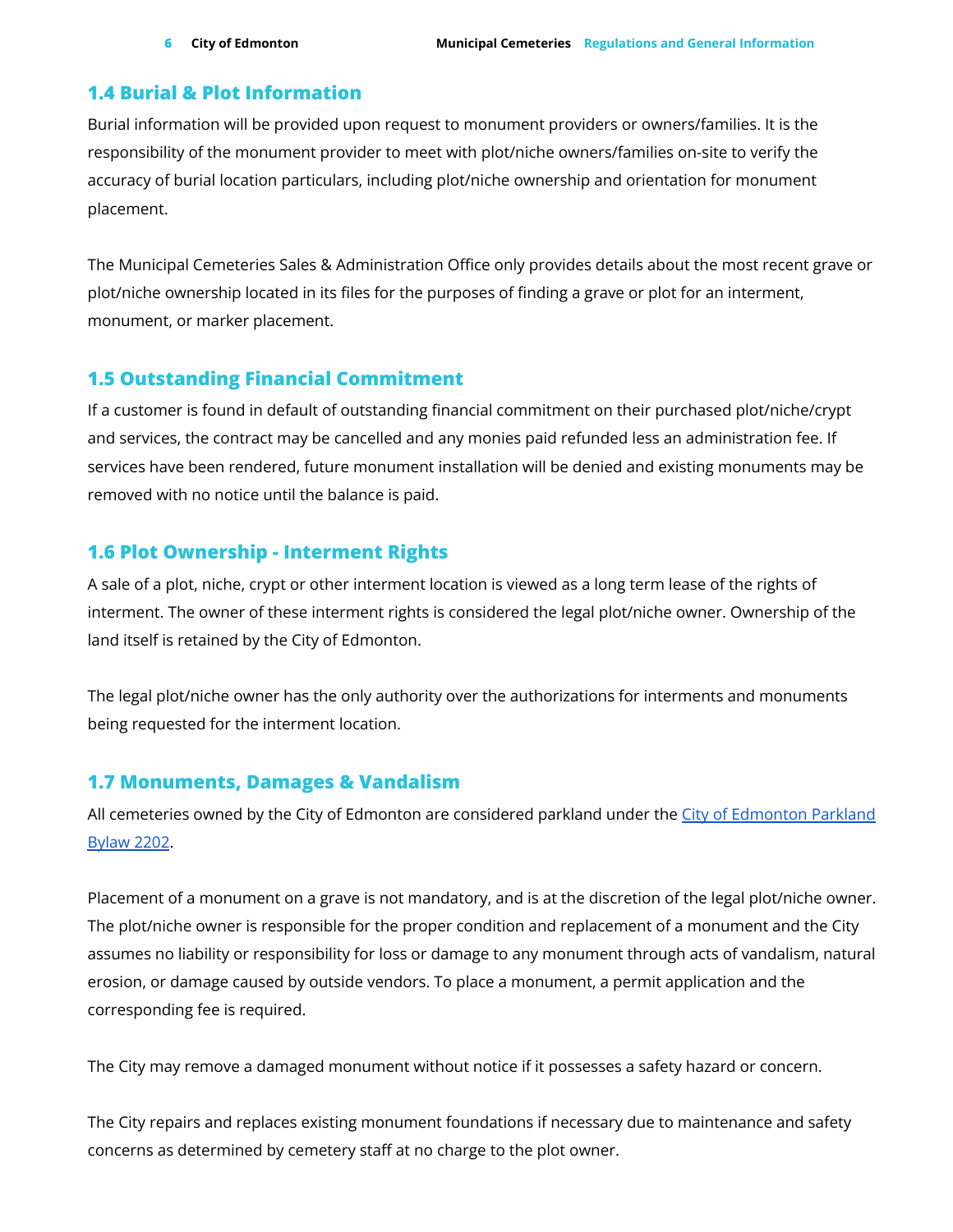In the event that a monument is damaged by City of Edmonton staff, the plot owner will be contacted and the damaged monument will be assessed, repaired, replaced, or compensated in some way that is mutually agreeable to both parties. If a plot owner or representative cannot be contacted, the particulars of the incident will be kept on file until such time as an appropriate person can be identified. The City of Edmonton will not make any changes to the monument without proper authorization.

In the event that a monument is found damaged by an unknown cause, the City of Edmonton will contact the plot owner and provide specifics of the damage, an incident report number (if required), and a police report number (if required). As monuments are considered the personal property of the plot owner or monument purchaser, The City of Edmonton strongly encourages customers to consider the purchase of property insurance to cover any monuments on cemetery grounds, as the City of Edmonton assumes no liability for reports of damage or vandalism by an unknown cause.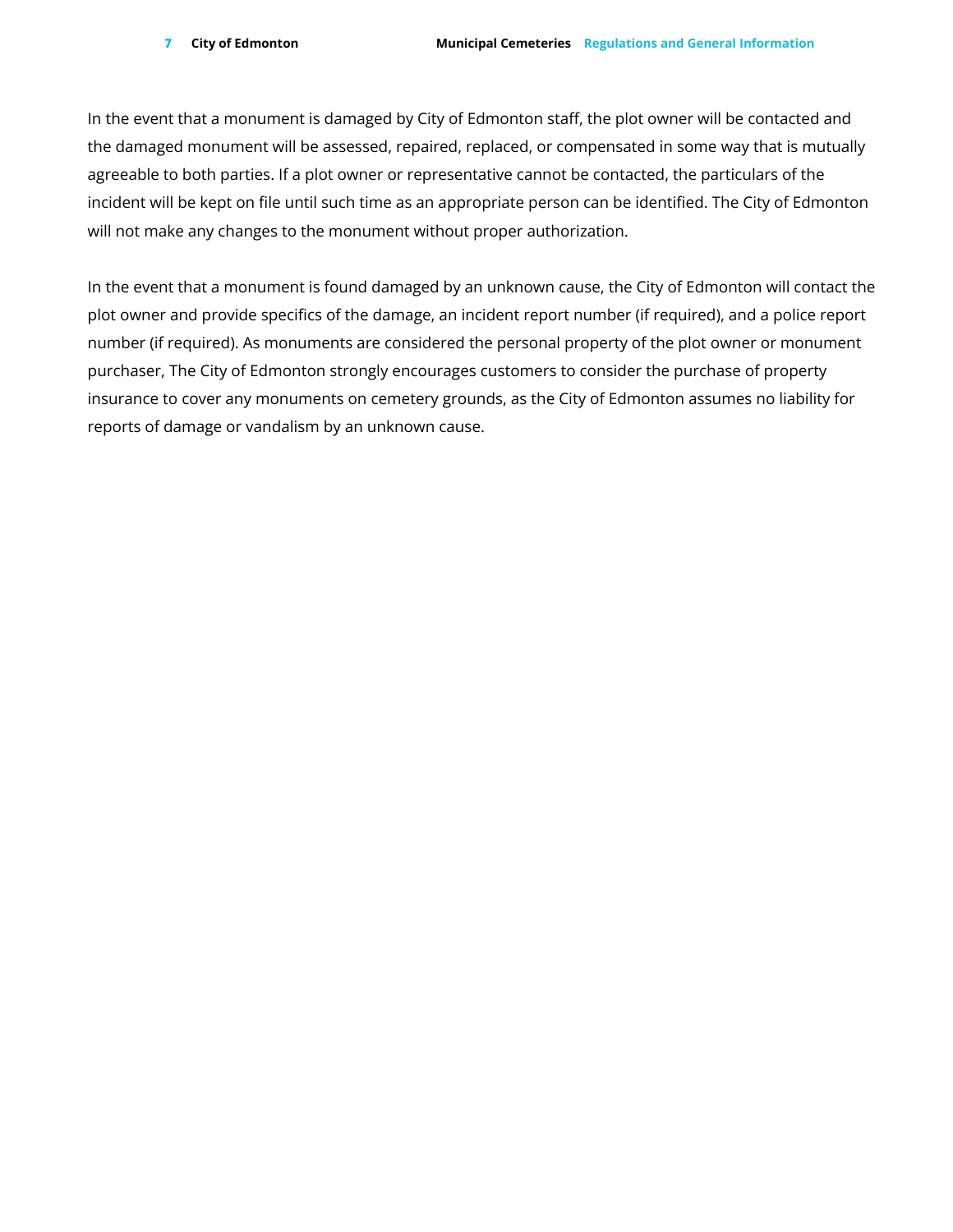# <span id="page-7-0"></span>**2.0 Contractual Information**

### <span id="page-7-1"></span>**2.1 Cancellation / Refund Policy**

Cancellation of a contract can be requested at any time for any reason. You may cancel without charge or penalty at any time during the period from the day you enter into the contract until 30 days after you receive a copy of the contract. If you cancel after 30 days, you may still have to pay for interment space and for any cemetery supplies and services that have already been used, performed, or delivered.

To cancel a contract, you must give a notice of cancellation to the owner of the cemetery, columbarium or mausoleum at the address shown in the contract. Notice of cancellation must be by a method that will allow you to prove that you gave notice, such as registered mail, email, fax, courier or by personal delivery.

### <span id="page-7-2"></span>**2.2 Return of Interment Space and Services**

The City of Edmonton does not allow the resale of interment space on the open market. If a return of interment space and/or services is desired, The City of Edmonton will repurchase unused (vacant) interment space and unused services (services not rendered) from the legal plot/niche owner. Any return of funds will only be given to the legal plot/niche owner. If the return is requested of interment space and/or services during the 30 day cancellation period, then a full refund will be issued.

Any plot for which the plot owner desires to return to the City of Edmonton after the 30 day cancellation period has lapsed is subject to a return fee of 15% of the plot's market value at the time of return request. Any niche or crypt for which the niche/crypt owner desires to return to the City of Edmonton after the 30 day cancellation period has lapsed is subject to these usage fee percentages (contained in the table on Page 9) retained from the current market value of the product at the time of return request. The credit remaining will be returned to the niche owner, less any applicable fees and costs to return the product to saleable condition.

Additional fees may apply depending on the circumstances of the original sale and products already provided. A Refund Processing fee for each interment space returned will also be levied. As per Canada Revenue Agency regulations, GST is not returned on interment space after the 30 day cancellation period. For returned services, the original GST amount paid is returned.

Owners of all plots, niches, and crypts are responsible for returning the condition of the interment space to an "as new" state before the refund is approved and credits returned to the plot/niche/crypt owner. This may include removal of monuments, commemorative items, and replacement of niche cover or crypt doors as applicable. These items are subject to additional fees.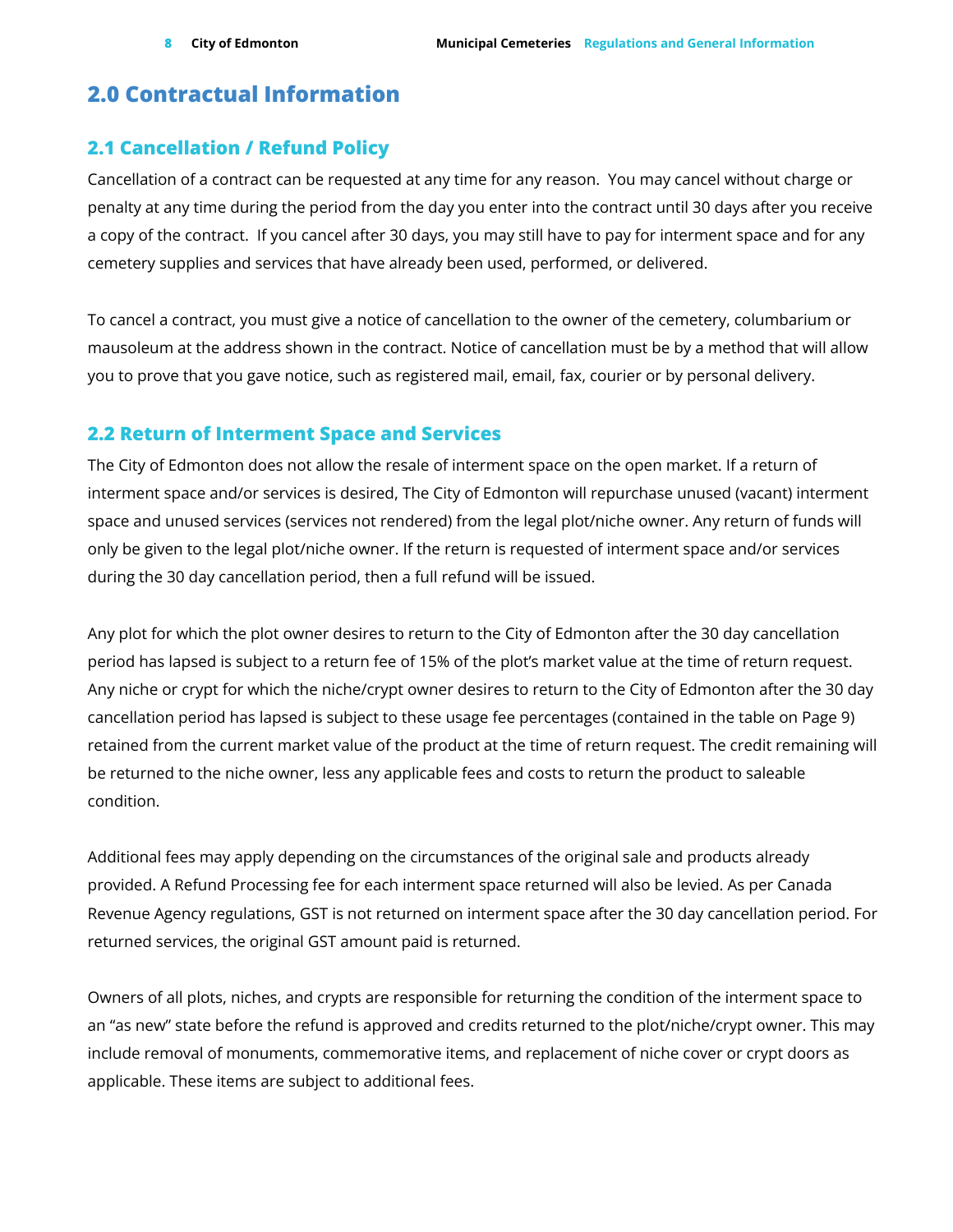### **Percentage (%) Usage Fee Retained From Niche or Crypt Current Market Value**

|                      | <b>Niche or Crypt With</b><br>Interment (Used) | <b>Niche or Crypt</b><br><b>Without Interment</b><br>(Vacant) |
|----------------------|------------------------------------------------|---------------------------------------------------------------|
| 0 - 5 Years          | 15% Fee                                        |                                                               |
| 6 - 10 Years         | 30% Fee                                        |                                                               |
| <b>11 - 15 Years</b> | 45% Fee                                        | 15% Fee                                                       |
| <b>16 - 20 Years</b> | 60% Fee                                        |                                                               |
| 21+ Years            | 75% Fee                                        |                                                               |

**NOTE:** Calculations are based on the earliest Interment date of Niche or Crypt being returned to the City of Edmonton

### <span id="page-8-0"></span>**2.3 Cancellation of Monument Contracts**

If the cancellation of a monument contract is requested during the 30 day cancellation period, and the contract has not been paid in full, or signed approval has not been given, then a full refund will be issued. Additional fees may apply depending on the circumstances of the original sale and products and services already provided.

If the monument has been ordered with the signed approval of the purchaser, and the contract paid in full, the monument is then considered final sale and is not eligible for a refund.

### <span id="page-8-1"></span>**2.4 Transfer or Substitution of Pre-Paid (Pre-need) Products and Services**

In the event a service or product is no longer offered or available, a similar product or service may be substituted at no additional charge, or the original purchase value will be refunded.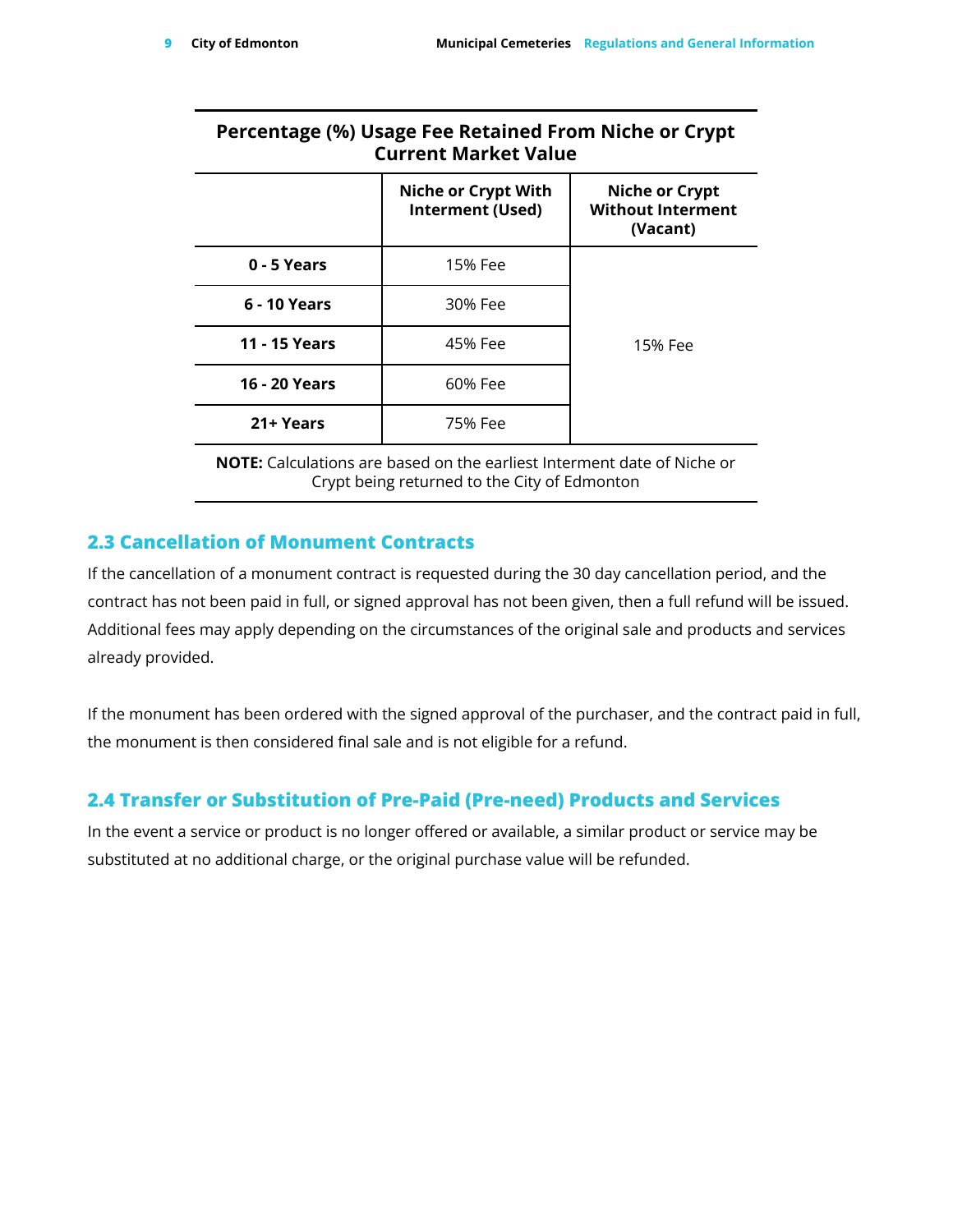### <span id="page-9-0"></span>**2.5 Ownership Transfers**

#### <span id="page-9-1"></span>**2.5.1 Rest in Peace - Condition of Transfer**

Transferring ownership of a plot, niche or crypt that has existing interments will only be permitted under the condition that the existing interments will not be disturbed. The only exception is when a disinterment/reinterment occurs of the deceased in the same plot location in a different position.

### <span id="page-9-2"></span>**2.5.2 Ownership Policy and Fee Structure**

The City of Edmonton requires a living legal plot/niche owner in order to authorize interments. As such, a transfer of ownership may be required before an interment is able to proceed. As interment space is considered an inheritable asset, a transfer of ownership is a legal process governed by the *[Wills](http://www.qp.alberta.ca/documents/Acts/W12P2.pdf) and [Succession](http://www.qp.alberta.ca/documents/Acts/W12P2.pdf) Act,* the *Estate [Administration](https://www.qp.alberta.ca/documents/Acts/e12p5.pdf) Act,* as well as the *Alberta [Cemeteries](http://www.qp.alberta.ca/documents/Acts/C03.pdf) Act*.

If a transfer of ownership is desired or required, an ownership transfer document research & retrieval fee will be collected. This is a one-time, non-refundable fee. There is also a plot transfer fee (per plot), as well as document preparation fees for the generation of statutory declarations.

The Cemetery Client Care Representative will guide the inquiring individual and/or legal plot/niche/crypt owner through the process to transfer ownership. In many cases, a transfer of ownership can take a number of months to complete, depending on the research and documentation required. Customers should be prepared to produce documents related to the estate of the original owner (ie. Will, Letter of Probate, etc.). The City of Edmonton strongly encourages families to plan ahead to ensure any future interments are able to proceed.

Below are some of the most common scenarios and the steps required to transfer ownership in each case. Please note the City of Edmonton reserves the right to require a Court Order to transfer ownership in some cases.

In instances in which there are multiple plots/niches/crypts and/or multiple generations and the inquiring individual requires a Court Order to obtain ownership, a report will be provided outlining:

- Plot ID(s)
- The owner of record
- Number of interment spaces remaining for use
- Monuments existing on the plot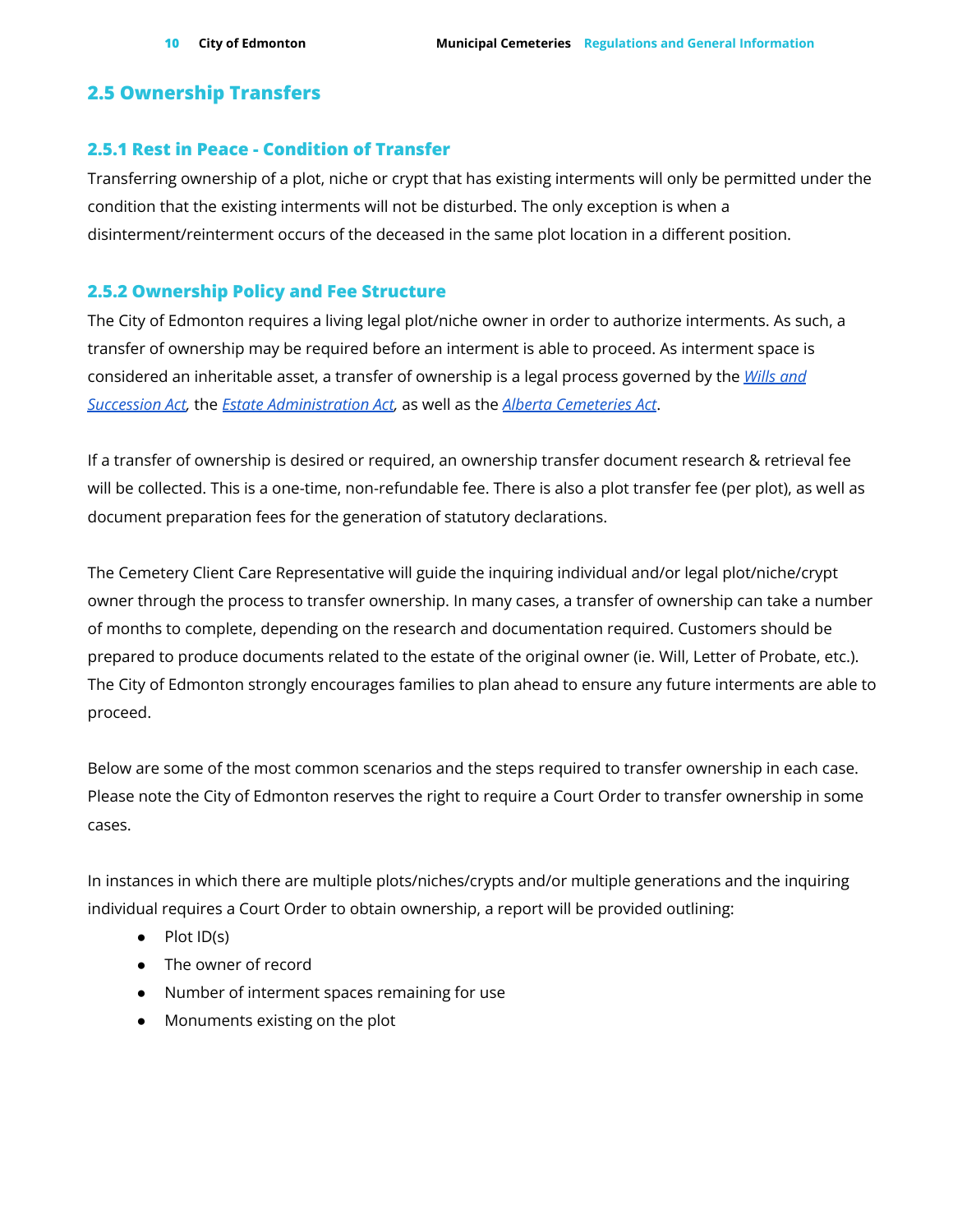### <span id="page-10-0"></span>**2.5.3 Plot/Niche Owner Living**

#### **Living Plot/Niche Owner to another person; addition of names**

In order to transfer ownership of a plot/niche/crypt from the plot/niche owner (living), to another person, OR to add names to the listed ownership, the owner can submit a request to transfer or add additional people to the ownership. Statutory declarations must be completed for all current and new owners, and the administration fees in effect at the time will be applicable for each plot being transferred. The ownership transfer document research & retrieval fee will not apply.

### <span id="page-10-1"></span>**2.5.4 Plot/Niche Owner Deceased**

#### **Deceased Plot/Niche Owner (Estate) to another person(s) - Living Executor/Personal Representative**

In order to transfer ownership of a plot/niche/crypt from a deceased plot/niche owner's estate, verification of the designated Executor or Personal Representative as per the Will or Letter of Probate is required. At the request and direction of the executor/personal representative, plot/niche/crypt ownership can be transferred to a new owner(s). If the transfer is completed with the interment arrangements or within 6 months of the owner's passing, the ownership transfer administration fee will be waived. The one-time ownership research fee will be applied in addition to any document preparation fees.

#### **Deceased Plot/Niche Owner (Estate) to another person(s) - Executor/Personal Representative Deceased, and/or Plot/Niche Owner's Will Cannot be Located, and/or Plot/Niche Owner'sWill Does Not Exist**

If the plot/niche owner is deceased, and the executor of the plot/niche owner's estate is deceased, and/or the Will of the plot/niche owner cannot be located/does not exist, there are a few different legal processes which may apply depending on the scenario. The Cemetery Client Care Representative handling the inquiry will be able to advise on what is required in each circumstance. Below are examples of what may be required (not exhaustive):

- A Grant of Administration for the plot/niche/crypt owner's estate. This is a court document declaring a new personal representative for the plot/niche/cypt owner's estate. This declared personal representative then has the authority to transfer the plot to a new owner.
- A Court Order directing the transfer of the plot/niche/crypt in question to a specific person.
- For intestate cases, a transfer based on the *Wills and Succession Act* may be accommodated. However, the City reserves the right to require a Court Order or Grant of Administration on a case by case basis.

The ownership transfer will not proceed until all documentation is obtained. The ownership transfer fee per plot/niche/crypt, a document fee for each statutory declaration required, and the one-time ownership research fee will apply.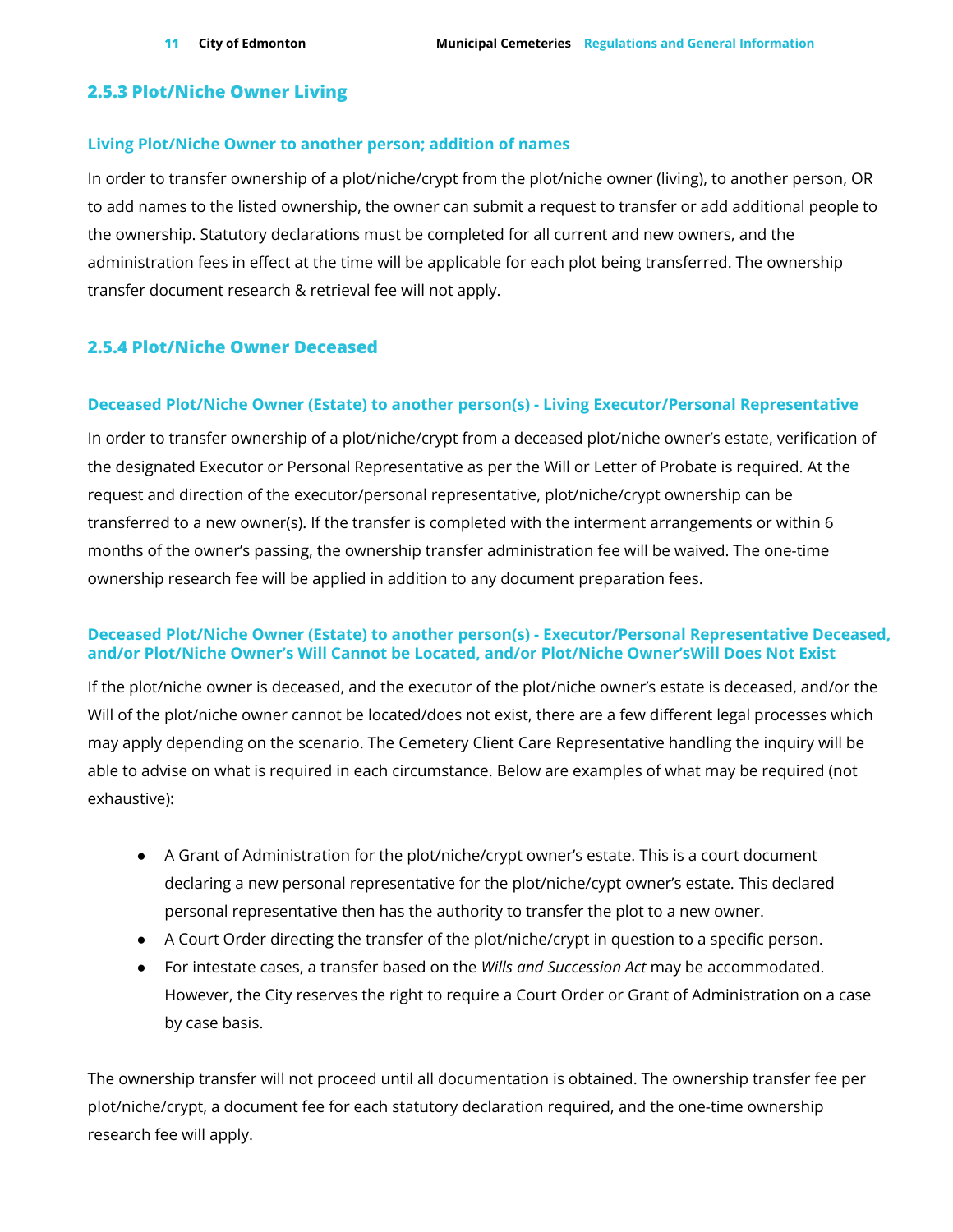### <span id="page-11-0"></span>**2.5.5 Government of Alberta Funeral Benefits Program (Human Services/AISH)**

Plots purchased and paid for by the Government of Alberta Funeral Benefits program are considered "owned" by the Government of Alberta. The arrangement for the purchase is limited to the interment rights for a six foot burial or a cremation burial, which is utilized by the qualifying deceased person.

Further burials in the plot require the transfer of the ownership of the plot to the next of kin, as identified by the Government of Alberta. It is the responsibility of the individual to obtain the required authorization and provide it to the City of Edmonton before any transfer can occur.

As the original contract is for the initial burial, transferring the ownership of the plot does not allow for additional burial space. To allow for additional burial space, the purchase of these interment rights will be 50% of the current market value.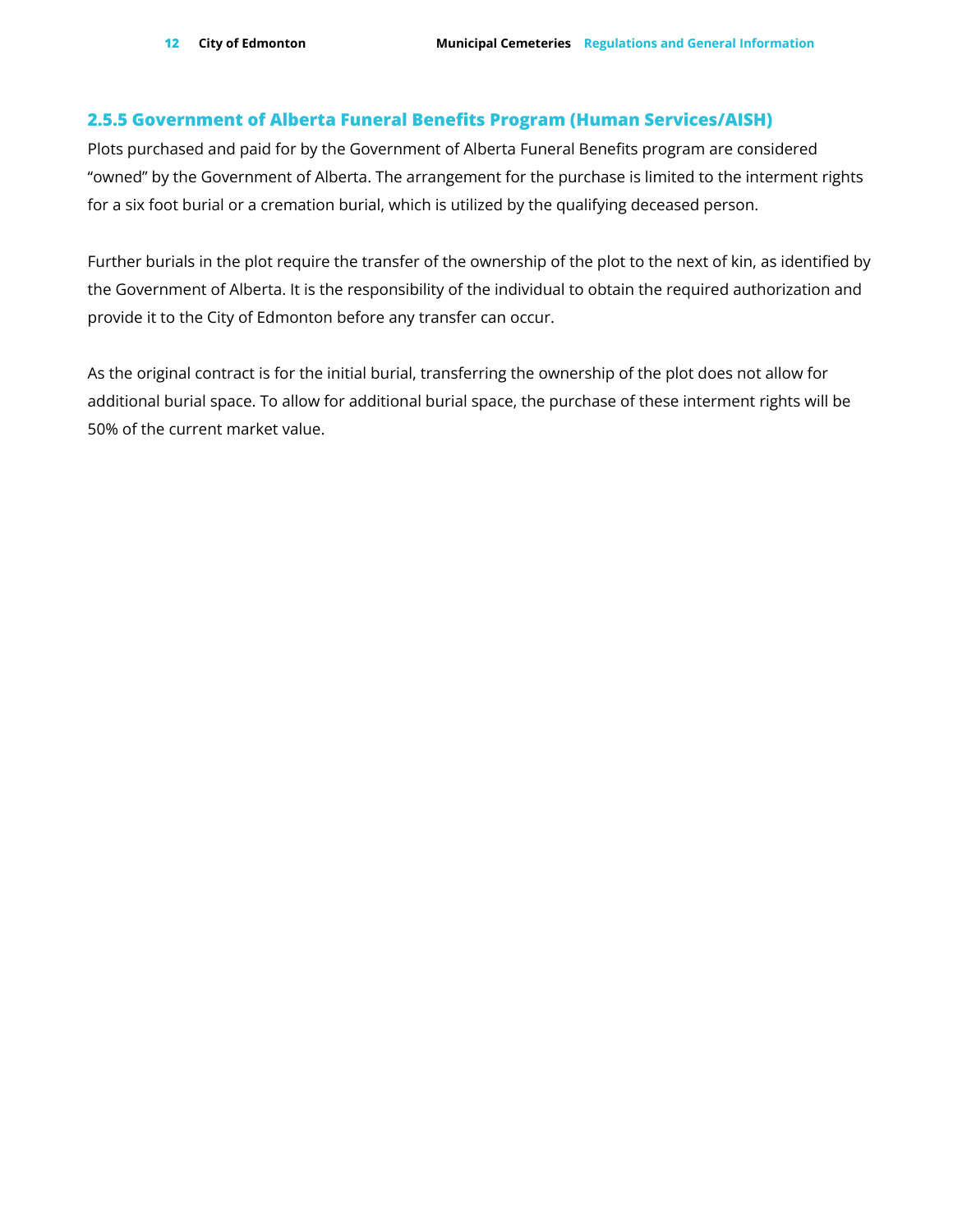### <span id="page-12-0"></span>**2.6 Disinterment Policy and Procedures**

The City of Edmonton will perform disinterment of human remains in the most dignified, safe, and respectful manner possible. The City of Edmonton reserves the right to deny any disinterment request that does not meet any of these criteria. Please review the steps required in each of the following circumstances.

#### <span id="page-12-1"></span>**2.6.1 Disinterment of Casket Burial**

Customers seeking to disinter a casket burial must first select a funeral home of their choice in order to complete this service. An application to Alberta Vital Statistics for a disinterment/reinterment permit must be approved in order for a disinterment to occur. The City of Edmonton requires customers to work with their funeral home to make this application for disinterment/reinterment of a casket burial to Alberta Vital Statistics. As some viruses and diseases may remain in an active state for decades after the death of an individual, Alberta Vital Statistics will review all applications and the cause of death to ensure that restrictions are closely followed. For more information about this service or application process, please contact the funeral home of your choice, or the Municipal Cemeteries Sales and Administration Office. Please note casket disinterments only occur between May 1 and October 31 unless an exception is granted.

Once a funeral home is selected, an application is submitted and approved by Alberta Vital Statistics, and permission authorized by the City of Edmonton, the booking of the disinterment/reinterment can proceed. Please note that all disinterment activities must be authorized by the legal plot owner, and are subject to a fee available by quote. Contracts must be paid in full before the disinterment/reinterment can occur.

The City of Edmonton will be responsible for opening the designated plot location, and digging to the depth of the concrete liner or vault, and bringing the concrete liner or vault up to the surface. In the event there is no concrete liner, casket, or the liner cannot be recovered from the plot, additional shoring will be required at an additional fee to ensure safe access to the plot. City of Edmonton staff are not permitted to enter plots for any reason, or to handle human remains.

The funeral home of the customer's choice will be responsible for recovering the human remains from the liner brought up to the surface, or in the event there is no liner or it cannot be recovered, recovering the human remains from inside the plot, utilizing the shoring and safe access provided.

The unauthorized removal of human remains may be subject to legal action.

### <span id="page-12-2"></span>**2.6.2 Disinterment of Cremated Remains**

Customers seeking to disinter cremated remains from a City of Edmonton plot, niche, or crypt, must obtain a disinterment application from the City of Edmonton. This application will include a Statutory Declaration outlining the parameters of the disinterment. There is a fee required for this service, as well as a document fee for any statutory declarations generated.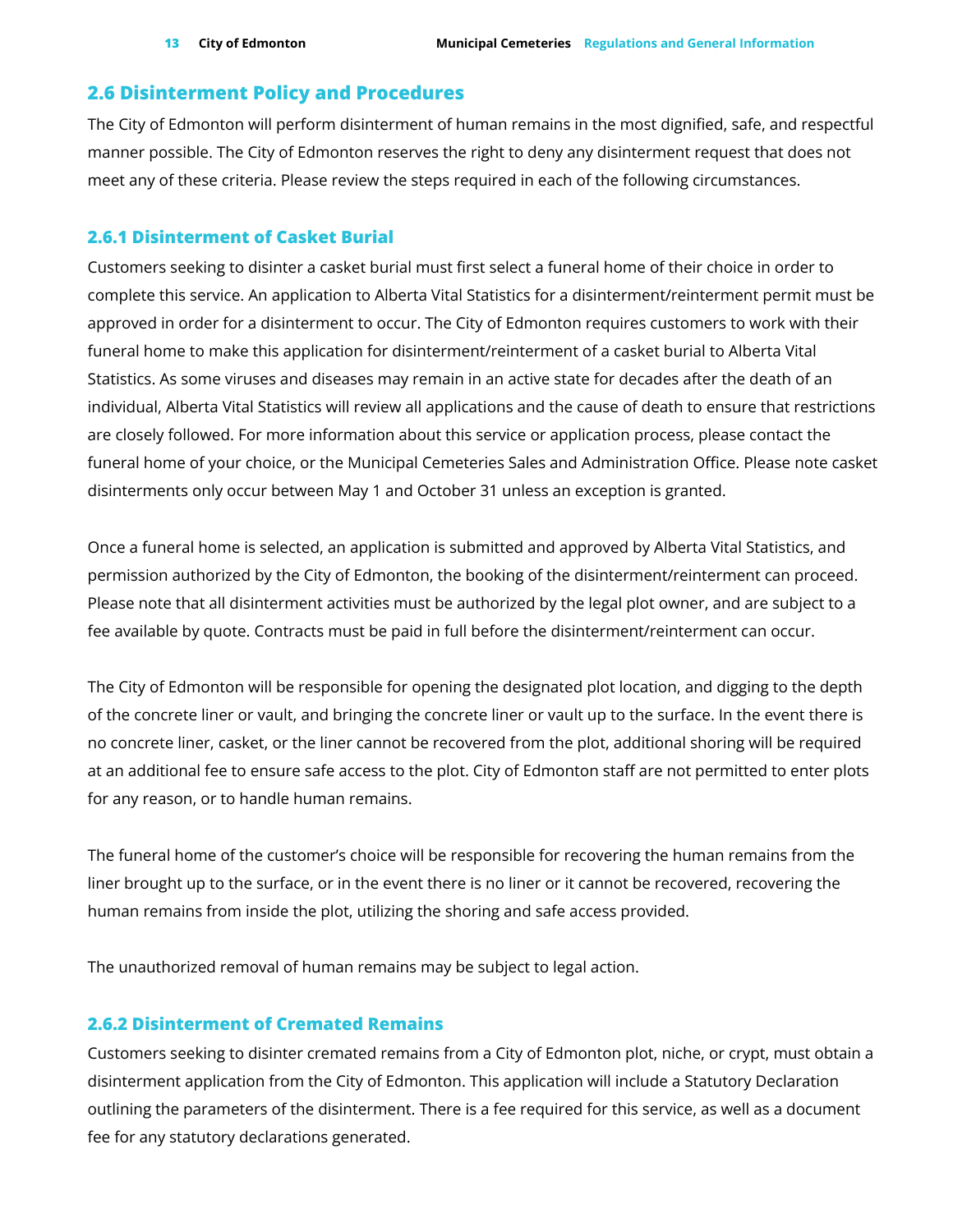Please note that removal of cremated remains from interment space for any reason is considered a disinterment and is subject to this policy. All disinterment activities must be authorized by the legal plot/niche owner.

Once the disinterment application has been approved by the City of Edmonton, with a contract signed and paid in full, the disinterment will be scheduled and completed by City of Edmonton staff. The unauthorized removal of human remains may be subject to legal action.

### <span id="page-13-0"></span>**2.7 Product and Service Requirements**

#### <span id="page-13-1"></span>**2.7.1 Concrete Liners or Vault**

In order to reduce safety concerns caused by collapsing ground areas, the City of Edmonton requires that a concrete liner purchased through the City of Edmonton, or a vault supplied through a funeral home, is used to house the casket when placed in a grave. The only exception to this is the designated Green Burial section.

The dimensions of our standard concrete liners are:

#### **Adult (Concrete Box, Large)**

Interior Dimensions 29" W x 85" L x 23 ⅞" H Exterior Dimensions 32 ⅝" W x 88 ¾" L x 30 ⅞" H

#### **Child (Concrete Box, Small)**

Interior Dimensions 19 ¾" W x 56" L x 14" H Exterior Dimensions 24" W x 60" L x 21" H

Please ensure the casket that has been chosen will fit inside the liner. This includes any handles or adornment on the exterior of the casket. The City of Edmonton is not liable for any damages to the casket as a result of any effort required to place the casket in the liner.

### <span id="page-13-2"></span>**2.7.2 Cremation Urn Vaults**

The City of Edmonton offers Cremation Urn vaults as an option for customers to house urns when placed in a grave. The City of Edmonton requires purchase of a Cremation Urn Vault in the event a cremation interment in a full size plot takes place before a traditional full size burial. In all other circumstances, the purchase of a Cremation urn vault is optional.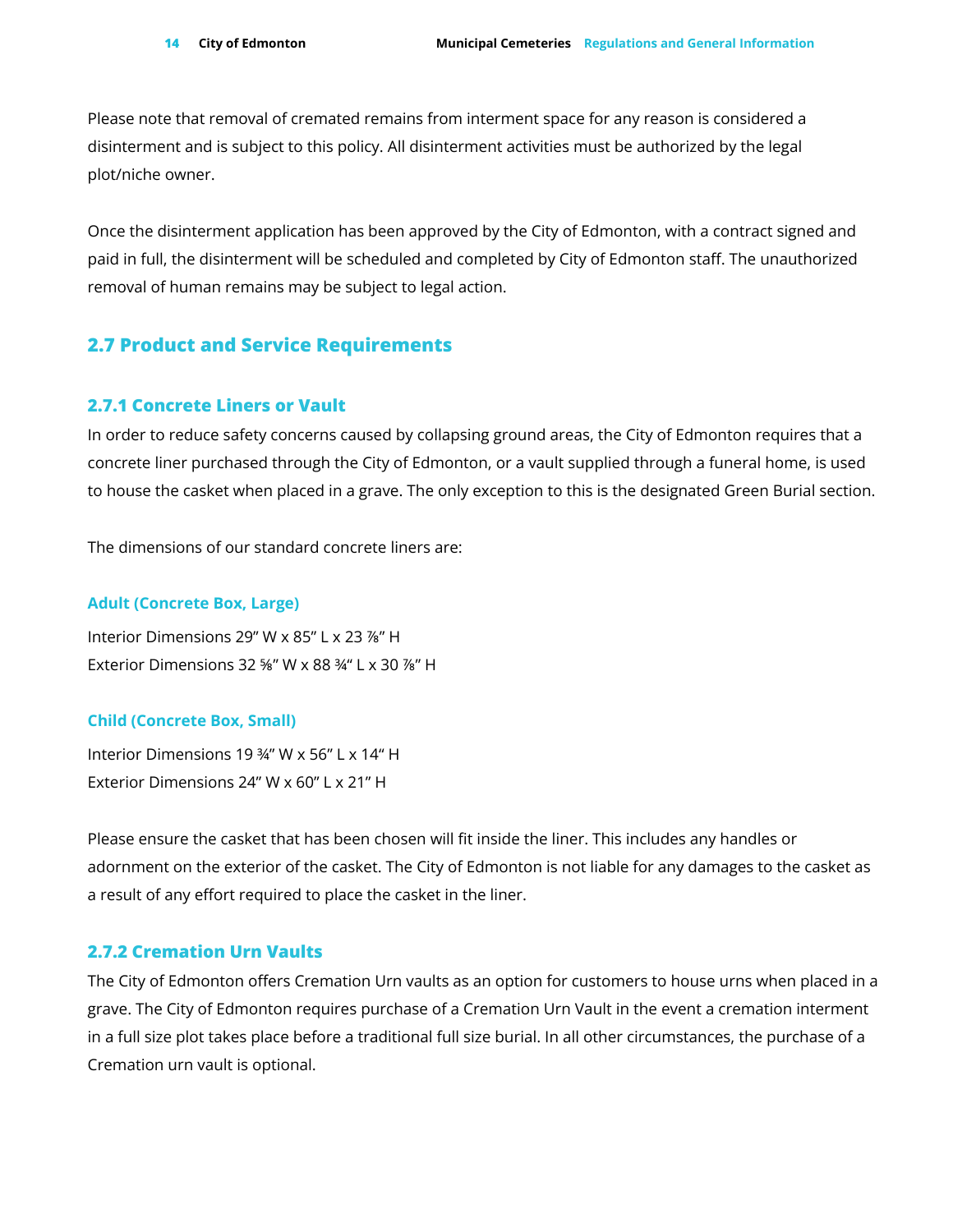### <span id="page-14-0"></span>**2.8 Late Arrivals / No Shows**

Once an interment has been arranged and confirmed with the cemetery the arrival time is no longer negotiable on the day of the service. In some circumstances an interment may need to be rescheduled if the arrival time of the procession is impacting other services and cemetery staff are no longer available.

### <span id="page-14-1"></span>**2.9 Interment Arrangements - Casket, Crypt, Niche or Scattering**

The preparation of any burial location and coordination of staff for an interment booking requires advance notice. Please find below our booking deadlines for interments:

| Day of Interment          | <b>Booking Required Previous</b><br>to Interment                                               |
|---------------------------|------------------------------------------------------------------------------------------------|
| Saturday                  | Wednesday, 12pm                                                                                |
| Sunday                    | Wednesday, 12pm                                                                                |
| Monday                    | Wednesday, 12pm                                                                                |
| Tuesday                   | Thursday, 12pm                                                                                 |
| Wednesday                 | Friday, 12pm                                                                                   |
| <b>Thursday</b>           | Monday, 12pm                                                                                   |
| Friday                    | Tuesday, 12pm                                                                                  |
| <b>Statutory Holidays</b> | Information provided to all<br><b>Edmonton and area funeral</b><br>homes prior to each holiday |

If the completion of the booking falls outside of these booking deadlines, we may not be able to accommodate your request for your desired interment date and time. In these cases, the next available date and time agreeable to both parties will be provided.

Please note the following items will be required prior to the booking being completed:

- A cemetery location that has been purchased and paid for before the interment occurs.
- Permission from the legal plot/niche/crypt owner to inter the deceased in the interment space.
- If the deceased is the plot/niche/crypt owner then their interment may proceed without any changes to the existing arrangements.
- If the interment is for the plot/niche/crypt owner and the arrangements for their interment are to be altered, then these changes must be authorized by the Executor or Personal Representative. The authorization is considered obtained once the "Application to Inter" document has been signed and returned to the Municipal Cemeteries Sales and Administration Office.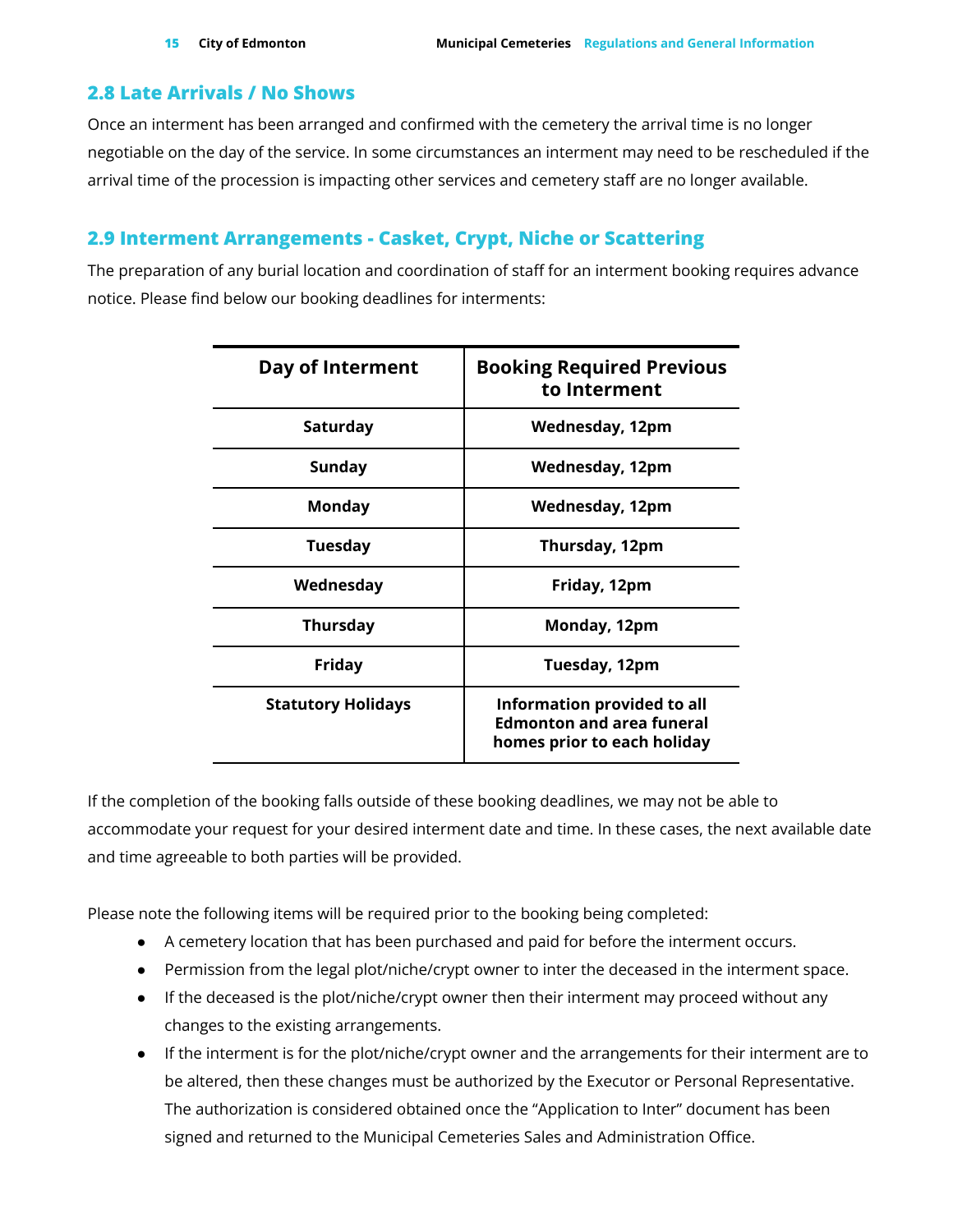- If the plot/niche/crypt owner is deceased and the request is for an additional interment, the plot/niche/crypt must be transferred to a new owner prior to any additional interment occuring.
- Fees for additional services and products may be applicable depending upon the request. These are to be paid before the interment occurs.
- For traditional casket burials, a Burial Permit issued by an authorized authority is required before the interment occurs.
- For interments of cremated remains, a Burial Permit or Cremation Certificate issued by an authorized authority is required before the interment occurs.
- In the event that the death occurred outside of Canada and the remains are being transported into Canada to be interred, then a Death Certificate and approved Canada Customs documentation for the transportation of the remains will act as the official Burial Permit. If the Certificate or paperwork is not in English, it will need to be officially translated and stamped at the customer's expense.

### <span id="page-15-0"></span>**2.9.1 Pallbearing Services**

For traditional casket burials, our workplace safety regulations require that a total of six pallbearers are present for each interment. In the event that the full complement of six pallbearers is not present, the service will be delayed until the full complement is arranged by the family or funeral home. Additional fees will be levied if the service is delayed beyond the allocated time for the interment.

The City of Edmonton only provides a maximum of two staff to assist with pallbearing for each interment. This service must be requested in advance and is subject to a fee. In cases such as these, it is required that funeral homes and families will ensure that there are a minimum of four other pallbearers present to make the required complement of six.

### <span id="page-15-1"></span>**2.10 Measures and Service Adjustments related to COVID-19**

The City of Edmonton closely follows all public health measures from the Government of Alberta and actively takes steps to protect people and places from risks associated with the COVID-19 virus. Please consult with your Client Care Representative, Funeral Director, and the Government of Alberta with respect to specific measures and service adjustments when booking your interment.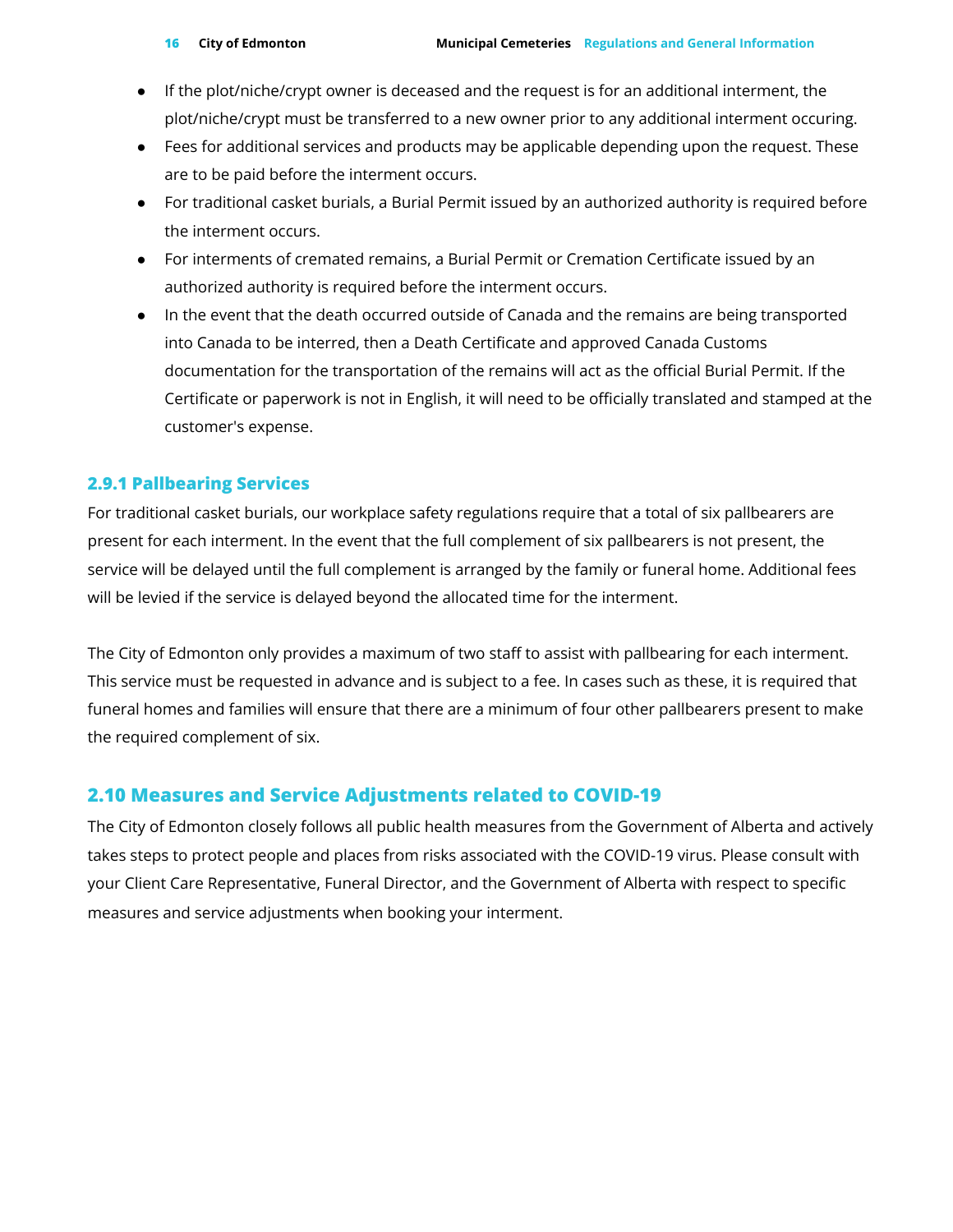# <span id="page-16-0"></span>**3.0 Plot Configurations**

The City of Edmonton Municipal Cemeteries has criteria for the interment of human remains, including standards for depth of burial and size of casket or grave liner per each 4 x 9' plot.

# <span id="page-16-1"></span>**3.1 Full Size Plots**

For interment of human remains in a 4 x 9' full size plot:

- The depth of the grave must be sufficient to allow for a minimum of 3' of earth between the upper surface of the casket and the level of the ground.
- The casket and grave liner or vault must be no greater than 42" in width and 8' in length.

# <span id="page-16-2"></span>**3.2 Child Size Plots**

For interment of human remains in a 4' x 6' child size plot:

- The depth of the grave must be sufficient to allow for a minimum of 3' of earth between the upper surface of the casket and the level of the ground.
- The casket and grave liner or vault must be no greater than 24" in width and 60" in length.
- The Child Sized Plots are in designated areas and may hold a maximum of 1 traditional child burial with a maximum of 2 urns allowed.
- The cremated remains are limited to immediate family only. (mother, father, sister, brother). Child Size Plots do not refer to the age of the deceased, but rather the size of the deceased. In some situations, a full size plot will be required to inter a child.

# <span id="page-16-3"></span>**3.3 Cremation Plots**

For interment of cremated remains in a 4' x 9' full size cremation plot:

A maximum of six urns per plot.

For interment of cremated remains in a 3' x 3' cremation plot (individual foundation/flat marker areas):

A maximum of two urns per plot.







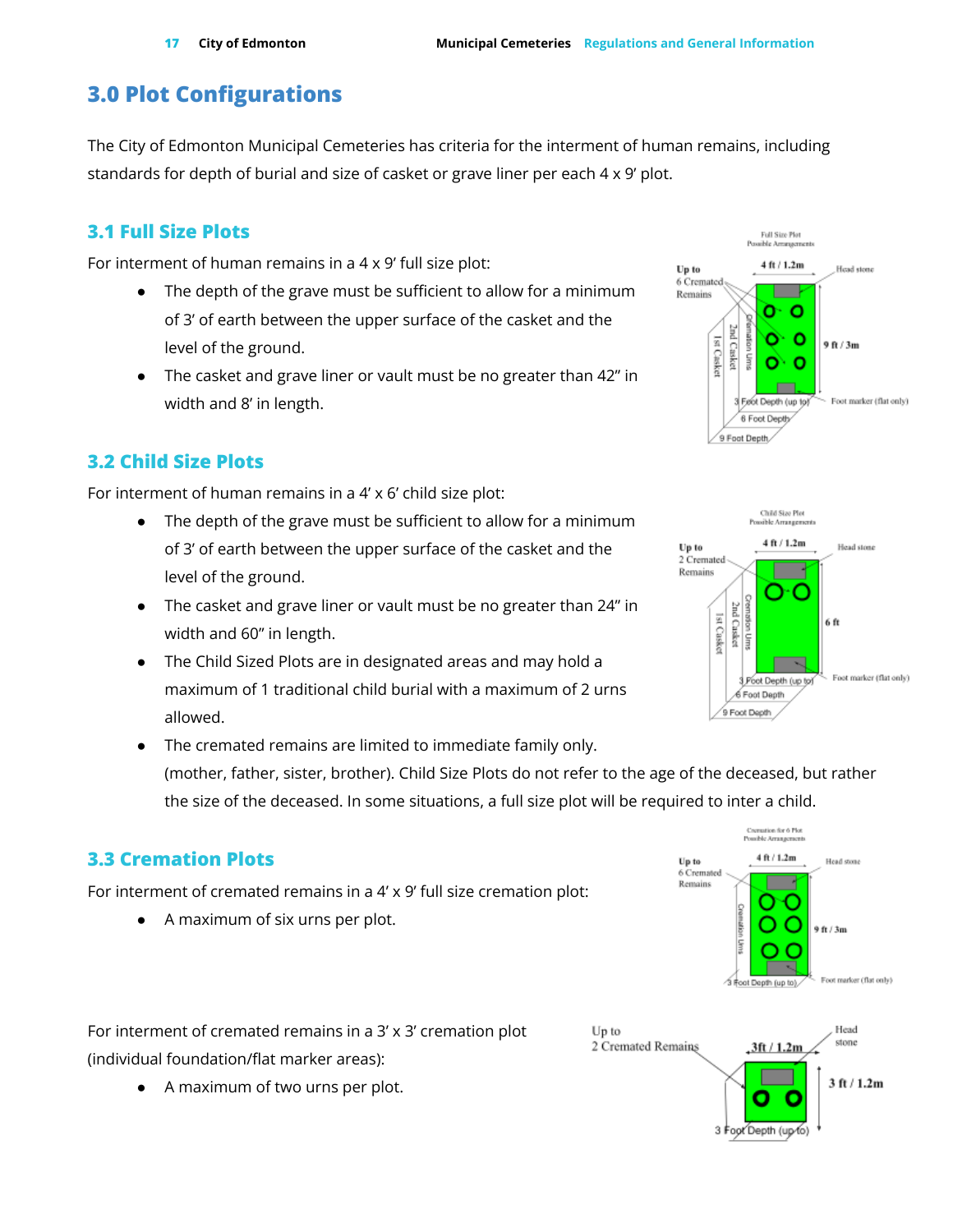For interment of cremated remains in a 3' x 3' cremation plot (designated sections of gradebeam/upright marker areas):

● A maximum of four urns per plot

For interment of cremated remains in a 4' x 3' cremation plot:

- A maximum of two urns per plot.
- In specific locations of Mount Pleasant, Beechmount & Edmonton Cemetery, 3 urns are allowed. The third urn would be located beneath the marker. This must be confirmed by the City of Edmonton prior to booking.

Memorialization on Memorial Wall Beechmount Only

For interment of cremated remains in a 2' x 2' cremation plot:

- A maximum of one urn per plot. (Beechmount Cemetery only)
- Memorialization on Memorial Wall (Beechmount Cemetery only)



For other non-standard plot sizes, please consult with your Client Care Representative to determine the maximum number of interments permitted and their corresponding layout.

### <span id="page-17-0"></span>**3.4 Military Plots (Field of Honour)**

For interment of human remains in a 4'x 9' full size plot:

- The depth of the grave must be sufficient to allow for a minimum of 3' of earth between the upper surface of the casket and the level of the ground.
- The casket and grave liner or vault must be no greater than 42" in width and 8' in length.
- Fields of Honour plots (Purchased by DVA, Last Post, CWGC) are restricted to Military members and Immediate Family. This is an existing spouse, common-law partner, or child of the member. Proof of military affiliation is required.

### <span id="page-17-1"></span>**3.5 Green Burial Plots (Aurora Gardens - Northern Lights Cemetery)**

For interment of human remains in a 4'x 9' full size plot:

- The depth of the grave must be sufficient to allow for a minimum of 3' of earth between the upper surface of the casket and the level of the ground.
- Body must be prepared for Green Burial without embalming and buried in a biodegradable shroud, simple container or casket made from natural fibre, wicker or sustainably harvested wood. Please see your funeral home for more information.
- No concrete liners or vaults permitted in this area.
- Only 1 full size interment permitted per plot.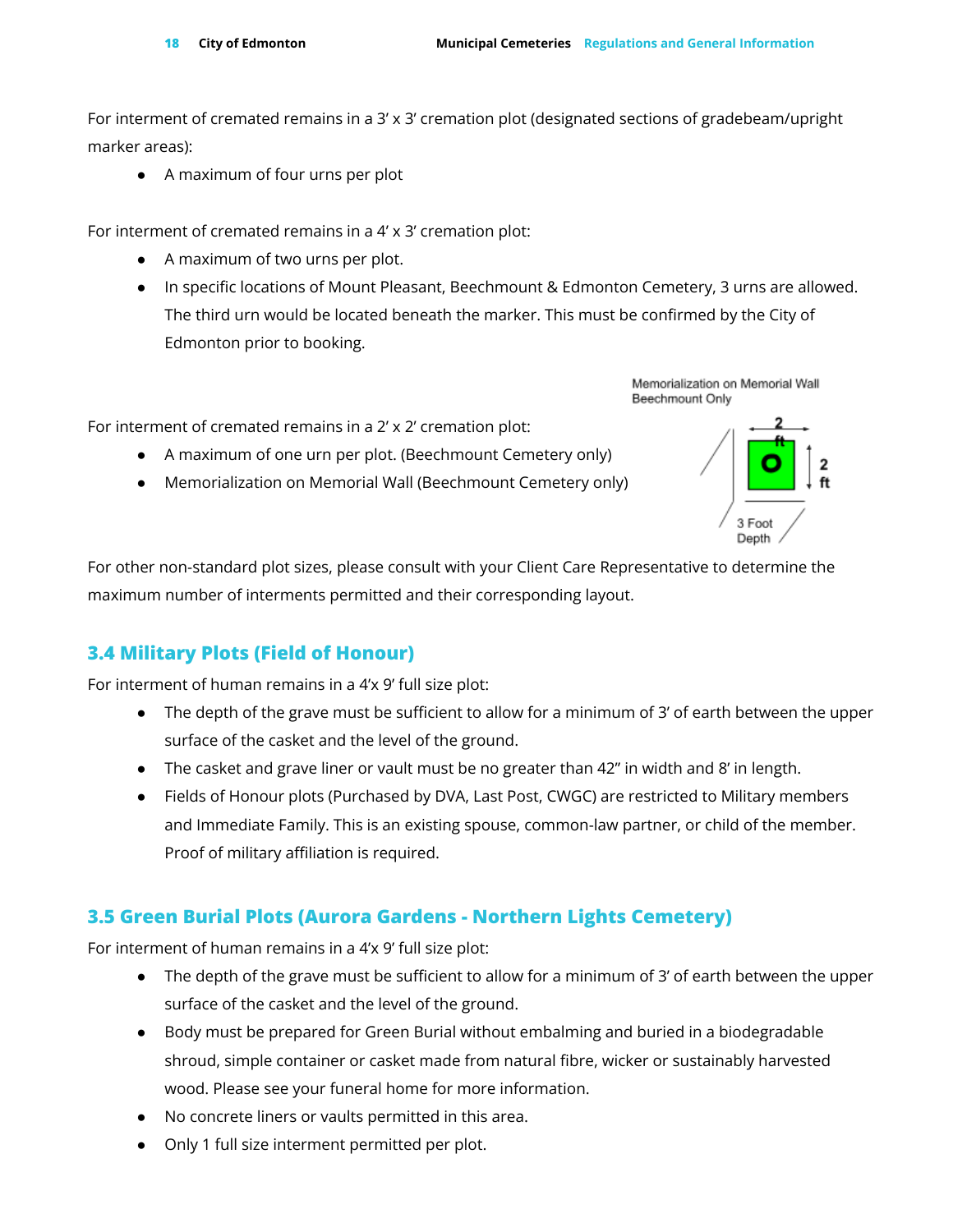# <span id="page-18-0"></span>**4.0 Operations & Grounds Keeping Information**

### <span id="page-18-1"></span>**4.1 Seasonal Cleanup**

In early May a comprehensive cleanup of all municipal cemeteries is completed. Hazardous items, litter, and all artificial flowers will be collected. We strongly encourage placement of all artificial flowers and personal items to occur after Seasonal Cleanup, as all items will be removed during this time period.

Items collected by City of Edmonton staff will be handled in the following manner.

- Items that are subject to decomposition will be disposed of immediately.
- Items that do not decompose will be removed without notice and held for a minimum of one month. After one month has passed the items will be disposed of.
- Items made of glass or ceramic will be disposed of as these are considered a safety hazard.

To find an item that may have been removed by City of Edmonton staff please check the shelving units located in the cemetery in question.

- Beechmount Cemetery behind the little house
- Mount Pleasant Cemetery in front and to the south of the Indoor Niche Building
- Edmonton Cemetery on west side of mausoleum (exterior)
- Northern Lights Cemetery on east side of operations yard
- South Haven Cemetery on west side of operations yard
- Little Mountain Cemetery call Administration Office at 780-442-0974
- Clover Bar Cemetery call Administration Office at 780-442-0974

### <span id="page-18-2"></span>**4.2 Snow Removal**

To facilitate road clearing in winter, it may be necessary to have windrows or snow piles on the roadways and curbs in each cemetery. Although every effort is made to keep snow from the roads off of gravesites, it is often unavoidable. No disrespect is intended.

To prepare for snow and road clearing throughout the cemeteries, vases embedded in flat monuments which have been turned upright for the summer season will be turned down in their lowered position starting in October. This extends the life of the vase and monument, and prevents incidental damage in the winter. Please note that markers and vases remain the property of the plot/niche owner/monument purchaser and the City of Edmonton assumes no liability for their maintenance, care, or natural deterioration. Signage will be available at all cemeteries advising visitors of when this practice is in effect.

Snow will not be removed from graves for visitation purposes. In earth burial areas, snow will be removed for access during an interment only.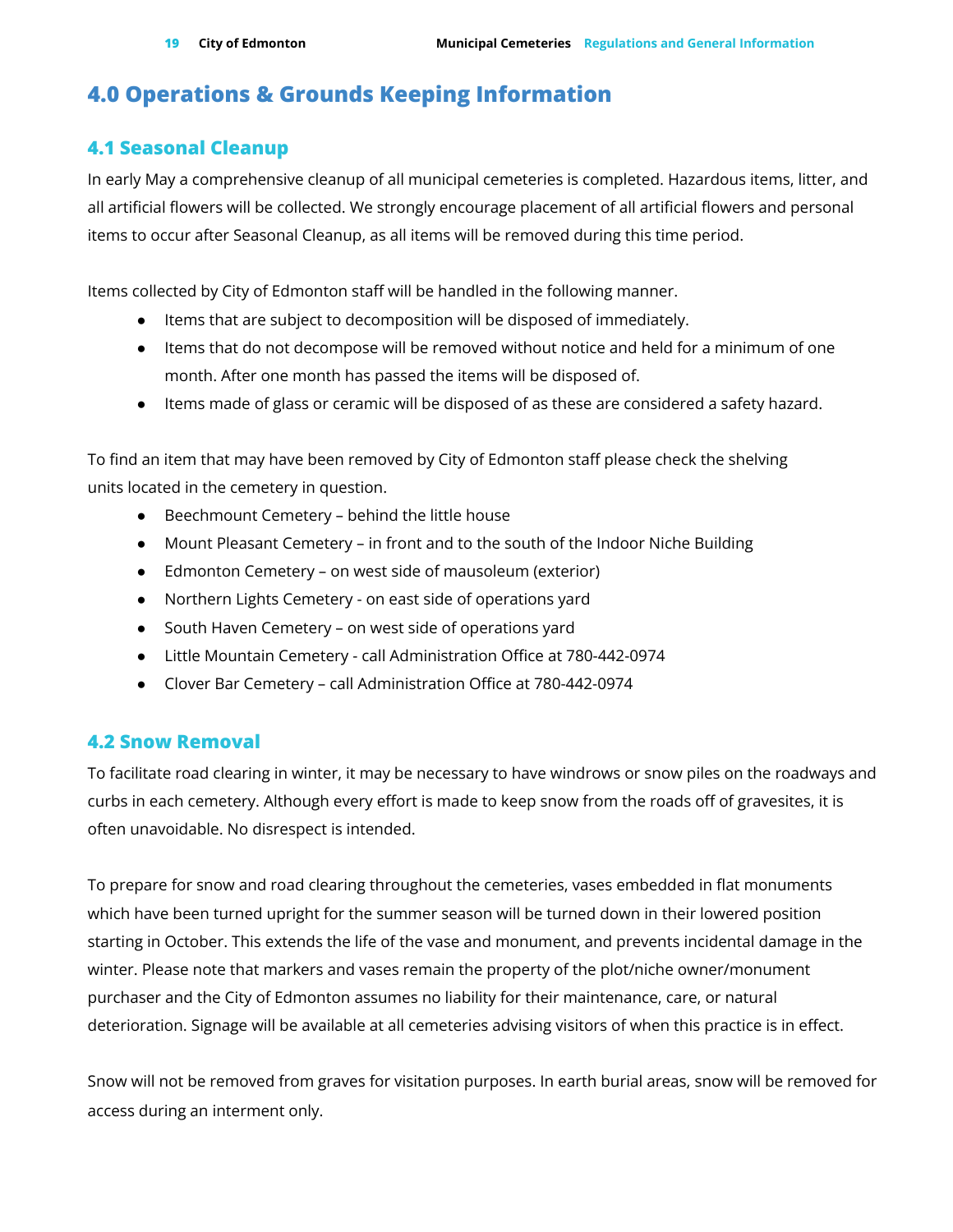### <span id="page-19-0"></span>**4.3 Monument Installations**

Flat monuments requiring a foundation will require 3 to 6 weeks after delivery to the City of Edmonton to complete the foundation and monument installation on the plot.

Depending on the number of monuments received to be installed at any given time, these timelines may be extended without notice. Please contact the Municipal Cemeteries Sales & Administration office for more information or to inquire about having a monument installed for an upcoming interment.

### <span id="page-19-1"></span>**4.4 Temporary Moving of Monuments**

To facilitate the opening of a plot, it may be necessary to move monuments on the grave or surrounding area. Every effort is made to return the monuments to the proper locations in a timely manner. No disrespect is intended.

### <span id="page-19-2"></span>**4.5 Tamping of Graves**

Tamping of graves requires that the soil and permafrost be in a condition that the tamping is feasible. Casket interments in the winter will not be tamped until late spring/early summer depending upon the weather conditions.

### <span id="page-19-3"></span>**4.6 Walking or Driving on Graves**

To facilitate normal cemetery operations it is required that City of Edmonton Cemetery staff may drive or walk on graves. No disrespect is intended.

### <span id="page-19-4"></span>**4.7 Burning Barrels and Fire Safety**

Burning barrels can be requested as part of an interment service if required for cultural purposes. For same day last minute requests, every attempt will be made to provide the service, however, it may not be possible depending upon other service commitments.

During a fire ban, burning barrels are not permitted.

### <span id="page-19-5"></span>**4.8 Flowerbeds**

The City of Edmonton allows for permanent flowerbeds to be planted along the front edge of a monument in upright or gradebeam sections only. If a flowerbed is desired, please note the following requirements and contact the Municipal Cemeteries Sales and Administration office to confirm it is permissible for the specific location:

- Flowerbeds may be planted along the front edge of a monument to a maximum depth of 15".
- The flowerbed will be enclosed with flush to ground landscape edging
- Only annual flowers are permitted and may be planted from April 1 to September 30.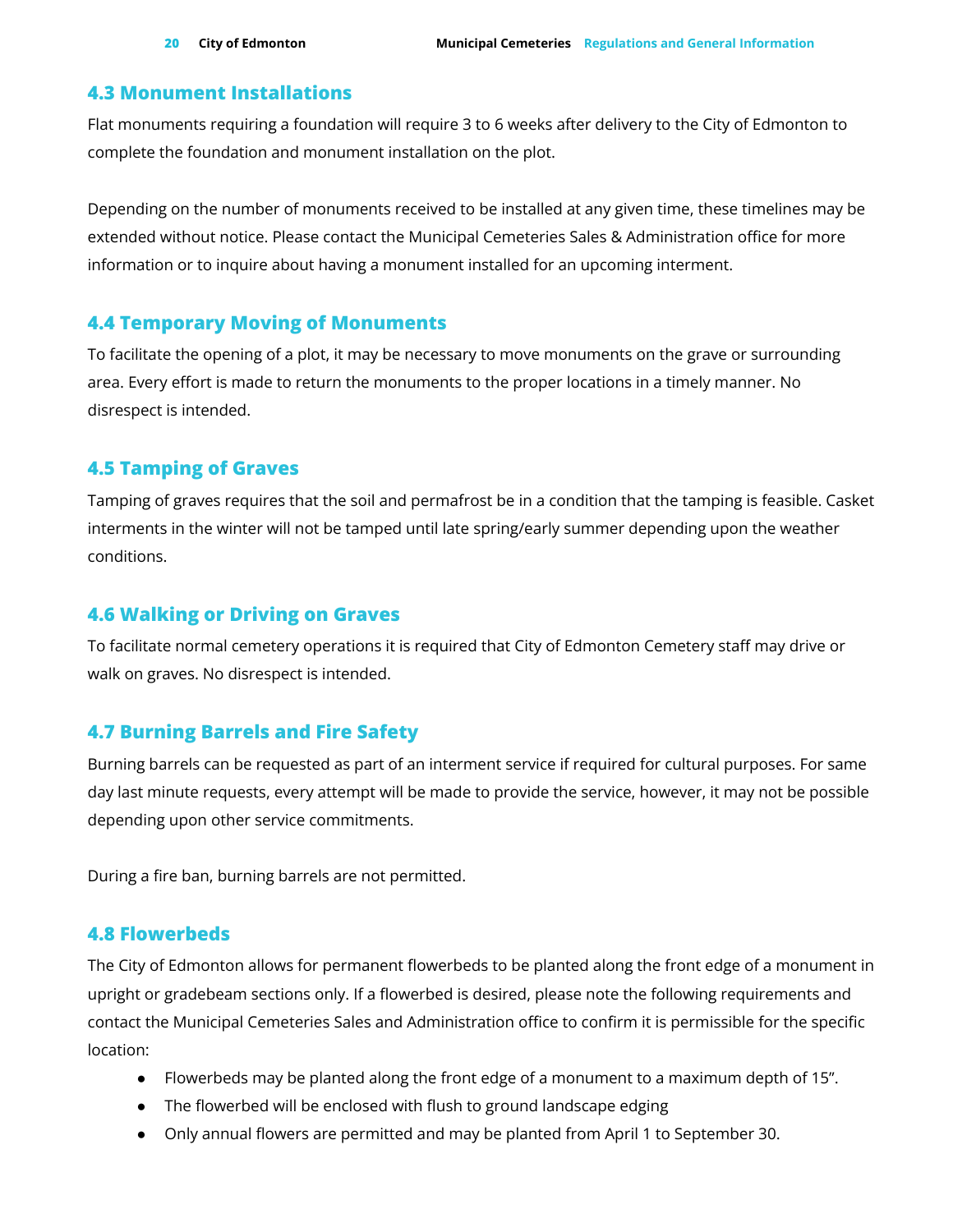- Flowerbeds are not permitted in the Field of Honour.
- Flowers and flowerbeds are subject to environmental factors and inadvertent maintenance damage. The City assumes no responsibility for loss or damage to floral tributes placed on graves.
- Existing flowerbeds that are dismantled to prepare a grave for burial will not be replaced by the City of Edmonton.
- Existing flowerbeds that are not maintained (cleaned and planted) by June 30th of each year may be returned to grass to facilitate maintenance of the cemetery grounds.

### <span id="page-20-0"></span>**4.9 Floral Tributes on Plots and Monuments**

Flowers and flowerbeds are subject to environmental factors and inadvertent maintenance damage. The City of Edmonton assumes no responsibility for loss or damage to floral tributes placed on plots or monuments and assumes no responsibility for their care.

Live flowers placed on a plot at the time of interment will be left for a minimum of one week depending upon environmental conditions.

Artificial flowers are permitted in approved vases and may remain throughout the year. Please contact the Municipal Cemeteries Sales and Administration office to inquire about having your vase approved. Unapproved vases will be removed without notice.

Families are responsible for maintaining the appearance of silk flower arrangements. Cemetery staff, without prior notice, will remove silk flower arrangements that are not adequately maintained.

Artificial wreaths, floral arrangements not in vases, and temporary markers may be placed on a grave between October 1 and the start of seasonal cleanup the following spring, at which time they will be removed and discarded. Environmental and site conditions may alter the placement or location of any such arrangements.

### <span id="page-20-1"></span>**4.10 Memorial Adornments and Safety**

Items made of glass or ceramic cause a significant safety hazard for visitors and staff. Any items in cemetery grounds made of these materials will be removed and disposed of without notice.

Items of significant sentimental or monetary value should not be left on a plot/niche or affixed to the monument or placed in a vase. Cemeteries are considered public parks and there is no security or guarantee that the items will not be removed by the general public. The City assumes no responsibility for loss or damage to any items placed on graves and assumes no responsibility for their care.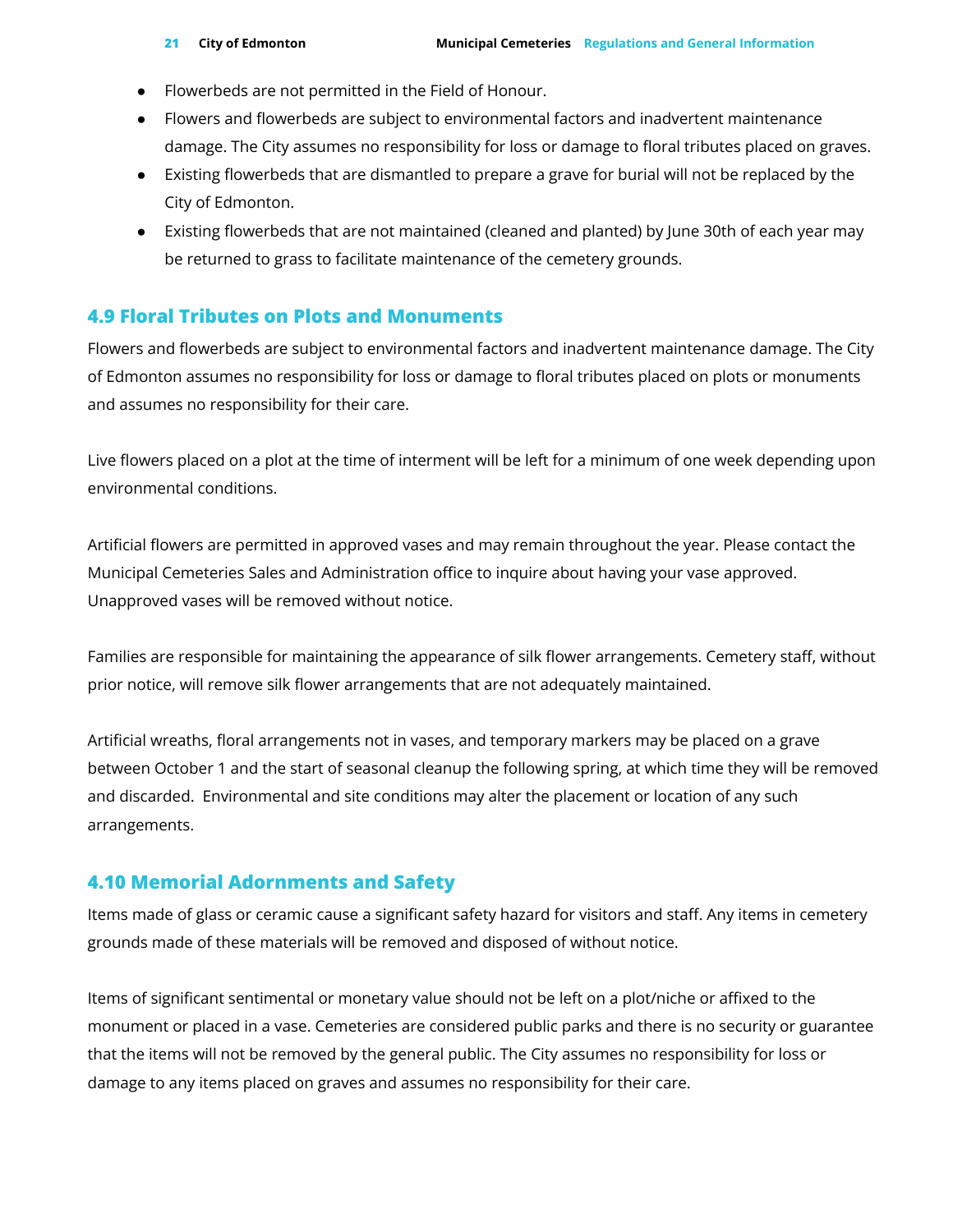### <span id="page-21-0"></span>**4.11 Floral Tributes and Adornments for Indoor Niches**

Approved memorial display items may be placed inside the niche at the time of interment or at the request of the owner once per year at no charge during regular business hours. The year will be defined as January to December. Each additional request during the calendar year will be subject to the regular open/close fee and after-hour fees (if applicable) in effect at the time. Arrangements must be made a minimum of 48 hours in advance by calling the Municipal Cemeteries Sales and Administration Office.

Approved Item Criteria for Indoor and Outdoor Niches:

- The item is not subject to decomposition.
- Silk/artificial flowers are permitted inside the niche.
- Bronze plaques that are cast with flower holders may contain silk or artificial flowers.
- Families are responsible for maintaining the appearance of silk flower arrangements. Cemetery staff, without prior notice, will remove silk flower arrangements that are not adequately maintained.
- The item is not deemed offensive. (As determined by the Municipal Cemeteries Sales and Administration Office)
- The item does not pose a potential safety hazard.
- No candles of any type are permitted.

It is recommended that niche owners include the niche monument under their Homeowner or tenant insurance. The City of Edmonton is not responsible for damages caused to the vases or niche cover due to vandalism.

### **Glass Front Niches (Indoor)**

All items will be placed inside the niche. Items affixed to the outside of the glass or left on the floor will be removed without notice. Any damages caused to the niche front due to prohibited materials will be the financial responsibility of the niche owner.

### **Marble or Granite Front Niches**

The following items may be purchased from the Municipal Cemeteries Sales and Administration office for adornment of marble or granite niches. As other suppliers may not offer the same products, only items pre-approved and sold by the City of Edmonton will be permitted. These items will require an application and installation shall be completed by City of Edmonton Cemetery staff. Items affixed to the outside of the niche, or left outside of the niche will be removed without notice. Any damages caused to the niche front due to prohibited materials will be the financial responsibility of the niche owner.

- Bronze plaques (if applicable)
- Engraving (if applicable)
- Commemorative ceramic photographs (Outdoor Niches Only)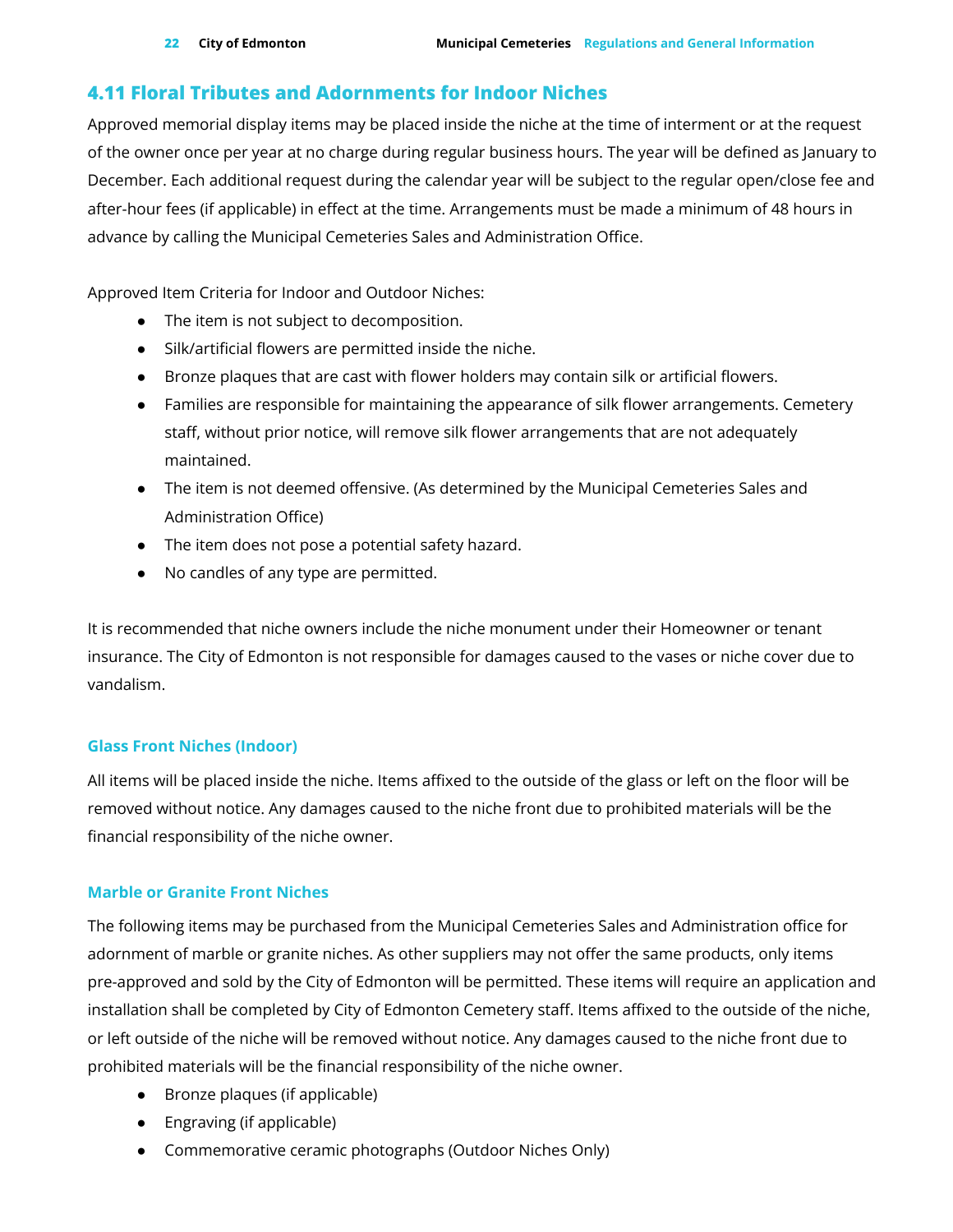### <span id="page-22-0"></span>**4.12 Adornment for Plots, Scattering Gardens, and all other Memorial Products**

The City of Edmonton considers all City Cemeteries to be Parkland. Thus all the regulations identified under the Parkland Bylaw 2202 are in effect. Adornment is limited to approved monuments and vases, floral tributes and flowerbed services. Unapproved adornments and personal items will be removed without notice by City of Edmonton staff.

It is highly recommended that items of a personal nature not be left at gravesites as cemeteries are Parkland, and thus are public places with unrestricted public access.

Items collected by City of Edmonton staff will be handled in the following manner.

- Items that are subject to decomposition will be disposed of immediately.
- Items that do not decompose will be removed without notice and held for a minimum of one month. After one month has passed the items will be disposed of.
- Items made of glass or ceramic will be disposed of as these are considered a safety hazard.

To find an item that may have been removed by City of Edmonton staff please check the shelving units located in the cemetery in question.

- Beechmount Cemetery behind the little house
- Mount Pleasant Cemetery in front and to the south of the Indoor Niche Building
- Edmonton Cemetery on west side of mausoleum (exterior)
- Northern Lights Cemetery on east side of operations yard
- South Haven Cemetery on west side of operations yard
- Little Mountain Cemetery call Administration Office at 780-442-0974
- Clover Bar Cemetery call Administration Office at 780-442-0974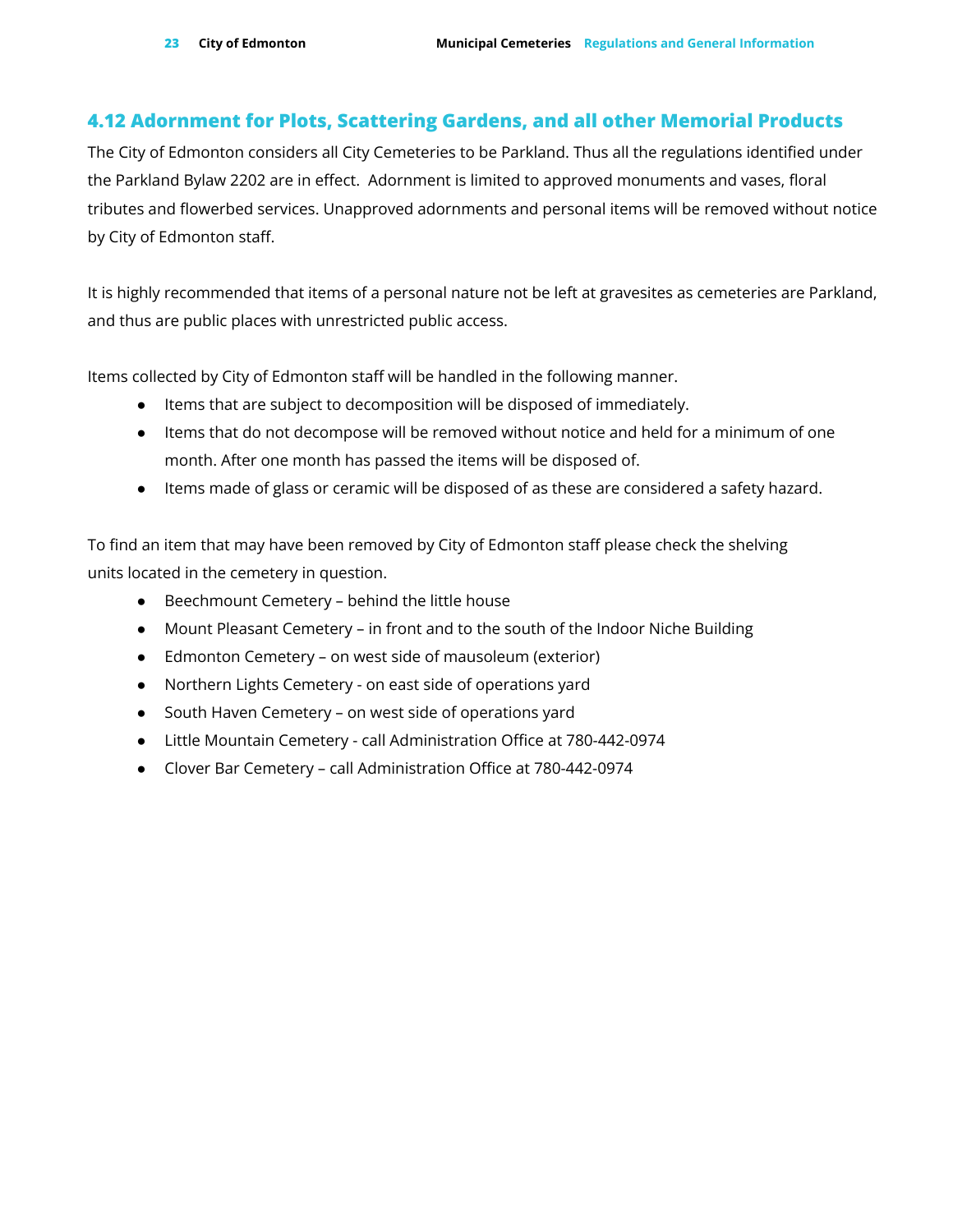## <span id="page-23-0"></span>**5.0 Monument Information and Regulations**

The following regulations address general monument application processes, dimensions, materials, and delivery and installation requirements. Please contact the Municipal Cemeteries Sales and Administration Office for further specifications and exceptions.

### <span id="page-23-1"></span>**5.1 Monument Applications**

The City of Edmonton requires that a Monument Application Form be submitted by the monument provider detailing all specific monument materials, dimensions, scope of work, and any relevant monument installation fees. Approval will be granted based on all requirements met for all requested monuments, including materials and dimensions, or for proposed work to existing monuments. Application forms are available (electronic or paper) at the Municipal Cemeteries Sales and Administration Office.

Approval will be provided to the monument provider. Monuments arriving for installation without proper approval from the City of Edmonton will be refused and returned to the monument provider. Monument Application approvals are only acceptable in written form. Monuments that are produced without prior cemetery approval are the responsibility of the monument purchaser and the monument provider.

Owing to the special nature of historical cemeteries and necessary on-site inspections, memorial applications for historical cemeteries (Beechmount Cemetery, Edmonton Cemetery, and Mount Pleasant Cemetery) may take up to two weeks for processing.

Monument applications will be marked and returned as "not approved" if:

- Monument does not meet dimensional and material requirements.
- Application is incomplete.
- Application is submitted on an outdated form.
- Application is submitted without payment.
- Application is not signed by the plot owner OR a statutory declaration not completed for monuments being placed by other parties.

Please note that although the Municipal Cemeteries Sales and Administration Office distributes new application forms and regulations as required each year, it is the responsibility of the monument provider to ensure that the most current form is correctly completed and submitted. The City assumes no responsibility for claims or damages resulting from errors in monument content, layout, formatting or design, including but not limited to errors in wording or name placement, spelling, date or other inaccuracies relating to inscribed information.

Please note family monuments (customer owned columbarium units) are only permitted to be sold through and installed by the City of Edmonton.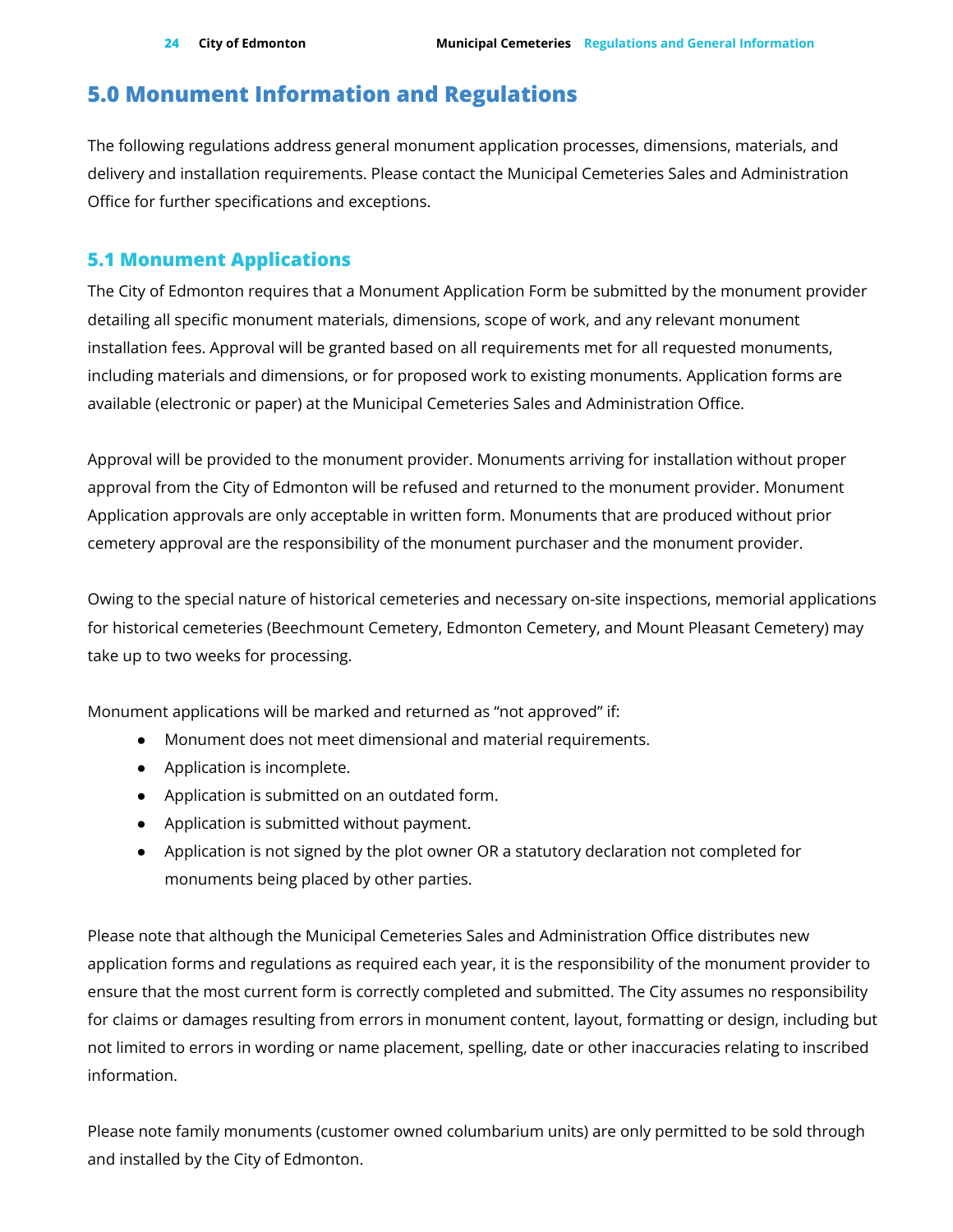### <span id="page-24-0"></span>**5.2 Crypt & Niche Covers**

Due to the operational logistics of crypt and niche cover memorialization, these services can only be purchased and arranged by the Municipal Cemeteries Sales and Administration office. These services cannot be provided by an outside vendor. This includes both engraving, laser pictures, photos, bronze plaques, and bronze wreaths.

### <span id="page-24-1"></span>**5.3 Delivery and Installation**

All monument delivery and installation must be accompanied by proper written approval as described on Page 24. Any monuments installed without the proper permits will be removed and an administration fee may be charged to the monument provider.

Upon delivery:

- Flat Markers: City of Edmonton cemetery staff will inspect and install markers, subject to approval and stated requirements. Flat Markers will be installed April to October.
- Upright and Pillow Monuments: Monument providers will install monuments from dawn until dusk, seven days per week, subject to approval and stated requirements.

Please note that beginning October 1, the installation of flat markers is subject to weather conditions. Once frost and a layer of snow is on the ground, installation will cease. The City of Edmonton will not guarantee flat marker installation after October 1, and will advise monument providers when installation has ended for the winter and resumed in the spring.

### <span id="page-24-2"></span>**5.3.1 Work Notification Sheet**

The City of Edmonton requires that monument providers submit a work notification sheet following all marker delivery, monument installation or completion of added inscriptions or pick-up and removal of any monument. The notification sheet must summarize and verify work being carried out in the cemetery. Failure to submit a work notification sheet will result in an administration charge per incident.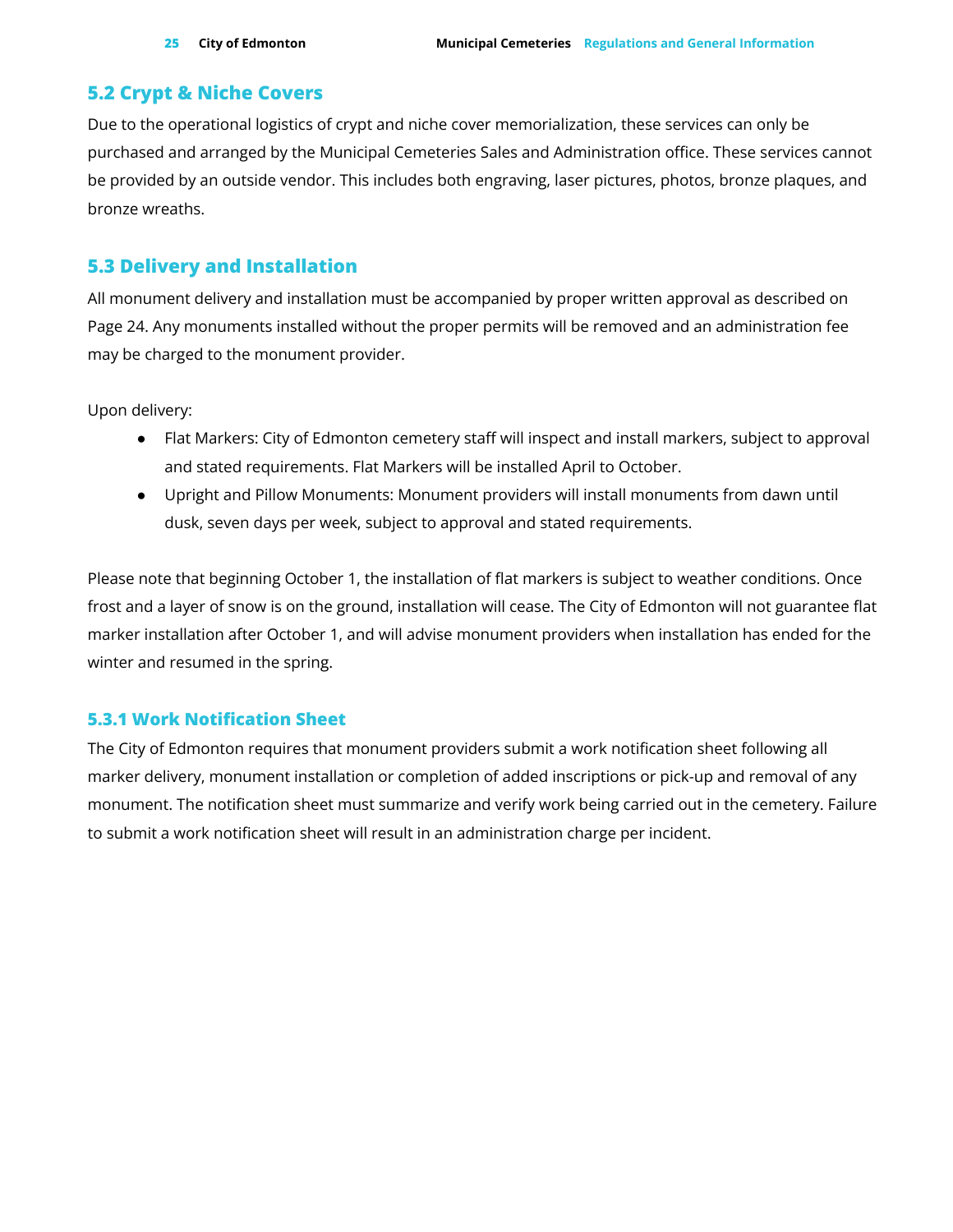### <span id="page-25-0"></span>**5.4 Delivery Times and Locations**

Upright and Pillow Monuments can be installed dawn until dusk, seven days a week.

Notification to all monument providers will be sent in the Spring and Fall, indicating the first and last delivery day to deliver flat markers to the City of Edmonton. Delivery of Flat Markers must not occur outside of these time periods without prior approval. Flat Markers can be delivered from 9:00am to 4:00pm, Monday to Friday at the following locations:

| <b>Cemetery to be installed</b> | <b>Delivery Location</b>        |
|---------------------------------|---------------------------------|
| <b>South Haven Cemetery</b>     |                                 |
| <b>Clover Bar Cemetery</b>      |                                 |
| <b>Mount Pleasant Cemetery</b>  | <b>South Haven Cemetery</b>     |
| <b>Little Mountain Cemetery</b> |                                 |
| <b>Edmonton Cemetery</b>        |                                 |
| <b>Beechmount Cemetery</b>      | <b>Northern Lights Cemetery</b> |
| <b>Northern Lights Cemetery</b> |                                 |

### <span id="page-25-1"></span>**5.5 Maintenance, Removal and Replacement**

The plot/niche owner is responsible for the proper condition and replacement of a monument and the City of Edmonton assumes no liability or responsibility for loss or damage to any monument through acts of vandalism or natural erosion. The City of Edmonton may remove a damaged monument to maintain a safe environment.

The City of Edmonton repairs and replaces existing monument foundations as necessary due to maintenance and safety concerns at no cost to the plot owner.

Existing monuments that do not meet current specifications will be grandfathered, however, in the event the monument needs replacement, the new monument(s) are required to meet the existing regulations in place at the time of purchase.

### <span id="page-25-2"></span>**5.6 Monument Composition**

The City of Edmonton requires that all monument materials, including marker bases, must be made of granite or bronze. Marble may only be used for repairs to existing marble memorials, not replacement. Please contact the Municipal Cemeteries Sales and Administration Office for additional information on acceptable materials.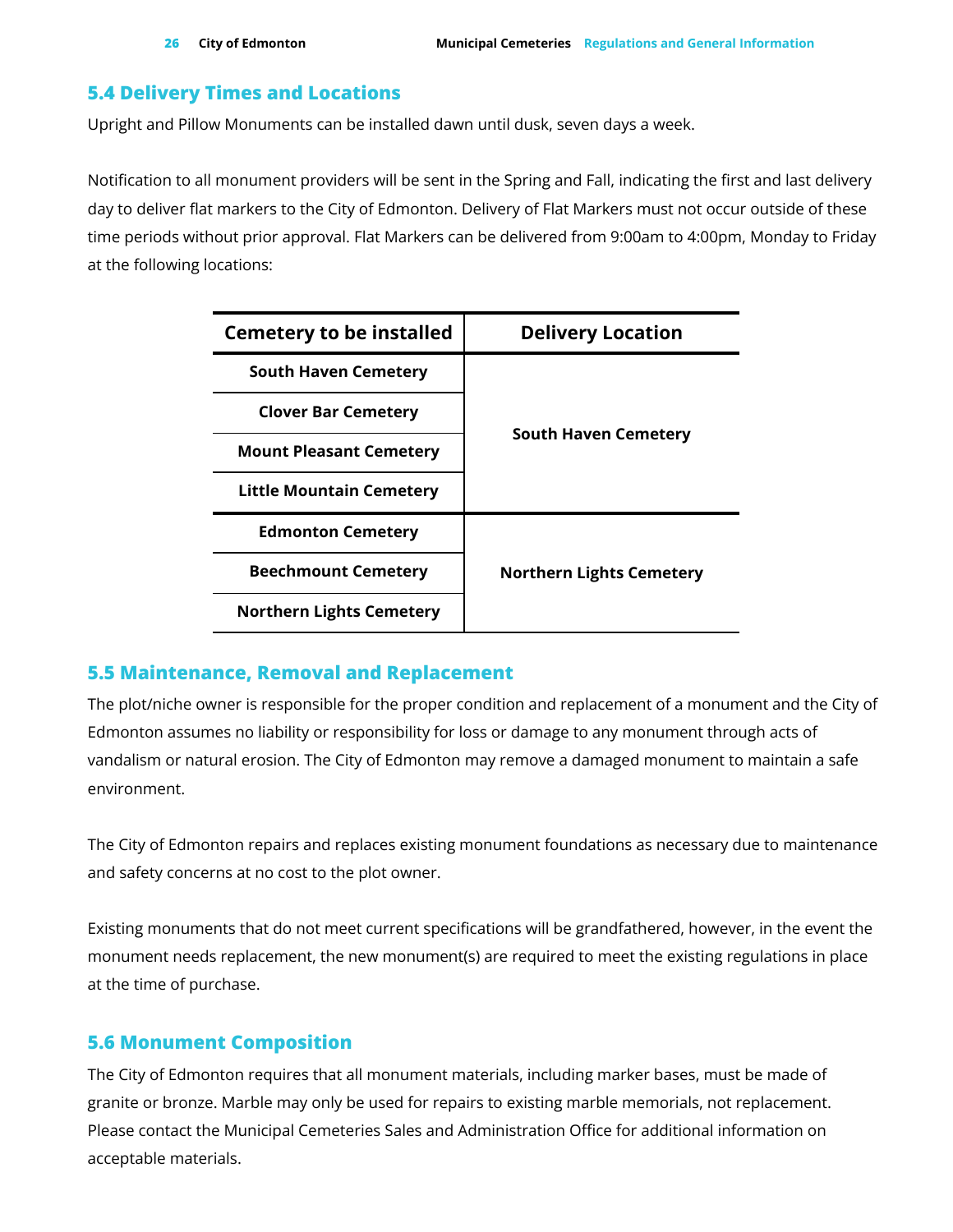A temporary plastic, metal or wooden marker may be approved and left on a grave during the winter months (October 30 to March 15). If the temporary marker impedes normal cemetery operations it may be removed without notice. Temporary markers are not provided by the City of Edmonton.

### <span id="page-26-0"></span>**5.7 Photographic Reproductions**

Photographic reproductions on monuments are conditionally permitted, depending upon the type of photographic reproduction and style of memorial. Please contact the Municipal Cemeteries Sales and Administration Office for further clarification on what types of photographic reproductions are permitted and on which monument or marker styles. The restrictions for photographic reproductions are listed below:

- All photographic reproductions must be recessed on flat markers and not extend higher than the marker profile.
- No photographic reproductions are allowed on military monuments.
- Photo Blasts are not permitted.

Laser etching is conditionally permitted on flat markers, however the City assumes no liability for the increased risk of weathering and damage of laser etching on flat markers. A statutory declaration must be completed.

Please note that photographic reproductions and their replacement are the responsibility of the monument provider and plot/niche owner. The City of Edmonton will redirect the monument owner to the monument provider to resolve any concerns over broken, vandalized or stolen reproductions.

### <span id="page-26-1"></span>**5.8 Monument Accessories**

Granite balls, pagodas or any other type of approved accessory for a monument must adhere to the restrictions below:

- $\bullet$  It must be attached with a minimum  $\frac{1}{2}$ " diameter pin size that extends a minimum 2" into both the accessory and the die.
- It must be attached with permanent adhesive.
- In combination with the die, it must not exceed the maximum allowable monument height and width.
- For vases and lanterns (non-glass), there must be at least 2" clearance between the item and the edge of the base.

Please note that vases are not permitted in front of a flat marker, at the foot of a plot, on military monuments, or in the Field of Honour.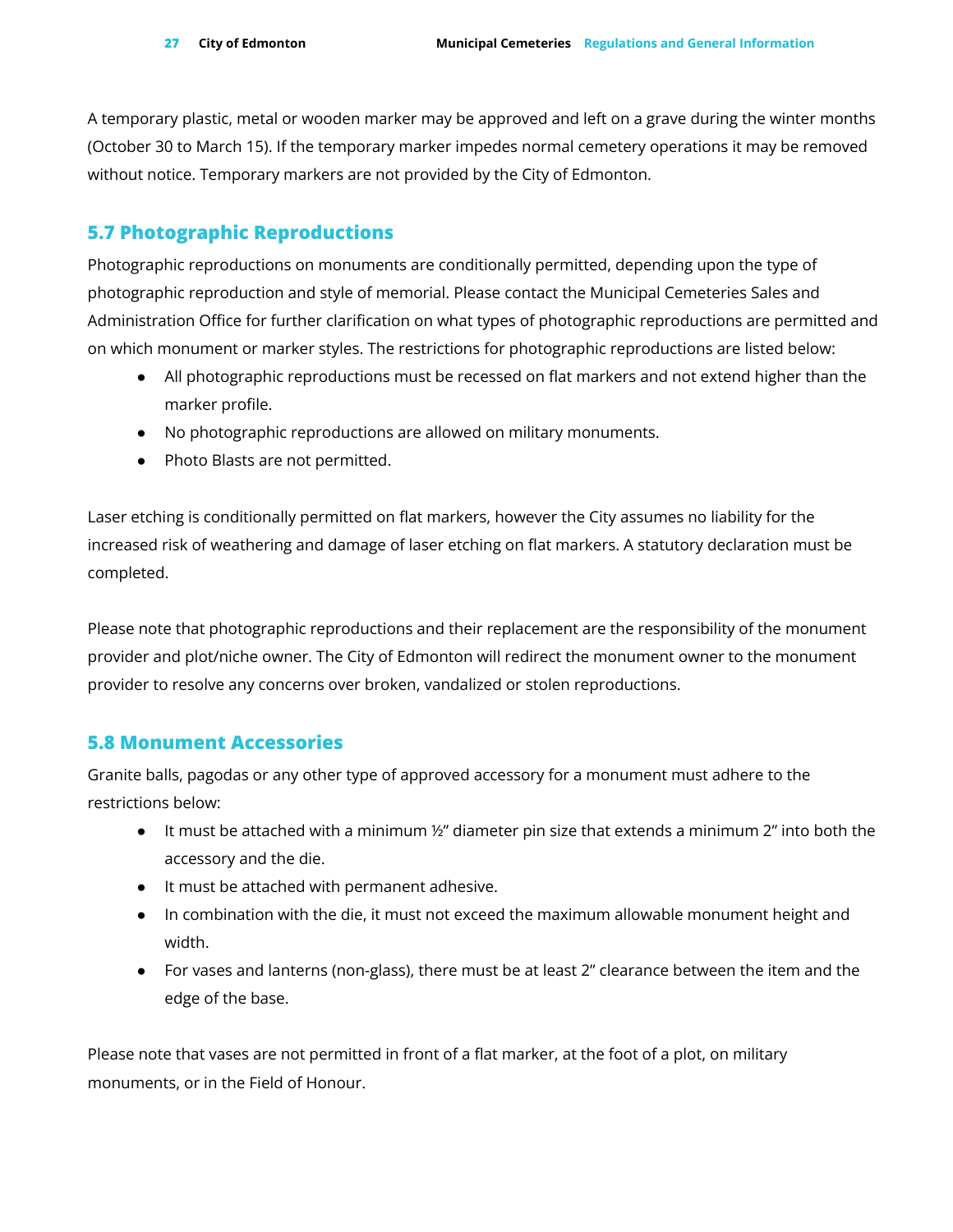Please find below the guidelines for inscriptions and casting:

- Can include Names, DOB, DOD, and Epitaph.
- The City of Edmonton reserves the right to remove any memorial that can be construed to mean or represent something offensive either in written or pictorial form.
- Trade names and logos are prohibited on all monuments.
- Commemorative inscriptions when no burial on location exists must state that interment has taken place elsewhere. Please contact your Client Care Representative for information on suggested phrasing.

### <span id="page-27-0"></span>**5.9 Pre-Need Monuments and Added Inscriptions**

All pre-need monument applications fees can be pre-approved and pre-paid. The additional inscription or additional tabs costs will be determined at the time of need. The City of Edmonton will return the approved application to the monument provider, which the monument provider will retain and produce upon monument delivery or completion of additional inscription work.

Please note that commemorative inscriptions when no burial on location exists must state that interment has taken place elsewhere.

### <span id="page-27-1"></span>**5.10 Additional Monument Information**

The following monument requests will be considered on a case by case basis:

- Statues, cairns and boulders
- Family memorials

Due to the nature of the regular cemetery daily operation, the maximum number of plots a monument may span is two. The maximum size allowed for the foundation is 6 inches smaller than the combined widths of the graves. Monuments larger than the above requirement exceed the tolerances of the regular independent foundations and grade beams and interfere with the normal cemetery maintenance and operations. Existing monuments that do not meet these specifications will be grandfathered, however, in the event the monument needs replacement, the new monument(s) are required to meet the existing regulations in place at the time of purchase.

### <span id="page-27-2"></span>**5.11 Vase Guidelines**

### **Permanently affixed to or beside marker at HEAD of Grave**

The following permanent vase types are permitted:

- Granite (regular or inverted)
- Bronze (regular or inverted)
- Metal Craft with Coating (regular or inverted)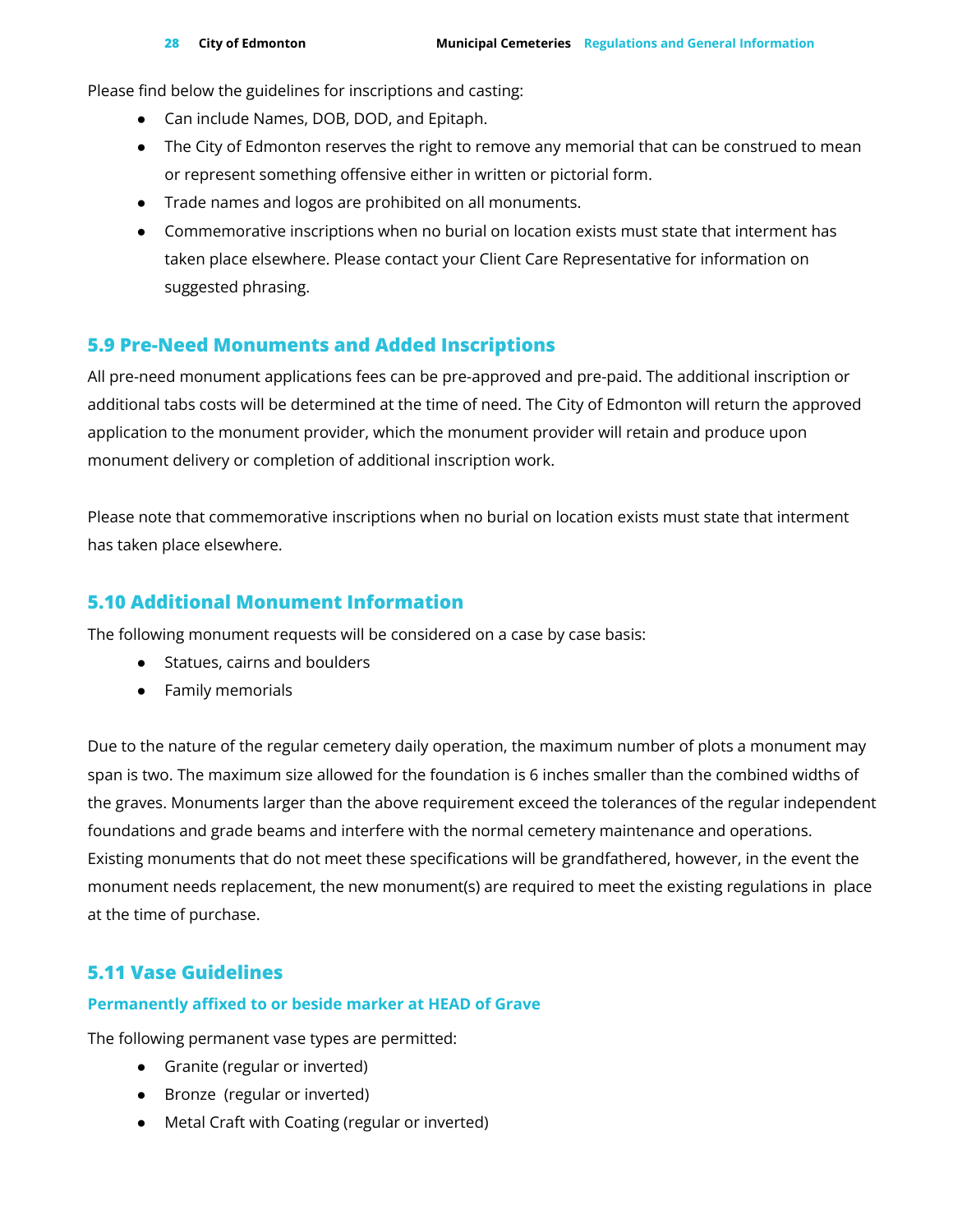#### **Temporary Vases with stands or ground spikes**

- Plastic may be available for a fee at the Municipal Cemeteries Sales and Administration Office or your Funeral Home provider.
- Metal Style may be available for a fee at the Municipal Cemeteries Sales and Administration Office or your Funeral Home provider.

#### **Vases of any type will not be permitted in the following circumstances:**

- In front of a flat marker.
- At the foot of a plot (as part of a marker or on its own).
- On military monuments.
- In the Field of Honour

Please note that vases have a limited lifespan and are not under warranty by the City of Edmonton. A vase installed in a northern climate is subject to extreme changes in temperature and is accessible to people, wildlife and unforeseen factors that will affect the life of the vase. Depending upon the composition of the vase it should be expected that replacement vases will need to be purchased periodically by the plot/niche owner due to normal wear and tear.

Vases that are broken and considered a safety hazard will be removed by the City of Edmonton.

### <span id="page-28-0"></span>**5.12 Lantern Guidelines**

Lanterns with LED lights may be permitted either in a privately maintained flowerbed or affixed to an upright monument in the place of a vase. The lanterns cannot have candles that can be lit. The lantern cannot have glass in its composition; the windows must be plastic or plexi-glass.

Please note the addition of a Lantern is at the risk of the plot/niche owner/family. It is allowable but not recommended and the City of Edmonton assumes no liability in the event it is damaged or goes missing.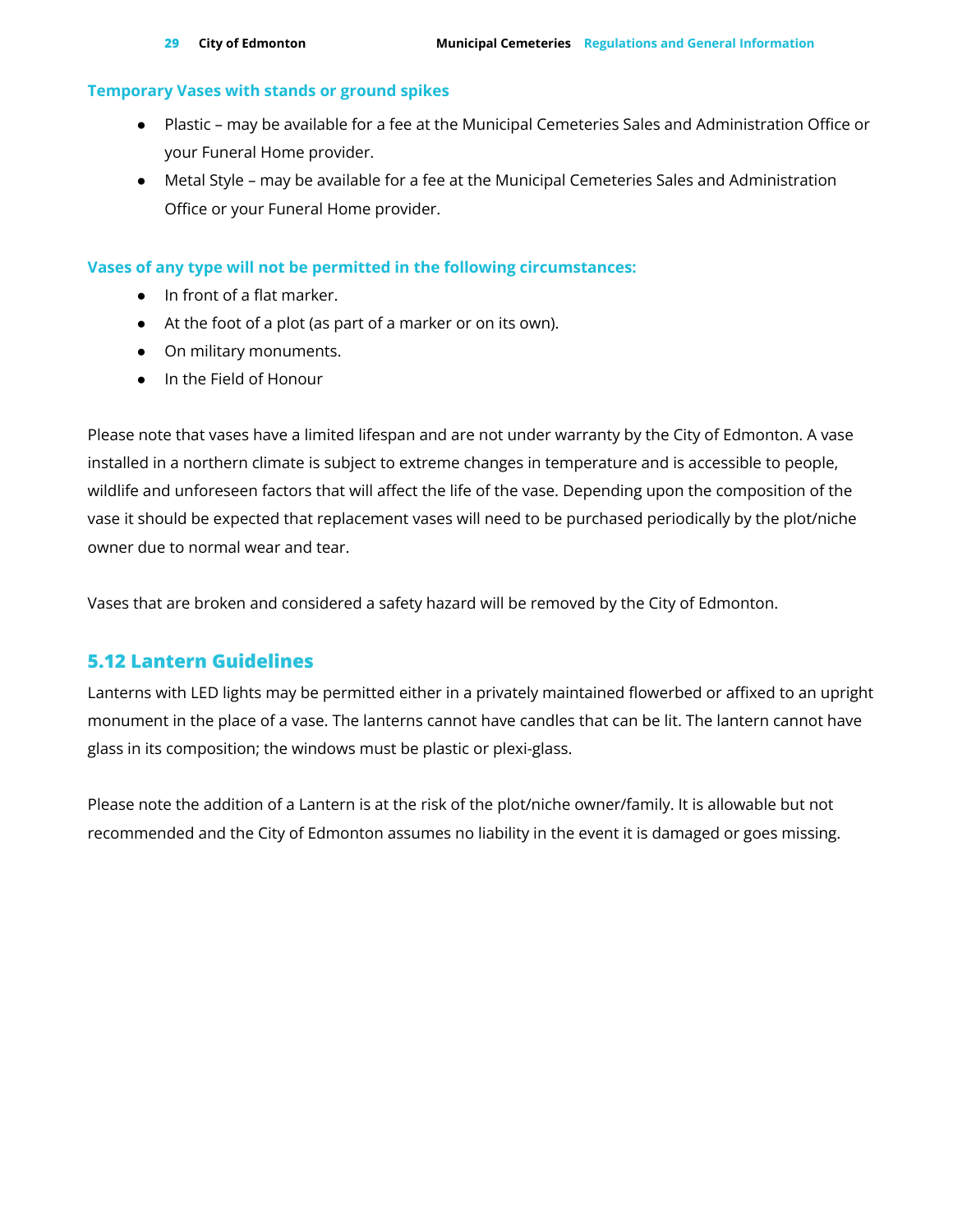# <span id="page-29-0"></span>**6.0 Monument Specifications**

### <span id="page-29-1"></span>**6.1 Upright Monuments (Single Plot)**

|                                                                                                                                                | Grave<br>Width                                 | <b>Foundation</b>                                                           |                      | <b>Monument Base</b> |              |                      | <b>Die</b>                  |                         |  |  |
|------------------------------------------------------------------------------------------------------------------------------------------------|------------------------------------------------|-----------------------------------------------------------------------------|----------------------|----------------------|--------------|----------------------|-----------------------------|-------------------------|--|--|
| <b>Plot Type</b>                                                                                                                               | <b>Size</b>                                    | <b>Max Length</b>                                                           | <b>Max</b><br>Length | Min<br><b>Height</b> | Min<br>Width | <b>Max</b><br>Length | <b>Max</b><br><b>Height</b> | Min<br><b>Thickness</b> |  |  |
|                                                                                                                                                | <b>Single Upright Monument with Grade Beam</b> |                                                                             |                      |                      |              |                      |                             |                         |  |  |
| <b>Full Size Plot</b><br>Including NL Four Oaks,<br>Grandview, SH Autumn<br>Glory, MP Estates and<br>All Flat Markers on<br><b>Grade Beams</b> | 48                                             | 42                                                                          | 42                   | $\overline{4}$       | 8            | 38                   | 36                          | 4                       |  |  |
| <b>Child Size Plots</b><br>NL, SH                                                                                                              |                                                |                                                                             |                      |                      |              |                      |                             |                         |  |  |
| <b>Cremation Plot</b><br>NL, SH                                                                                                                |                                                |                                                                             |                      |                      |              |                      |                             |                         |  |  |
| <b>Cremation for 6 Plot</b><br><b>MP</b>                                                                                                       |                                                |                                                                             |                      |                      |              |                      |                             |                         |  |  |
| <b>Full Size Premium</b><br>NL Section C & D                                                                                                   | 48                                             | 42                                                                          | 42                   | 8                    | 8            | 38                   | 36                          | 6                       |  |  |
| <b>Full Size Premium</b><br><b>Kneeling Pads</b><br>NL Section D                                                                               | 48                                             | 42                                                                          | 42                   | 8                    | 8            | 38                   | 36                          | 8                       |  |  |
|                                                                                                                                                |                                                | Single Upright Monument Without Grade Beam - Individual Foundation Required |                      |                      |              |                      |                             |                         |  |  |
| <b>Full Size Plot</b><br>All Cemeteries                                                                                                        | 48                                             | 42                                                                          | 36                   | $\overline{4}$       | 8            | 32                   | 36                          | 4                       |  |  |
| <b>Cremation Plot</b><br>NL, SH                                                                                                                |                                                |                                                                             |                      |                      |              |                      |                             |                         |  |  |
| <b>Cremation for 6 Plot</b><br><b>MP</b>                                                                                                       |                                                |                                                                             |                      |                      |              |                      |                             |                         |  |  |
| <b>Child Size Plot</b><br>BM, ED, MP                                                                                                           | 36                                             | 30                                                                          | 24                   | $\overline{4}$       | 8            | 20                   | 20                          | $\overline{4}$          |  |  |
| <b>Cremation Plot</b><br>BM, ED, MP, LM                                                                                                        |                                                |                                                                             |                      |                      |              |                      |                             |                         |  |  |

NOTE: All measurements are in inches.

BM = Beechmount ED = Edmonton MP = Mount Pleasant NL = Northern Lights SH = South Haven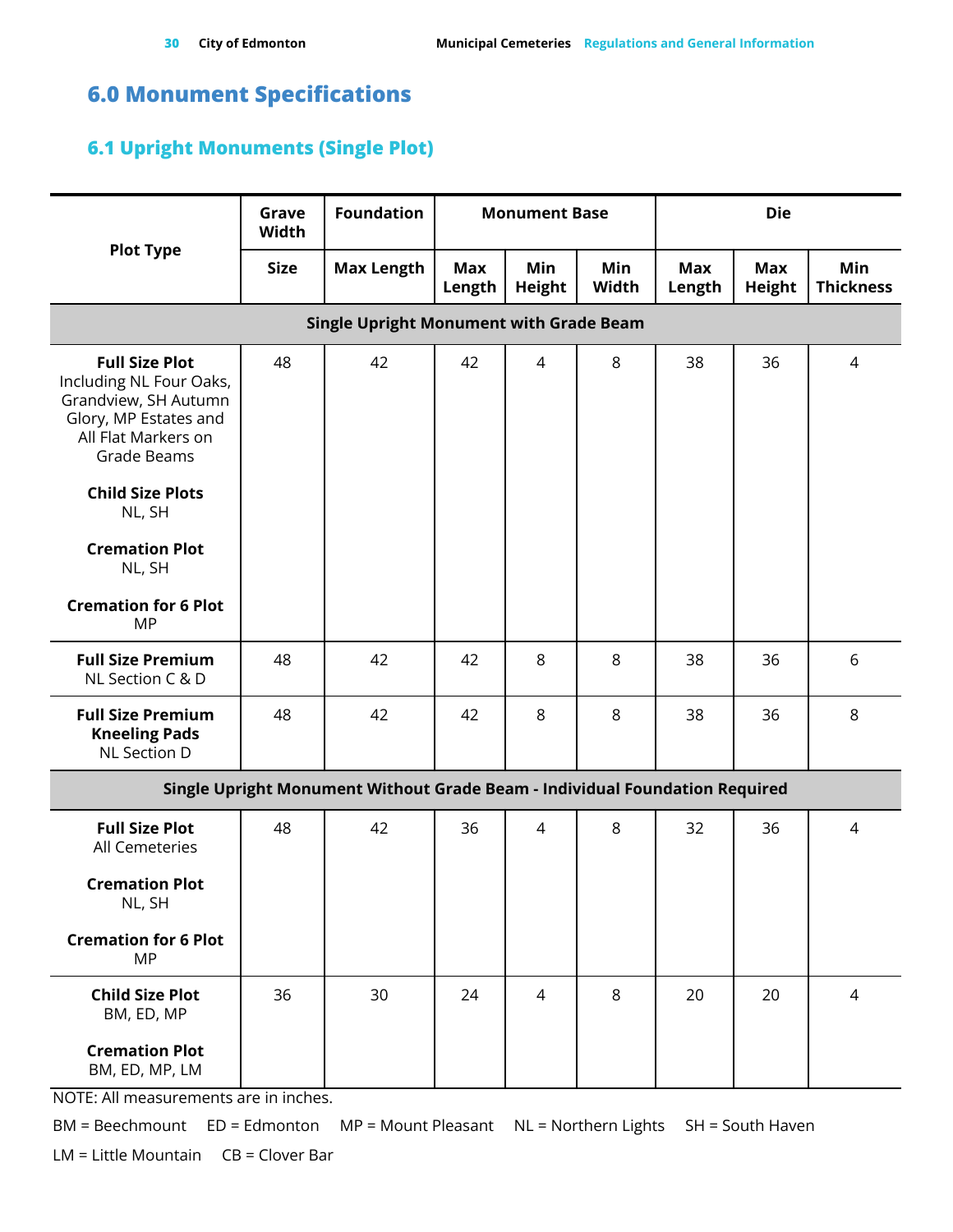### <span id="page-30-0"></span>**6.2 Pillow Monuments (Single Plot)**

| <b>Plot Type</b>                               | Grave<br>Width | <b>Foundation</b>                                                          | <b>Monument Base</b> |                             |                     | <b>Die</b>           |                             |                     |  |
|------------------------------------------------|----------------|----------------------------------------------------------------------------|----------------------|-----------------------------|---------------------|----------------------|-----------------------------|---------------------|--|
|                                                | <b>Size</b>    | <b>Max Length</b>                                                          | <b>Max</b><br>Length | <b>Min</b><br><b>Height</b> | <b>Min</b><br>Width | <b>Max</b><br>Length | <b>Min</b><br><b>Height</b> | <b>Min</b><br>Width |  |
| <b>Single Pillow Monument with Grade Beam</b>  |                |                                                                            |                      |                             |                     |                      |                             |                     |  |
| <b>Full Size Plot</b><br>All Cemeteries        | 48             | 42                                                                         | 42                   | $\overline{4}$              | 18                  | 38                   | Front 3<br>Back 5           | 14                  |  |
| <b>Child Size Plots</b><br>NL, SH              |                |                                                                            |                      |                             |                     |                      |                             |                     |  |
| <b>Cremation Plot</b><br>NL, SH                |                |                                                                            |                      |                             |                     |                      |                             |                     |  |
| <b>Cremation for 6 Plot</b><br><b>MP</b>       |                |                                                                            |                      |                             |                     |                      |                             |                     |  |
| <b>Child Size Plot</b><br>BM, ED, MP           | 36             | 30                                                                         | 30                   | $\overline{4}$              | 18                  | 26                   | Front 3<br>Back 5           | 14                  |  |
|                                                |                | Single Pillow Monument Without Grade Beam - Individual Foundation Required |                      |                             |                     |                      |                             |                     |  |
| <b>Full Size Plot</b><br><b>All Cemeteries</b> | 48             | 42                                                                         | 36                   | $\overline{4}$              | 18                  | 32                   | Front 3<br>Back 5           | 14                  |  |
| <b>Cremation Plot</b><br>NL, SH                |                |                                                                            |                      |                             |                     |                      |                             |                     |  |
| <b>Cremation for 6 Plot</b><br><b>MP</b>       |                |                                                                            |                      |                             |                     |                      |                             |                     |  |
| <b>Child Size Plot</b><br>BM, ED, MP           | 36             | 30                                                                         | 24                   | $\overline{4}$              | 18                  | 20                   | Front 3<br>Back 5           | 14                  |  |
| <b>Cremation Plot</b><br>BM, ED, MP, LM        |                |                                                                            |                      |                             |                     |                      |                             |                     |  |

NOTE: All measurements are in inches.

BM = Beechmount ED = Edmonton MP = Mount Pleasant NL = Northern Lights SH = South Haven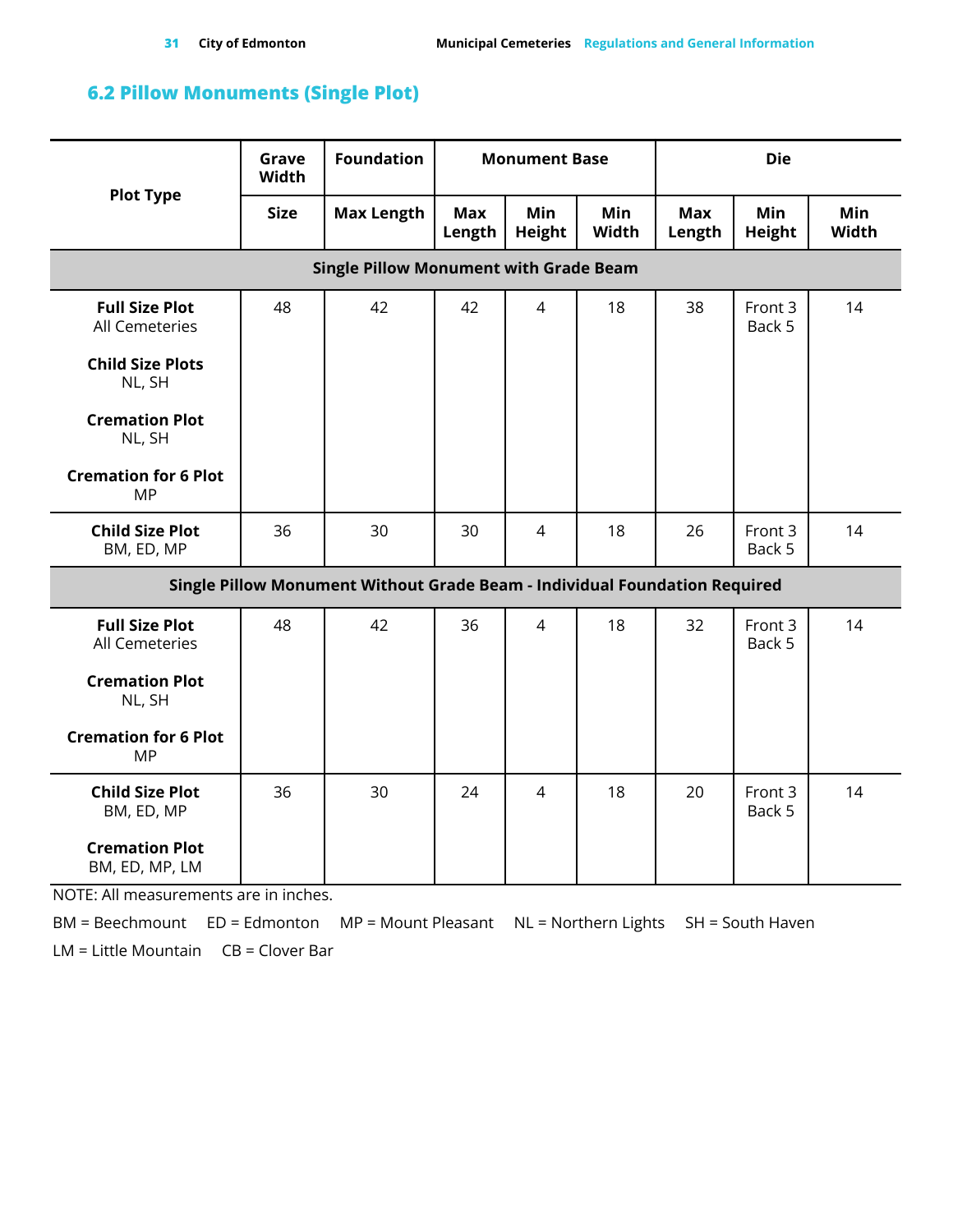### <span id="page-31-0"></span>**6.3 Upright Monuments (Double/Side by Side Plots)**

|                                                                                                                                                                    | Grave<br>Width | <b>Foundation</b>                                                           | <b>Monument Base</b> |                      |              | <b>Die</b>    |                      |                         |  |
|--------------------------------------------------------------------------------------------------------------------------------------------------------------------|----------------|-----------------------------------------------------------------------------|----------------------|----------------------|--------------|---------------|----------------------|-------------------------|--|
| <b>Plot Type</b>                                                                                                                                                   | <b>Size</b>    | <b>Max Length</b>                                                           | Max<br>Length        | Min<br><b>Height</b> | Min<br>Width | Max<br>Length | Max<br><b>Height</b> | Min<br><b>Thickness</b> |  |
| <b>Double Upright Monument with Grade Beam</b>                                                                                                                     |                |                                                                             |                      |                      |              |               |                      |                         |  |
| <b>Full Size Plot</b><br>Including NL Four Oaks,<br>Grandview, SH Autumn<br>Glory, MP Estates and<br>All Flat Markers on<br>Grade Beams<br><b>Child Size Plots</b> | 96             | 90                                                                          | 90                   | $\overline{4}$       | 8            | 86            | 36                   | $\overline{4}$          |  |
| NL, SH                                                                                                                                                             |                |                                                                             |                      |                      |              |               |                      |                         |  |
| <b>Cremation Plot</b><br>NL, SH                                                                                                                                    |                |                                                                             |                      |                      |              |               |                      |                         |  |
| <b>Cremation for 6 Plot</b><br>MP                                                                                                                                  |                |                                                                             |                      |                      |              |               |                      |                         |  |
| <b>Full Size Premium</b><br>NL Section C & D                                                                                                                       | 96             | 90                                                                          | 90                   | 8                    | 8            | 86            | 40                   | 6                       |  |
| <b>Full Size Premium</b><br><b>Kneeling Pads</b><br>NL Section D                                                                                                   | 96             | 90                                                                          | 90                   | 8                    | 8            | 86            | 40                   | 8                       |  |
|                                                                                                                                                                    |                | Double Upright Monument Without Grade Beam - Individual Foundation Required |                      |                      |              |               |                      |                         |  |
| <b>Full Size Plot</b><br>All Cemeteries                                                                                                                            | 96             | 90                                                                          | 84                   | $\overline{4}$       | 8            | 78            | 36                   | $\overline{4}$          |  |
| <b>Cremation Plot</b><br>NL, SH                                                                                                                                    |                |                                                                             |                      |                      |              |               |                      |                         |  |
| <b>Cremation for 6 Plot</b><br><b>MP</b>                                                                                                                           |                |                                                                             |                      |                      |              |               |                      |                         |  |
| <b>Child Size Plot</b><br>BM, ED, MP                                                                                                                               | 72             | 66                                                                          | 60                   | $\overline{4}$       | 8            | 56            | 20                   | $\overline{4}$          |  |
| <b>Cremation Plot</b><br>BM, ED, MP, LM                                                                                                                            |                |                                                                             |                      |                      |              |               |                      |                         |  |

NOTE: All measurements are in inches.

BM = Beechmount ED = Edmonton MP = Mount Pleasant NL = Northern Lights SH = South Haven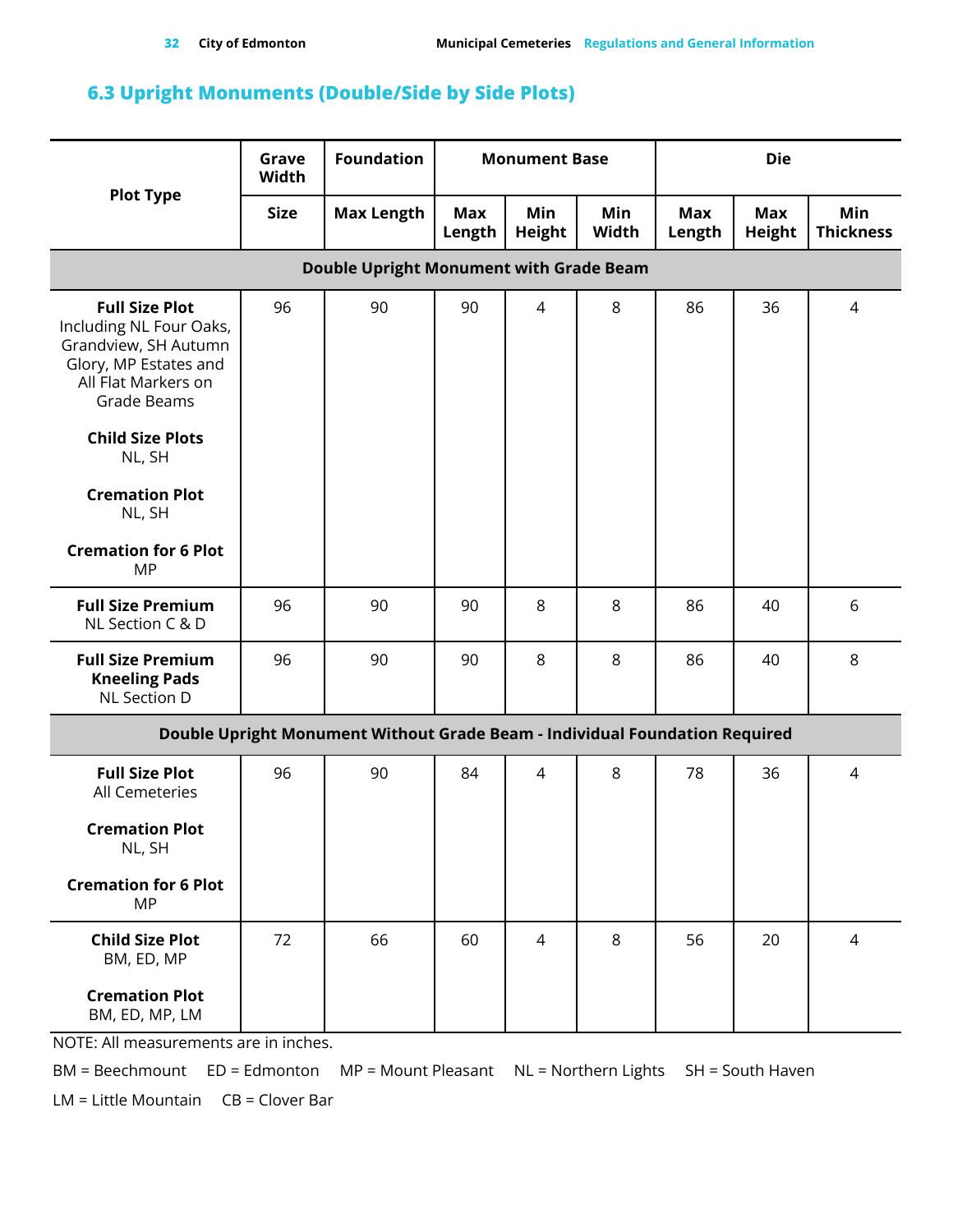### <span id="page-32-0"></span>**6.4 Pillow Monuments (Double/Side by Side Plots)**

|                                               | Grave<br>Width | <b>Foundation</b>                                                          | <b>Monument Base</b> |                      |              | <b>Die</b>           |                      |              |  |
|-----------------------------------------------|----------------|----------------------------------------------------------------------------|----------------------|----------------------|--------------|----------------------|----------------------|--------------|--|
| <b>Plot Type</b>                              | <b>Size</b>    | <b>Max Length</b>                                                          | <b>Max</b><br>Length | Min<br><b>Height</b> | Min<br>Width | <b>Max</b><br>Length | Min<br><b>Height</b> | Min<br>Width |  |
| <b>Double Pillow Monument with Grade Beam</b> |                |                                                                            |                      |                      |              |                      |                      |              |  |
| <b>Full Size Plot</b><br>All Cemeteries       | 96             | 90                                                                         | 90                   | $\overline{4}$       | 18           | 86                   | Front 3<br>Back 5    | 14           |  |
| <b>Child Size Plot</b><br>NL, SH              |                |                                                                            |                      |                      |              |                      |                      |              |  |
| <b>Cremation Plot</b><br>NL, SH               |                |                                                                            |                      |                      |              |                      |                      |              |  |
| <b>Cremation for 6 Plot</b><br><b>MP</b>      |                |                                                                            |                      |                      |              |                      |                      |              |  |
| <b>Child Size Plot</b><br>BM, ED, MP          | 72             | 66                                                                         | 66                   | $\overline{4}$       | 18           | 62                   | Front 3<br>Back 5    | 14           |  |
| <b>Cremation Plot</b><br>BM, ED, MP           |                |                                                                            |                      |                      |              |                      |                      |              |  |
|                                               |                | Double Pillow Monument Without Grade Beam - Individual Foundation Required |                      |                      |              |                      |                      |              |  |
| <b>Full Size Plot</b><br>All Cemeteries       | 96             | 90                                                                         | 84                   | $\overline{4}$       | 18           | 80                   | Front 3<br>Back 5    | 14           |  |
| <b>Child Size Plot</b><br>NL, SH              |                |                                                                            |                      |                      |              |                      |                      |              |  |
| <b>Cremation Plot</b><br>NL, SH               |                |                                                                            |                      |                      |              |                      |                      |              |  |
| <b>Cremation for 6 Plot</b><br><b>MP</b>      |                |                                                                            |                      |                      |              |                      |                      |              |  |
| <b>Child Size Plot</b><br>BM, ED, MP          | 72             | 66                                                                         | 60                   | $\overline{4}$       | 18           | 56                   | Front 3<br>Back 5    | 14           |  |
| <b>Cremation Plot</b><br>BM, ED, MP           |                |                                                                            |                      |                      |              |                      |                      |              |  |

NOTE: All measurements are in inches.

BM = Beechmount ED = Edmonton MP = Mount Pleasant NL = Northern Lights SH = South Haven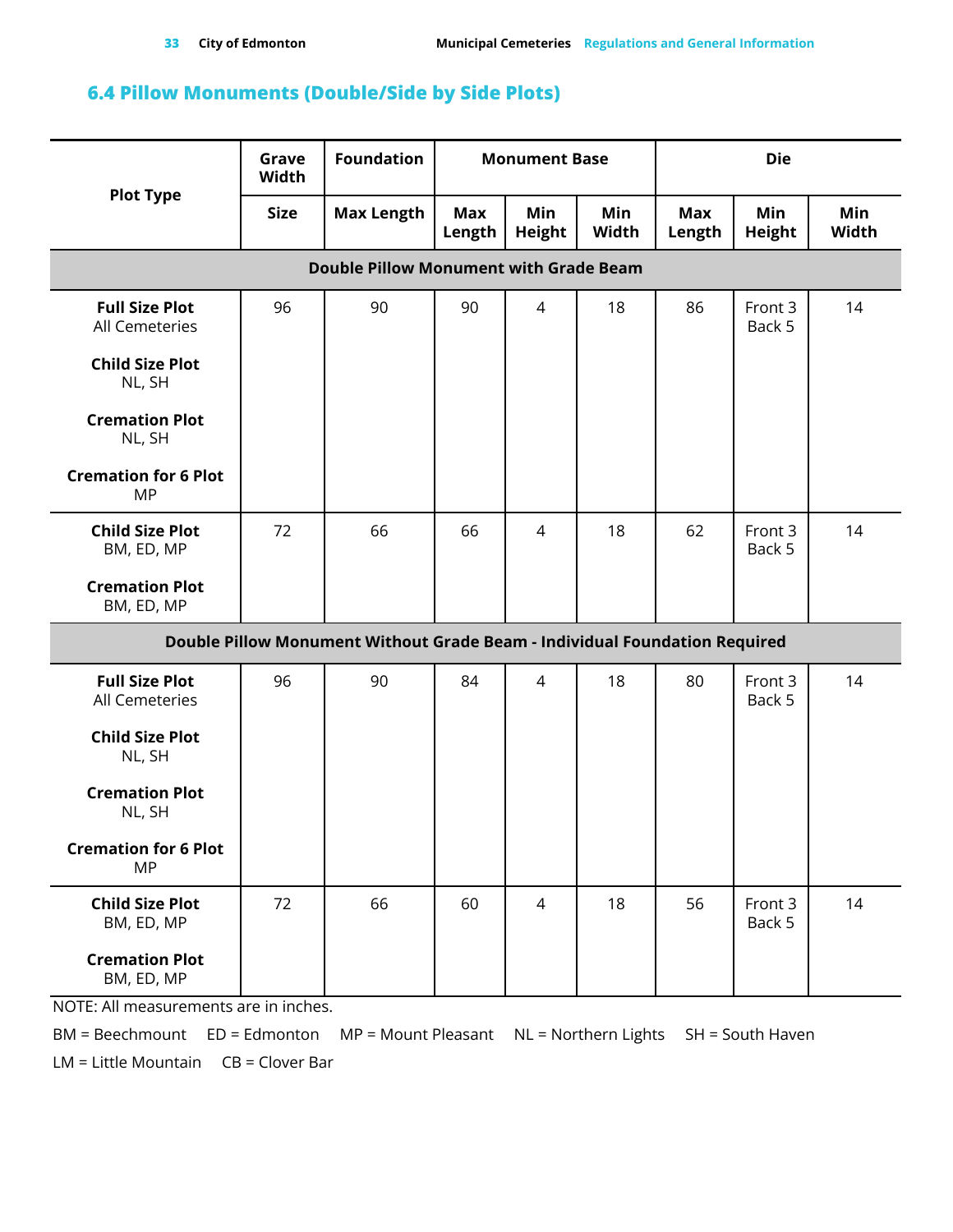### <span id="page-33-0"></span>**6.5 Additional Upright Marker Specifications**

Due to the nature of regular cemetery operation, the maximum number of graves a monument may span is two. The maximum size allowed for the foundation is 6 inches smaller than the combined widths of the graves. The minimum thickness for a monument is measured at the bottom of the die where it is attached to the base.

Bases must have rock pitched sides. It may be permitted to have 1 inch polish lip with the understanding that the Cemetery will not be responsible for any scratches or damages caused through normal cemetery operations.

The maximum height of a monument includes base height, die height and accessories that are situated at the top of the die (for example, a pagoda ball). This combination cannot exceed 48 inches.

### <span id="page-33-1"></span>**6.6 Upright Military - Field of Honour**

|                                   | Grave<br>Width | <b>Boot</b><br>(COE Install) |               | <b>Die</b>                     |       |  |  |  |
|-----------------------------------|----------------|------------------------------|---------------|--------------------------------|-------|--|--|--|
| <b>Plot Type</b>                  | <b>Size</b>    |                              | Max<br>Length | Max<br>Height                  | Width |  |  |  |
| <b>Military Upright Monuments</b> |                |                              |               |                                |       |  |  |  |
| <b>Full Size Plot</b>             | 48             | $31 \times 11 \times 6$      | 15            | 39<br>(min 6"<br>into<br>boot) | 3     |  |  |  |

NOTE: All measurements are in inches.

#### **Additional Information for Military Monuments**

- All military monuments must meet the criteria established by the appropriate military authorities.
- Military monuments may be modified to fit into permanent grade-beams or individual pads by reducing the height and encasing the monument in a concrete boot. The combined height of the boot, base and die cannot exceed 36".
- Military monuments on grade-beams or individual foundations may not be placed upon a granite base.
- Lithochrome highlighting is permitted on military monuments if paid for by the monument owner/family.
- All inscriptions must be a minimum height of 1 ½" above the ground.
- Flat Military Monuments are not acceptable in the "Fields of Honour" at the head of the plot.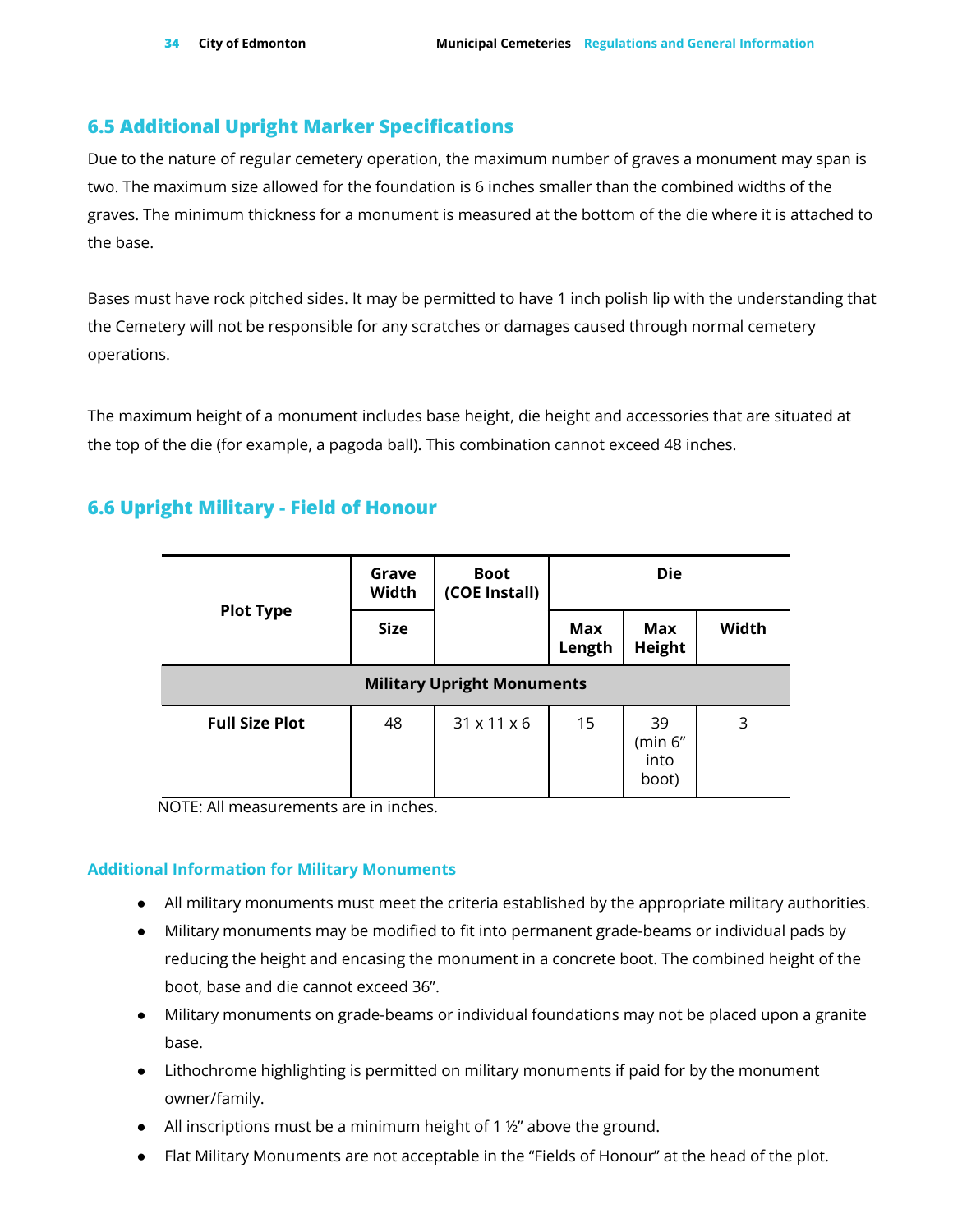### <span id="page-34-0"></span>**6.7 Flat & Flat at Foot Monuments (Lawn Markers)**

#### <span id="page-34-1"></span>**6.7.1 Bronze Monuments**

|                                                | Grave<br><b>Width</b> | <b>Foundation</b>                    | <b>Die</b>                |                                |                     |  |  |  |  |
|------------------------------------------------|-----------------------|--------------------------------------|---------------------------|--------------------------------|---------------------|--|--|--|--|
| <b>Plot Type</b>                               | <b>Size</b>           | <b>Max Length</b>                    | <b>Max</b><br>Length      | <b>Min</b><br><b>Thickness</b> | <b>Max</b><br>Width |  |  |  |  |
| <b>Single Flat Monument - Bronze</b>           |                       |                                      |                           |                                |                     |  |  |  |  |
| <b>Full Size Plot</b><br><b>All Cemeteries</b> | 48                    | 42                                   | 36                        | Gussets<br>required            |                     |  |  |  |  |
| <b>Cremation Plot</b><br>NL, SH, LM, CB        |                       |                                      |                           |                                |                     |  |  |  |  |
| <b>Cremation for 6 Plot</b><br><b>MP</b>       |                       |                                      |                           |                                |                     |  |  |  |  |
| <b>Child Size Plot</b><br>BM, ED, MP           | 36                    | 30                                   | 24                        | Gussets<br>required            | 18                  |  |  |  |  |
| <b>Cremation Plot</b><br>BM, ED, MP            |                       |                                      |                           |                                |                     |  |  |  |  |
|                                                |                       | <b>Double Flat Monument - Bronze</b> |                           |                                |                     |  |  |  |  |
| <b>Full Size Plot</b><br><b>All Cemeteries</b> | 96                    | 90                                   | 84                        | Gussets<br>required            | 18                  |  |  |  |  |
| <b>Cremation Plot</b><br>NL, SH, LM, CB        |                       |                                      |                           |                                |                     |  |  |  |  |
| <b>Cremation for 6 Plot</b><br><b>MP</b>       |                       |                                      |                           |                                |                     |  |  |  |  |
| <b>Child Size Plot</b><br>BM, ED, MP           | 72                    | 66                                   | 60<br>Gussets<br>required |                                | 18                  |  |  |  |  |
| <b>Cremation Plot</b><br>BM, ED, MP            |                       |                                      |                           |                                |                     |  |  |  |  |

NOTE: All measurements are in inches.

BM = Beechmount ED = Edmonton MP = Mount Pleasant NL = Northern Lights SH = South Haven LM = Little Mountain CB = Clover Bar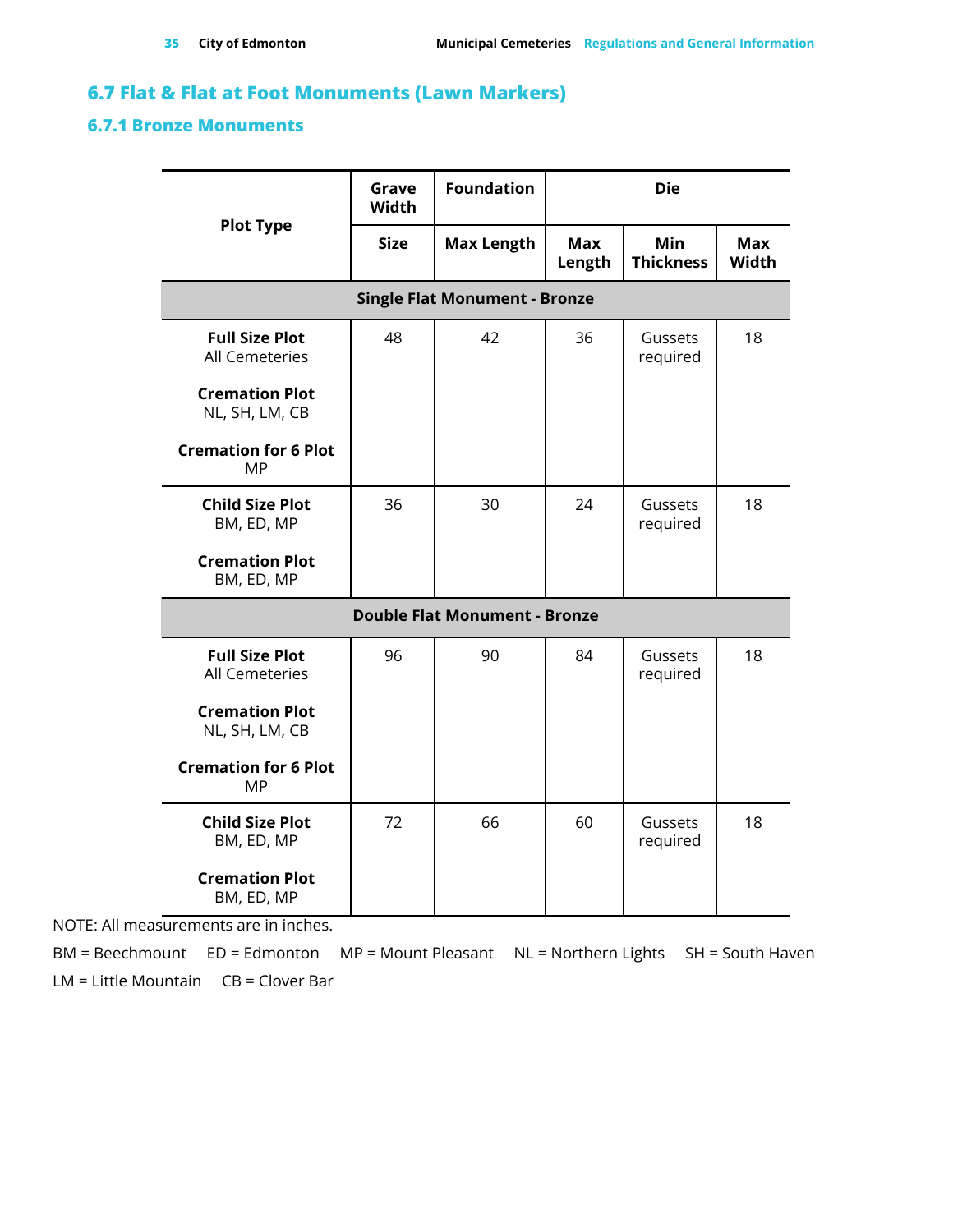#### <span id="page-35-0"></span>**6.7.2 Granite Monuments**

|                                          | Grave<br><b>Width</b> | <b>Foundation</b>                         | <b>Die</b> |                          |                     |  |  |  |  |  |  |
|------------------------------------------|-----------------------|-------------------------------------------|------------|--------------------------|---------------------|--|--|--|--|--|--|
| <b>Plot Type</b>                         | Size                  | <b>Max Length</b><br><b>Max</b><br>Length |            | <b>Min</b><br>Thickness* | <b>Max</b><br>Width |  |  |  |  |  |  |
| <b>Single Flat Monument - Granite</b>    |                       |                                           |            |                          |                     |  |  |  |  |  |  |
| Full Size Plot**<br>All Cemeteries       | 48                    | 42                                        | 36         | 3                        | 18                  |  |  |  |  |  |  |
| <b>Cremation Plot</b><br>NL, SH, LM, CB  |                       |                                           |            |                          |                     |  |  |  |  |  |  |
| <b>Cremation for 6 Plot</b><br><b>MP</b> |                       |                                           |            |                          |                     |  |  |  |  |  |  |
| <b>Child Size Plot</b><br>BM, ED, MP     | 36                    | 30                                        | 24         | 3                        | 18                  |  |  |  |  |  |  |
| <b>Cremation Plot</b><br>BM, ED, MP      |                       |                                           |            |                          |                     |  |  |  |  |  |  |
| 28 x 48 Cremation Plot<br>ΒM             | 48                    | 42                                        | 36         | 3                        | 12                  |  |  |  |  |  |  |
| <b>Double Flat Monument - Granite</b>    |                       |                                           |            |                          |                     |  |  |  |  |  |  |
| Full Size Plot**<br>All Cemeteries       | 96                    | 90                                        | 84         | 3                        | 18                  |  |  |  |  |  |  |
| <b>Cremation Plot</b><br>NL, SH, LM, CB  |                       |                                           |            |                          |                     |  |  |  |  |  |  |
| <b>Cremation for 6 Plot</b><br>MP        |                       |                                           |            |                          |                     |  |  |  |  |  |  |
| <b>Child Size Plot</b><br>BM, ED, MP     | 72                    | 66                                        | 60         | 3                        | 18                  |  |  |  |  |  |  |
| <b>Cremation Plot</b><br>BM, ED, MP      |                       |                                           |            |                          |                     |  |  |  |  |  |  |
| 28 x 48 Cremation Plot<br>BM             | 96                    | 90                                        | 84         | 3                        | 12                  |  |  |  |  |  |  |

NOTE: All measurements are in inches.

\*The maximum thickness for a granite monument to be encased in concrete is 3 inches.

\*\*Excludes Full Size Plots in Grade Beam areas. Please reference the Upright Monuments specifications.

BM = Beechmount ED = Edmonton MP = Mount Pleasant NL = Northern Lights SH = South Haven LM = Little Mountain CB = Clover Bar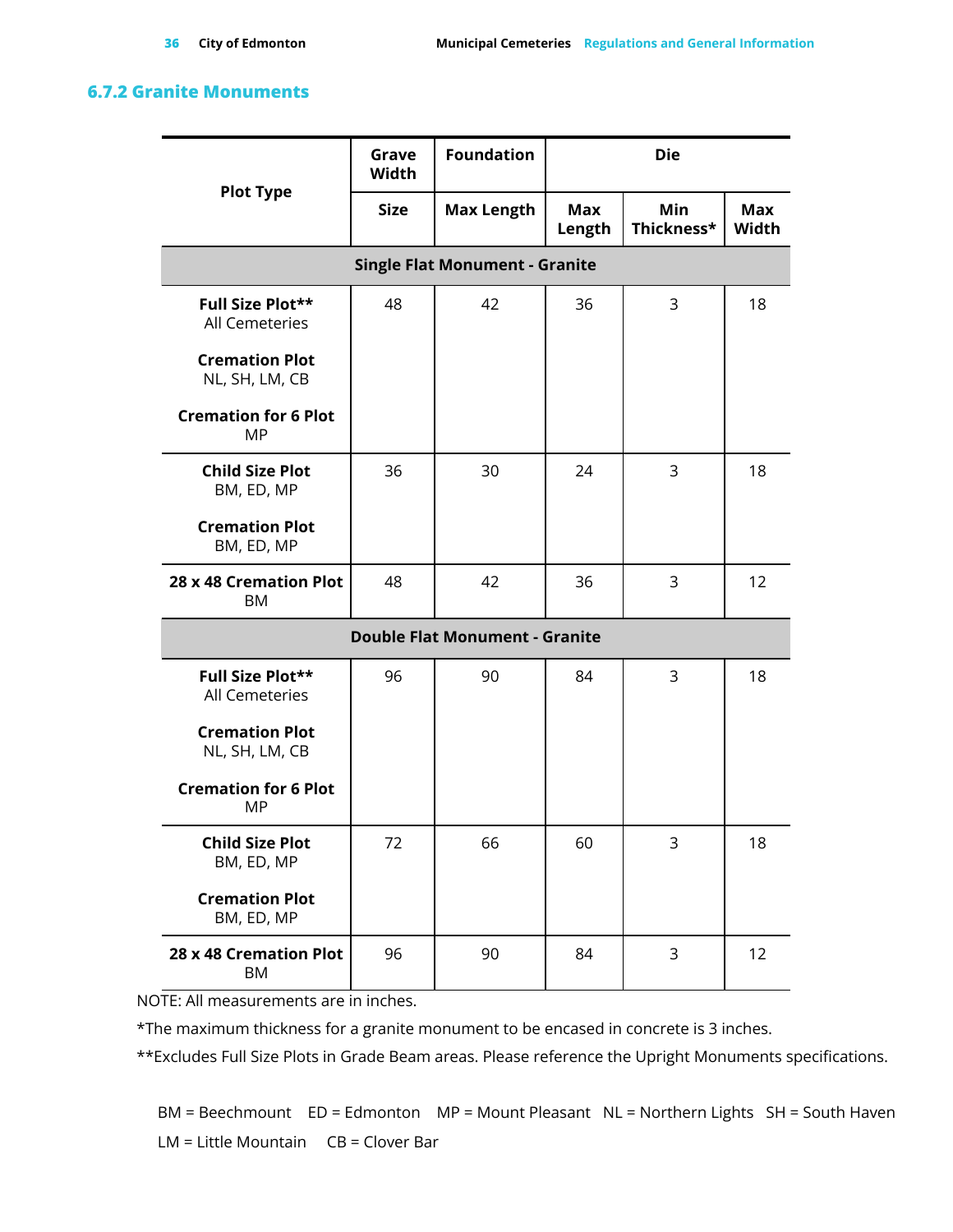### <span id="page-36-0"></span>**6.7.3 Bronze on Granite Monuments**

| <b>Plot Type</b>                                | Grave<br><b>Width</b> | <b>Foundation</b> | <b>Die</b>    |                         |                     | <b>Granite Base</b>  |                      |                     |  |  |  |  |
|-------------------------------------------------|-----------------------|-------------------|---------------|-------------------------|---------------------|----------------------|----------------------|---------------------|--|--|--|--|
|                                                 | <b>Size</b>           | <b>Max Length</b> | Max<br>Length | Min<br><b>Thickness</b> | <b>Max</b><br>Width | <b>Max</b><br>Length | Min<br><b>Height</b> | <b>Max</b><br>Width |  |  |  |  |
| <b>Single Flat Monument - Bronze on Granite</b> |                       |                   |               |                         |                     |                      |                      |                     |  |  |  |  |
| <b>Full Size Plot</b><br><b>All Cemeteries</b>  | 48                    | N/A               | 38            | Gussets<br>required     | 20                  | 42                   | $\overline{4}$       | 24                  |  |  |  |  |
| <b>Cremation Plot</b><br>NL, SH, LM, CB         |                       |                   |               |                         |                     |                      |                      |                     |  |  |  |  |
| <b>Cremation for 6 Plot</b><br><b>MP</b>        |                       |                   |               |                         |                     |                      |                      |                     |  |  |  |  |
| <b>Child Size Plot</b><br>BM, ED, MP            | 36                    | N/A               | 26            | Gussets<br>required     | 20                  | 30                   | $\overline{4}$       | 24                  |  |  |  |  |
| <b>Cremation Plot</b><br>BM, ED, MP             |                       |                   |               |                         |                     |                      |                      |                     |  |  |  |  |
| <b>Double Flat Monument - Bronze on Granite</b> |                       |                   |               |                         |                     |                      |                      |                     |  |  |  |  |
| <b>Full Size Plot</b><br>All Cemeteries         | 96                    | N/A               | 86            | Gussets<br>required     | 20                  | 90                   | $\overline{4}$       | 24                  |  |  |  |  |
| <b>Cremation Plot</b><br>NL, SH, LM, CB         |                       |                   |               |                         |                     |                      |                      |                     |  |  |  |  |
| <b>Cremation for 6 Plot</b><br><b>MP</b>        |                       |                   |               |                         |                     |                      |                      |                     |  |  |  |  |
| <b>Child Size Plot</b><br>BM, ED, MP            | 72                    | N/A               | 62            | Gussets<br>required     | 20                  | 66                   | $\overline{4}$       | 24                  |  |  |  |  |
| <b>Cremation Plot</b><br>BM, ED, MP             |                       |                   |               |                         |                     |                      |                      |                     |  |  |  |  |

NOTE: All measurements are in inches.

BM = Beechmount ED = Edmonton MP = Mount Pleasant NL = Northern Lights SH = South Haven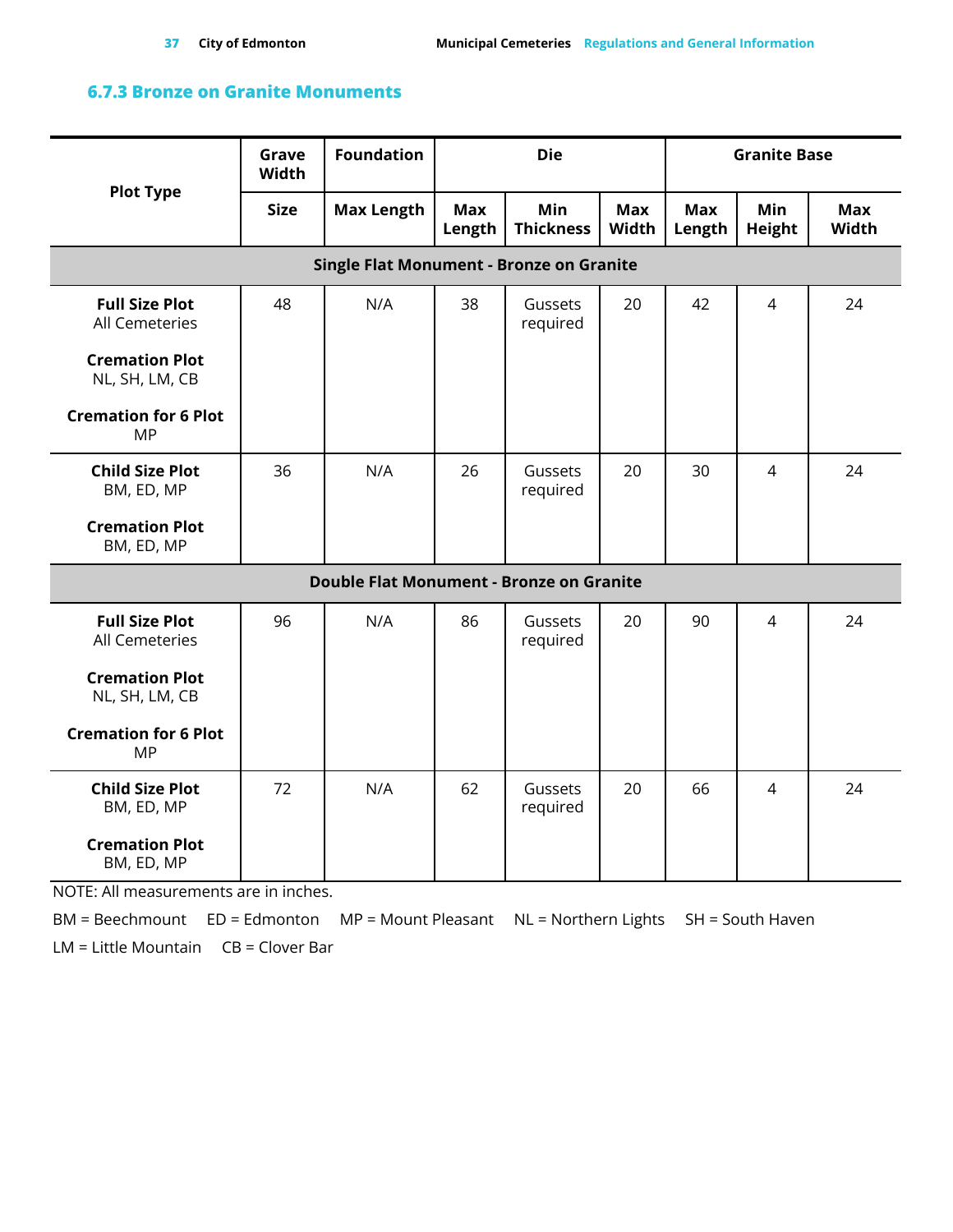### <span id="page-37-0"></span>**6.8 Additional Flat Marker Specifications:**

- Due to the nature of regular cemetery operation, the maximum number of graves a monument may span is two. The maximum size allowed for the foundation is 6 inches smaller than the combined widths of the graves.
- Flat marker dies that are to be placed in a foundation (maximum 3 inches thick) must have a rough edge (balanced rock pitch). Sawn sides are not permitted.
- Flat marker dies thicker than 4 inches will be placed without a concrete foundation, and may have sawn sides.
- Flat marker dies in concrete frames are not allowed on grade beams.
- Granite flat marker dies on a granite base with a rough edge (balanced rock pitch) are permitted on grade beams.
- Bronze-on-granite flat marker dies with a rough edge (balanced rock pitch) are permitted on grade beams.
- All bronze-on-granite flat markers must have a minimum 2" clearance from the outside edge of the bronze to the outside edge of the granite and be a minimum of 4" in thickness.
- Flat bronze markers must be raised on the backs with gussets.
- Flat markers at the Head of the grave may include a vase at the time of production.
- Double, side-by-side plot flat markers wider than 5' must be a minimum of 8" in thickness.
- Individual markers are not permitted in the Green Burial area (Northern Lights Cemetery Aurora Gardens). There is a communal marker for commemoration in this area.

### **Specifications for Markers at the Foot of a Plot**

- Flat markers only
- Only permitted on full sized graves and
- Permitted only after marker at head of grave has been installed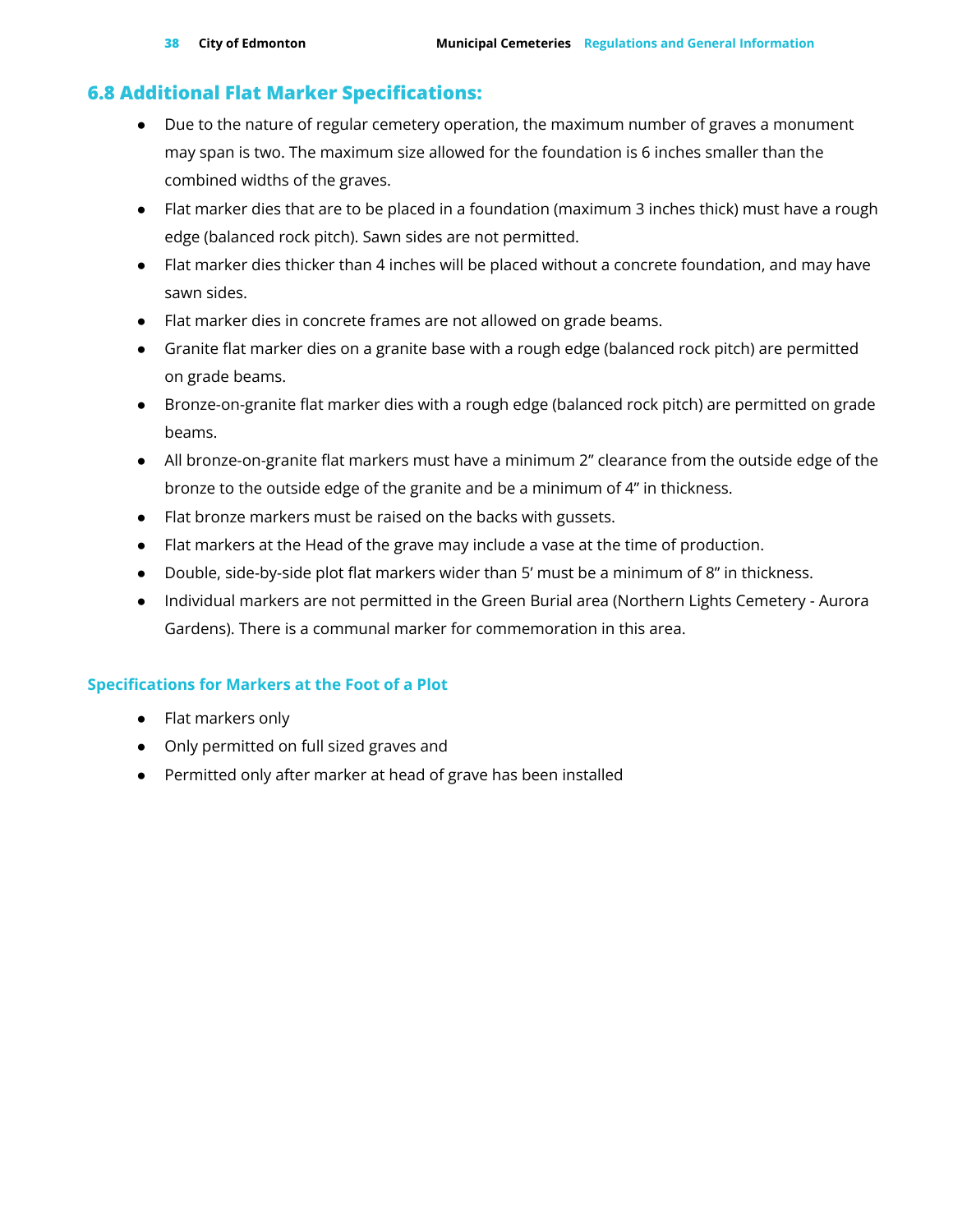### <span id="page-38-0"></span>**7.0 Definitions**

#### **Base**

The lowest portion of a memorial upon which a monument or marker is installed. Dimensions: Length (horizontal) x Width (depth) x Height (thickness). Bases must have rock pitched sides.

#### **Bench**

A Commemorative style monument that can be made of granite with engraving or iron/oak with a bronze plaque dedicated to an individual(s). City of Edmonton Municipal Cemeteries no longer allows wooden commemorative benches.

#### **Bronze on Granite**

A marker that has a bronze plaque mounted on a granite base. It can be either a flat marker encased in concrete at ground level or placed on a foundation as an upright.

#### **Burial Permit**

A burial permit is a document required to bury or cremate the remains of the deceased. It is required by law that cemeteries not perform a burial without a burial permit. If the deceased has been cremated, a Cremation Certificate can be accepted in its place.

#### **Burning Barrel**

A vessel designed to burn "Ghost Money" or "Funeral Paper" in keeping with various cultural traditions. During a fire ban, the Burning Barrels will be removed from the cemetery grounds.

#### **Columbarium**

An above-ground structure designed for the purpose of interring cremated human remains in niches

#### **Commemorative Monuments**

A monument/plaque etc. that is placed in memory of a person who is interred elsewhere.

#### **Concrete Liner**

A Concrete Liner is installed for the purpose of cemetery maintenance and safety. Use of a liner ensures burial sections are level; allowing cemetery visitors, workers and equipment to pass over existing graves safely and to facilitate grounds care functions. A concrete liner does not seal and will not prevent the entrance of water and other gravesite elements into the space occupied by the interred decedent.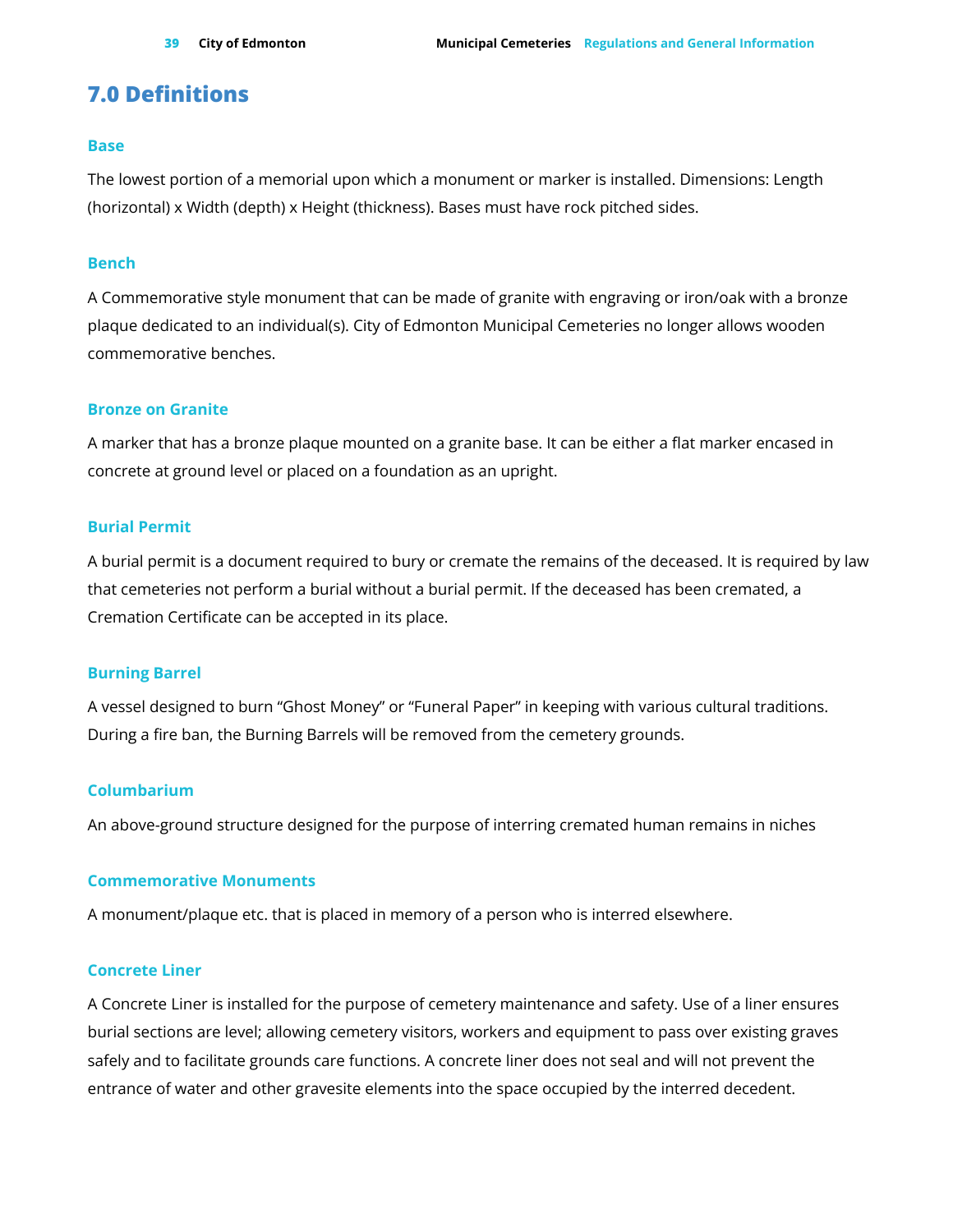#### **Vault**

While a protective vault serves the same functional purpose as the concrete liner it also provides added protection for the interred decedent. The heavier, reinforced construction of a protective vault provides added protection against the weight of the earth above and surrounding the vault. In addition to improved structural strength the protective vault has a sealing lid and high impact ABS lining that combine to seal the vault and protect the interred casket and decedent from the entrance of water and other gravesite elements.

#### **Cremation Certificate**

A certificate produced by a crematorium after a cremation is completed. A cemetery can accept the Cremation Certificate in place of the Burial Permit for cremated remains.

#### **Cremated Remains or Cremains**

Human remains that have undergone the cremation process and the body has been reduced to small pieces of ash and bone.

#### **Crypt**

A burial chamber located within a mausoleum for above ground casket interments. The chamber may contain room for one or two caskets.

#### **Crypt Cover**

The front facing side of the crypt where the engraving or bronze plaque is attached.

#### **Death Certificate**

A medical certificate of death that is signed by an authorized person of the jurisdiction where the death occurred, specifying the date, location and cause(s) of death. Each country has laws and/or regulations regarding who is authorized to issue a medical certificate of death. Generally speaking, the attending physician or coroner is authorized to issue a medical certificate of death. A burial permit is required to proceed with Cemetery arrangements.

#### **Die**

The upper portion of a monument above the base.

#### **Field of Honour**

A designated section in a cemetery which is specifically dedicated to our war veterans.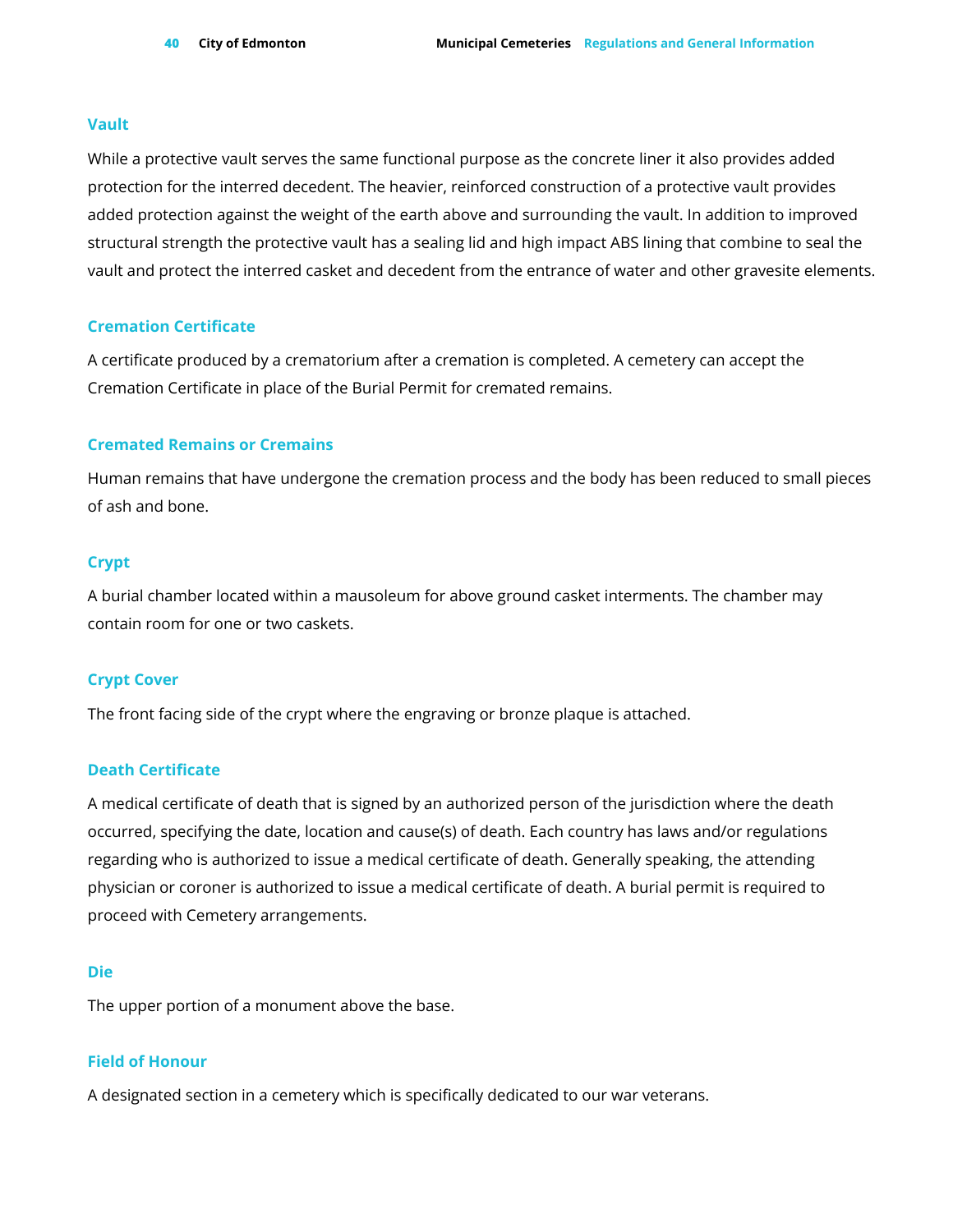#### **Fire Ban**

A fire ban means no fires are permitted. During a Total Fire Ban you cannot light, maintain or use a fire in the open, or to carry out any activity in the open that causes, or is likely to cause, a fire. This includes burning barrels or fires in the pavillon stoves.

#### **Flat (Grass/Lawn) Marker**

A memorial that lies in the ground, flush with the ground level. Dimensions: Length (horizontal) x Width x Height (thickness). These markers will be encased in a concrete foundation. All Flat markers are to have rock pitched edges. Please note a flat marker may be considered an upright marker if it has sawn sides and is placed on a base on top of a foundation.

#### **Flat Section**

A part of a cemetery where only Flat style markers are permitted. No exceptions.

#### **Foot Marker or Flat at Foot**

A flat marker that is installed at the foot of a full-size grave. The marker may be made of bronze or granite. Vases are not permitted on markers located at the foot of the grave. Order and installation of a foot marker is only permitted after a marker at the head of a grave has been installed. The marker must have rock pitched edges.

#### **Foundation**

The concrete pad supplied and installed by the City of Edmonton on which the base of a monument is installed; the concrete or granite frame supplied and installed by the City of Edmonton that encases a flat marker.

#### **Grant of Administration**

A court document which identifies and appoints an individual to act as a representative for a deceased person who did not have a Last Will and Testament.

#### **Grade Beam**

A permanent foundation at the head of a row of plots which allows for placement of approved monuments throughout the year.

#### **Granite**

An accepted industry term, granite refers to a range of rocks that are hard, can take a polish but are not technically granite in geological terms. Contact the Municipal Cemeteries Sales and Administration Office for additional information on acceptable materials.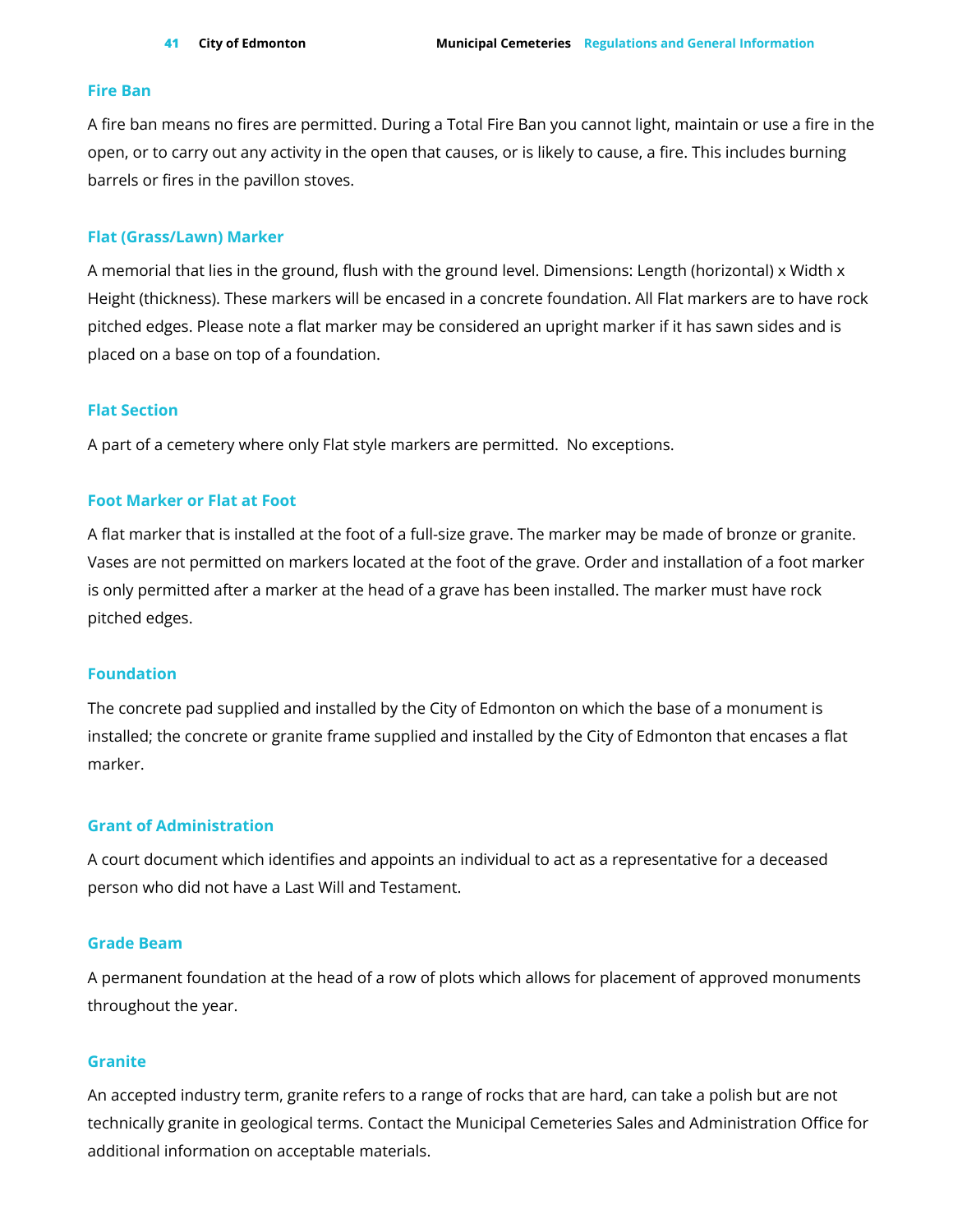#### **Alberta Health Services & Covenant Health - Pregnancy and Infant Loss Program**

Alberta Health Services and Covenant Health, in conjunction with various funeral homes and cemeteries, offer services for the interment of stillborn and newborn babies who passed away prior to going home from the hospital. Every three months, all the babies are transported together to a funeral home, where the cemetery arrangements are made with either Edmonton Municipal Cemeteries or Edmonton Catholic Cemeteries.

#### **Immediate Family Member - Military Field of Honour**

A spouse , common-law partner (minimum 1 year) , father, mother, child, brother or sister. Proof of relationship is required.

#### **Letter of Probate**

A court document which validates the Last Will and Testament of the deceased.

#### **Memorial or Monument**

A monument or marker placed upon a cemetery plot for the purpose of identification or in memory of a deceased person or persons.

#### **Monument Application**

An application from a monument dealer to the cemetery requesting authorization to produce and deliver a monument for a specific cemetery plot/location. The application includes the specifications of the monument including but not limited to:

- Cemetery Location
- Type of Monument i.e. Upright, flat etc.
- Dimensions and material description of Base, Die, vases and/or accessories
- Approval of verified plot/niche owner including signature and legible personal information

#### **Mausoleum**

A free-standing building constructed as a monument enclosing the interment space or burial chamber of a deceased person or persons. The Edmonton Cemetery Mausoleum is a combination of crypts and niches.

#### **Niche**

A hollow space in a Columbarium to place cremated remains.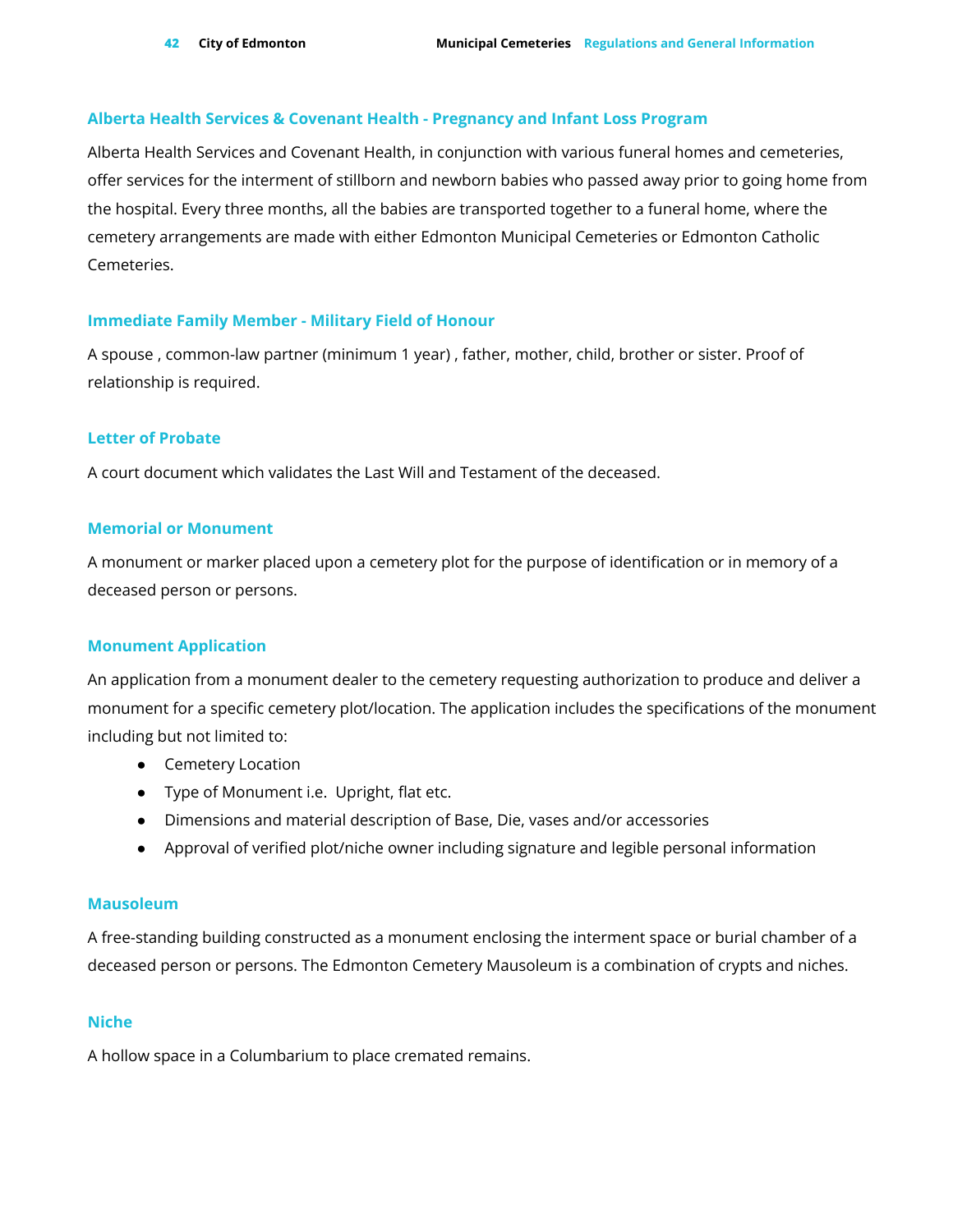#### **Niche Cover**

The monument front on an individual niche in a columbarium structure. The memorialization is either engraved or laser etched directly on the granite or marble OR a bronze plaque or wreath is affixed to it.

#### **Pillar**

A Commemorative style monument that is made of granite with a bronze plaque dedicated to an individual.

#### **Pillow Monument**

A low, tilted monument that is taller in the back and gently slopes to the front. Pillow monuments are considered to be upright monuments. Dimensions: Length (horizontal) x Width x Height (back/front). This monument style does not include structures that contain cremated remains.

#### **Rock-pitched**

The exposed edge of a marker or base which has a rough edge. Minimum thickness 3"

#### **Sawn Sides**

The exposed edge of a marker which has a smooth edge. Minimum thickness 4"

#### **Scattering**

Respectfully dispersing the cremated remains of an individual in a designated scattering garden within a cemetery. This does not include the scattering in open waterways. For more information about scattering in open waterways please click [here.](https://www.edmonton.ca/activities_parks_recreation/parks_rivervalley/scattering-cremated-remains-in-waterways.aspx)

#### **Sloped Upright Monument (Hickey)**

A monument that gently slopes downward from the top and is thicker at the bottom. Dimensions: Length (horizontal) x Top Thickness (depth)/Bottom Thickness (depth) x Height (vertical). This monument style does not include structures that contain cremated remains.

#### **Temporary Marker**

A marker generally supplied by funeral homes, made of either plastic or metal and staked into the ground for an allowable period of six months. The City of Edmonton does not supply temporary markers.

#### **Upright Monument**

A monument that is perpendicular to the ground. Dimensions: Length (horizontal) x Thickness (depth) x Height (vertical). A flat marker with a base is considered an upright/pillow marker. This monument style does not include structures that contain cremated remains.